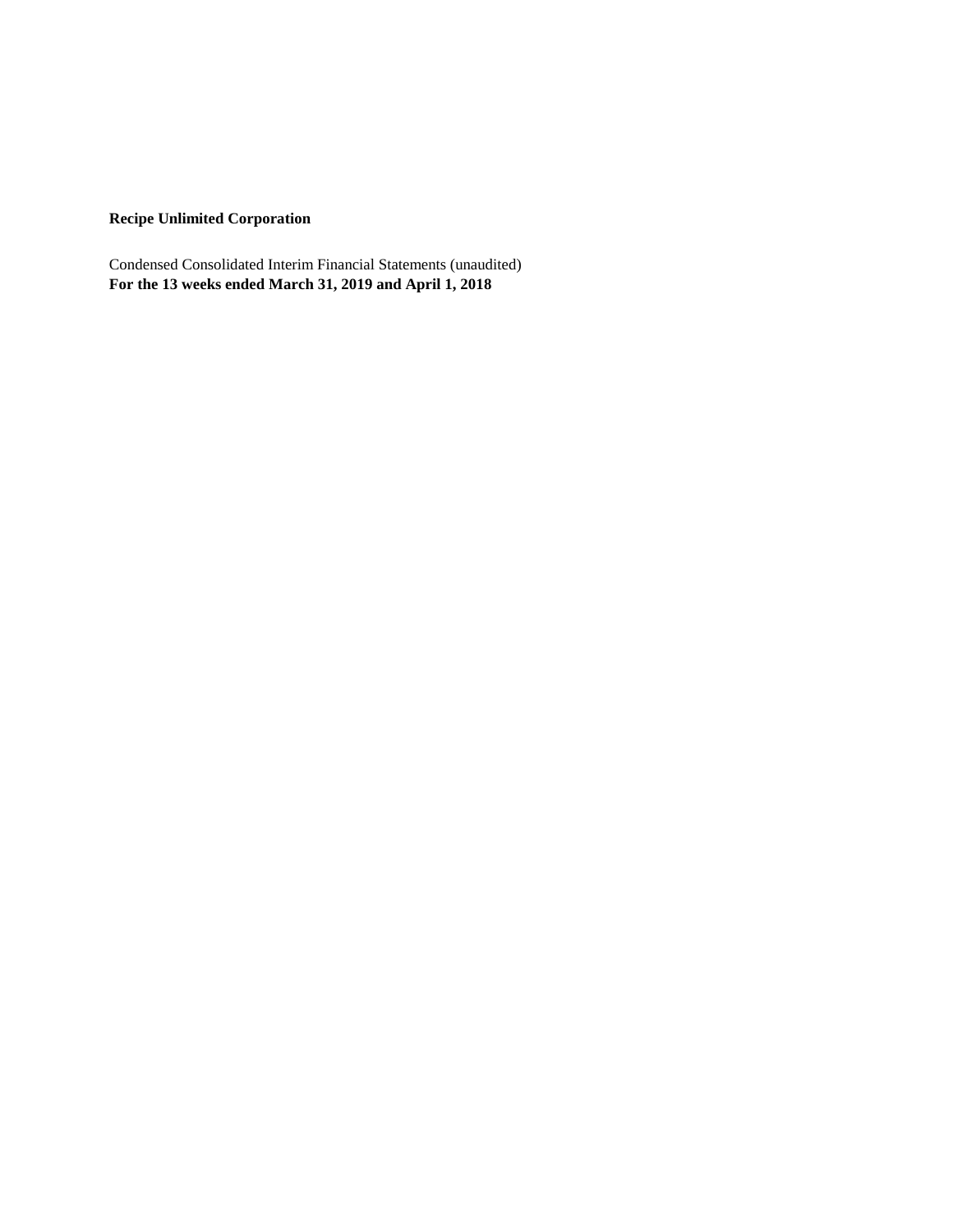## **Recipe Unlimited Corporation** Condensed Consolidated Interim Statements of Earnings and Comprehensive Income **For the 13 weeks ended March 31, 2019 and April 1, 2018**

|                                                                                                                                                                 | For the 13 weeks ended          |               |                                          |
|-----------------------------------------------------------------------------------------------------------------------------------------------------------------|---------------------------------|---------------|------------------------------------------|
| (in thousands of Canadian dollars, except where otherwise indicated)                                                                                            | March 31,<br>2019               |               | April 1,<br>2018                         |
| Sales (note 6)<br>Franchise revenues (note 7)                                                                                                                   | \$<br>259,485<br>45,162         | \$            | 202,146<br>42,003                        |
| <b>Total gross revenue</b>                                                                                                                                      | \$<br>304,647                   | $\mathcal{S}$ | 244,149                                  |
| Cost of inventories sold<br>Selling, general and administrative expenses (note 8)<br>Impairment of assets (notes 14 and 15)<br>Restructuring and other (note 9) | (108, 475)<br>(164, 881)<br>225 |               | (84, 756)<br>(127,799)<br>(578)<br>(229) |
| <b>Operating income</b>                                                                                                                                         | \$<br>31,516                    | \$            | 30,787                                   |
| Net interest expense and other financing charges (note 10)<br>Share of loss from investment in joint ventures                                                   | (4, 460)<br>(577)               |               | (3,317)<br>(398)                         |
| Earnings before change in fair value and income taxes                                                                                                           | \$<br>26,479                    | \$            | 27,072                                   |
| Change in fair value of Exchangeable Keg Partnership units                                                                                                      | 4,828                           |               | 2,256                                    |
| <b>Earnings before income taxes</b>                                                                                                                             | \$<br>31,307                    | \$            | 29,328                                   |
| Income taxes (note 11)                                                                                                                                          |                                 |               |                                          |
| Current expense                                                                                                                                                 | (7,090)                         |               | (2,660)                                  |
| Deferred expense                                                                                                                                                | (1,510)                         |               | (5, 131)                                 |
| Net earnings                                                                                                                                                    | \$<br>22,707                    | \$            | 21,537                                   |
| Net earnings attributable to                                                                                                                                    |                                 |               |                                          |
| Shareholders of the Company                                                                                                                                     | \$<br>22,469                    | \$            | 21,699                                   |
| Non-controlling interest                                                                                                                                        | 238                             |               | (162)                                    |
|                                                                                                                                                                 | 22,707                          | \$            | 21,537                                   |
| <b>Statement of comprehensive income</b>                                                                                                                        |                                 |               |                                          |
| Net earnings                                                                                                                                                    | \$<br>22,707                    | \$            | 21,537                                   |
| Other comprehensive income                                                                                                                                      | 303                             |               | 283                                      |
| <b>Total comprehensive income</b>                                                                                                                               | \$<br>23,010                    | \$            | 21,820                                   |
| Net earnings per share attributable to the Common                                                                                                               |                                 |               |                                          |
| Shareholders of the Company (note 23) (in dollars)                                                                                                              |                                 |               |                                          |
| Basic earnings per share                                                                                                                                        | \$<br>0.36                      | \$            | 0.36                                     |
| Diluted earnings per share                                                                                                                                      | \$<br>0.35                      | \$            | 0.35                                     |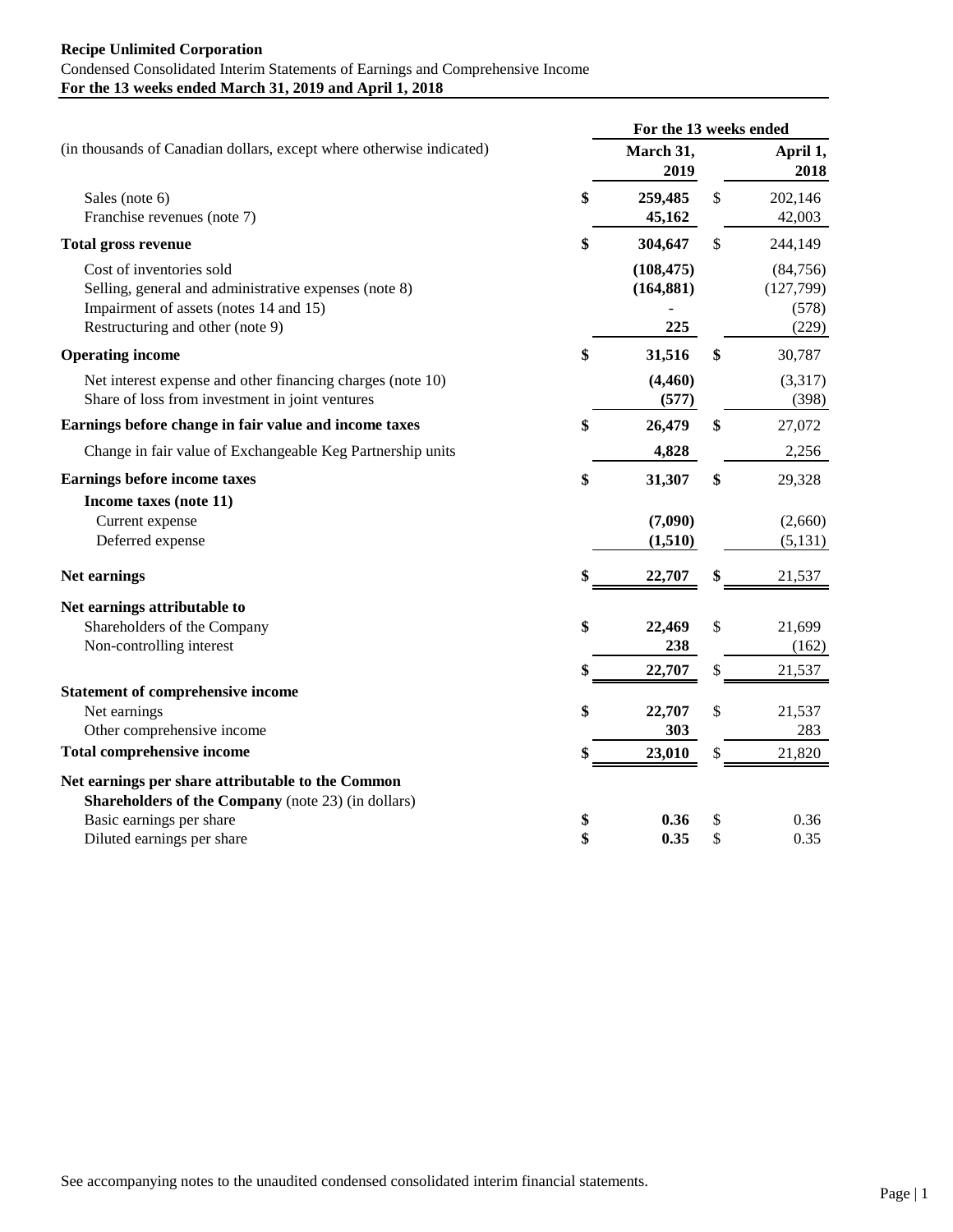(in thousands of Canadian dollars, except where otherwise indicated)

|                                        | <b>Attributable to the Common Shareholders of the Company</b> |                                      |  |                   |                               |                                                |  |                |                        |
|----------------------------------------|---------------------------------------------------------------|--------------------------------------|--|-------------------|-------------------------------|------------------------------------------------|--|----------------|------------------------|
|                                        | Number of<br>shares<br>(in thousands)                         | <b>Share</b><br>capital<br>(note 22) |  | Merger<br>reserve | <b>Contributed</b><br>surplus | <b>Accumulated other</b><br>comprehensive loss |  | <b>Deficit</b> | <b>Total</b><br>equity |
| <b>Balance at December 30, 2018</b>    | 61,755<br>-8                                                  | 769,662                              |  | (216, 728)        | 13,546                        | (2,556)                                        |  | $(78, 112)$ \$ | 485,812                |
| Net earnings                           |                                                               |                                      |  |                   |                               |                                                |  | 22,707         | 22,707                 |
| Other comprehensive income             |                                                               |                                      |  |                   |                               | (303)                                          |  |                | (303)                  |
| IFRS 16 transition adjustment (note 3) |                                                               |                                      |  |                   |                               |                                                |  | (2,107)        | (2,107)                |
| Dividends                              |                                                               |                                      |  |                   |                               |                                                |  | (6,909)        | (6,909)                |
| Share re-purchase (note 22)            | (266)                                                         | (7,079)                              |  |                   |                               |                                                |  |                | (7,079)                |
| Stock options exercised (note 22)      | 125                                                           | 2,222                                |  |                   | (933)                         |                                                |  |                | 1,289                  |
| Stock-based compensation (note 21)     |                                                               |                                      |  |                   | 1,924                         |                                                |  | $\blacksquare$ | 1,924                  |
|                                        | (141)                                                         | (4, 857)                             |  |                   | 991                           | (303)                                          |  | 13,691         | 9,522                  |
| <b>Balance at March 31, 2019</b>       | 61,614 \$                                                     | 764,805                              |  | (216, 728)        | 14,537                        | (2,859)                                        |  | $(64, 421)$ \$ | 495,334                |

|                                       | <b>Attributable to the Common Shareholders of the Company</b> |                               |   |                          |                        |                                                |   |                 |                        |
|---------------------------------------|---------------------------------------------------------------|-------------------------------|---|--------------------------|------------------------|------------------------------------------------|---|-----------------|------------------------|
|                                       | Number of<br>shares<br>(in thousands)                         | Share<br>capital<br>(note 22) |   | Merger<br>reserve        | Contributed<br>surplus | <b>Accumulated other</b><br>comprehensive loss |   | <b>Deficit</b>  | <b>Total</b><br>equity |
| <b>Balance at December 31, 2017</b>   | 58,572 \$                                                     | 690,968                       | S | $\overline{\phantom{a}}$ | 11,957                 | (5,326)                                        |   | $(90, 179)$ \$  | 607,420                |
| Net earnings and comprehensive income |                                                               | ٠                             |   | ٠                        | ۰                      | $\overline{\phantom{a}}$                       |   | 21,699          | 21,699                 |
| Other comprehensive income            |                                                               |                               |   |                          |                        | 283                                            |   |                 | 283                    |
| The Keg merger (note 27)              |                                                               | ۰                             |   | (216, 728)               |                        | 1,793                                          |   | (35, 117)       | (250, 052)             |
| Dividends                             |                                                               |                               |   |                          | ٠                      |                                                |   | (6,660)         | (6,660)                |
| Share re-purchase                     | (27)                                                          | (654)                         |   |                          | ٠                      |                                                |   |                 | (654)                  |
| Issuance of common stock (note 22)    | 3,801                                                         | 94,728                        |   |                          |                        |                                                |   |                 | 94,728                 |
| Stock options exercised (note 22)     | 17                                                            | 173                           |   |                          | (35)                   |                                                |   |                 | 138                    |
| Stock-based compensation (note 21)    |                                                               |                               |   |                          | 525                    |                                                |   |                 | 525                    |
|                                       | 3,791                                                         | 94,247                        |   | (216, 728)               | 490                    | 2,076                                          |   | (20,078)        | (139,993)              |
| <b>Balance at April 1, 2018</b>       | $62,363$ \$                                                   | 785,215                       | S | (216, 728)               | 12,447                 | (3,250)                                        | ж | $(110, 257)$ \$ | 467,427                |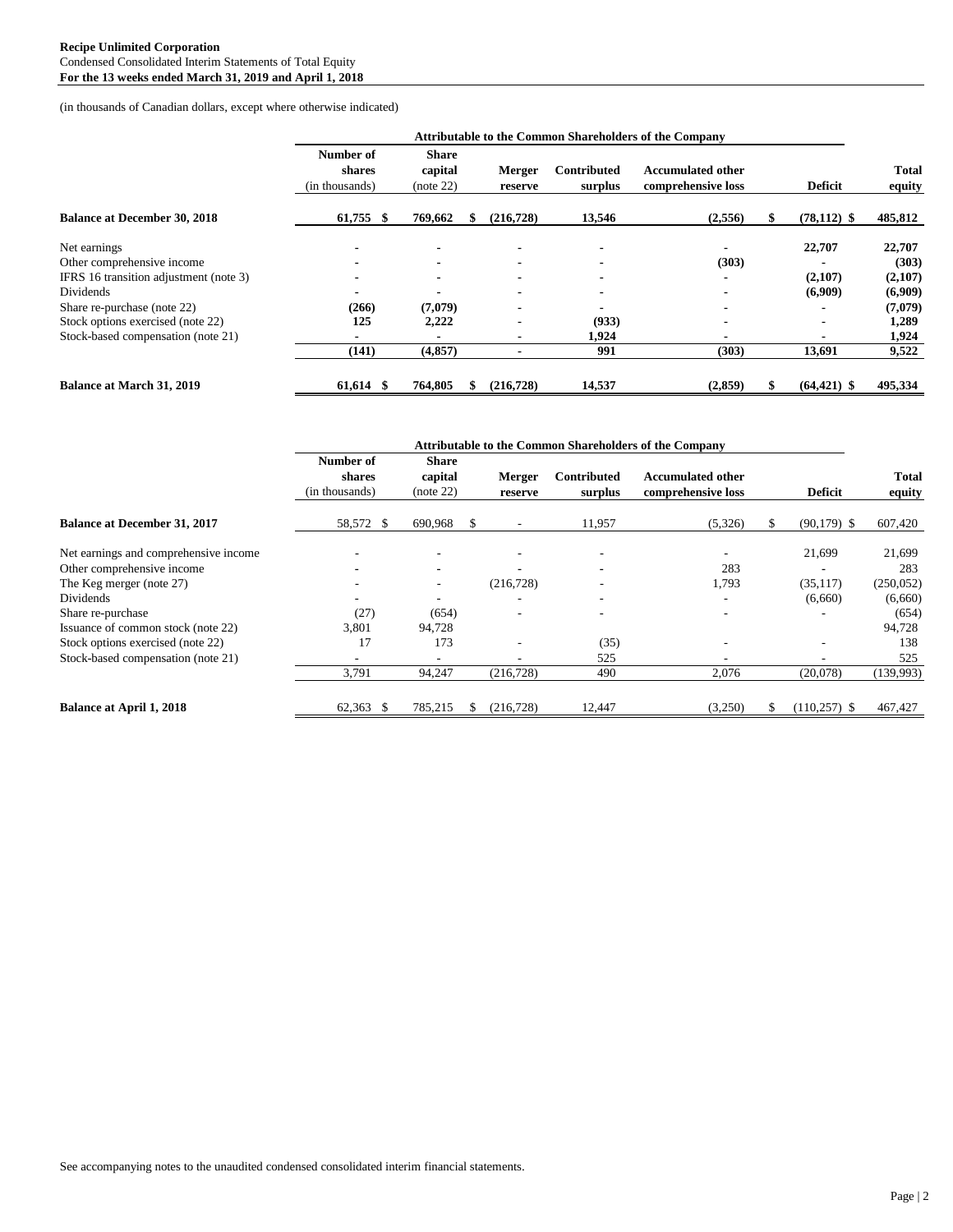#### **Recipe Unlimited Corporation** Condensed Consolidated Interim Balance Sheets **As at March 31, 2019, December 30, 2018 and April 1, 2018**

| (in thousands of Canadian dollars)                                                                                                                                                                                                                                                                                                                                                                |          | As at<br>March 31,                                                                                      | As at<br>December 30,                                                                                  | As at<br>April 1,                                                                                |
|---------------------------------------------------------------------------------------------------------------------------------------------------------------------------------------------------------------------------------------------------------------------------------------------------------------------------------------------------------------------------------------------------|----------|---------------------------------------------------------------------------------------------------------|--------------------------------------------------------------------------------------------------------|--------------------------------------------------------------------------------------------------|
| Assets<br><b>Current Assets</b><br>Cash<br>Accounts receivable (note 26)<br>Inventories (note 12)<br>Prepaid expenses and other assets<br>Current portion of long-term receivables (note 13)<br><b>Total Current Assets</b><br><b>Long-term receivables</b> (note 3 and 13)<br><b>Property, plant and equipment</b> (note 3 and 14)<br><b>Investment in the Keg Limited Partnership (note 27)</b> | \$<br>\$ | 2019<br>41,252 \$<br>71,195<br>33,449<br>6,653<br>77,965<br>230,514 \$<br>435,614<br>647,695<br>132,148 | 2018<br>49,272 \$<br>103,514<br>36,586<br>9,395<br>1,425<br>200,192 \$<br>33,544<br>399,990<br>122,125 | 2018<br>47,420<br>69,238<br>34,472<br>15,272<br>2,764<br>169,166<br>40,660<br>419,919<br>130,750 |
| <b>Brands and other assets (note 15)</b>                                                                                                                                                                                                                                                                                                                                                          |          | 616,474                                                                                                 | 616,183                                                                                                | 618,102                                                                                          |
| Goodwill (note 16)                                                                                                                                                                                                                                                                                                                                                                                |          | 198,313                                                                                                 | 196,638                                                                                                | 191,111                                                                                          |
| Deferred tax asset (note 11)                                                                                                                                                                                                                                                                                                                                                                      |          | 26,175                                                                                                  | 22,411                                                                                                 | 39,709                                                                                           |
| <b>Total Assets</b>                                                                                                                                                                                                                                                                                                                                                                               | \$       | 2,286,933 \$                                                                                            | 1,591,083 \$                                                                                           | 1,609,417                                                                                        |
| <b>Liabilities</b><br><b>Current Liabilities</b><br>Accounts payable and accrued liabilities<br>Provisions (note 17)<br>Gift card liability<br>Income taxes payable<br>Current portion of long-term debt (note 18)<br>Current portion of lease liability (note 3 and 19)                                                                                                                          | \$       | 120,092 \$<br>3,908<br>111,594<br>5,701<br>154,000<br>120,510                                           | 134,930 \$<br>9,679<br>153,832<br>5,697<br>154,000<br>3,192                                            | 119,031<br>6,332<br>106,905<br>2,304<br>4,000<br>2,916                                           |
| <b>Total Current Liabilities</b>                                                                                                                                                                                                                                                                                                                                                                  | \$       | 515,805 \$                                                                                              | 461,330 \$                                                                                             | 241,488                                                                                          |
| <b>Long-term debt</b> (note 18)                                                                                                                                                                                                                                                                                                                                                                   |          | 234,762                                                                                                 | 235,566                                                                                                | 486,039                                                                                          |
| Note payable to The Keg Royalties Income Fund                                                                                                                                                                                                                                                                                                                                                     |          | 57,000                                                                                                  | 57,000                                                                                                 | 57,000                                                                                           |
| Provisions (note 17)                                                                                                                                                                                                                                                                                                                                                                              |          | 4,204                                                                                                   | 13,796                                                                                                 | 8,157                                                                                            |
| <b>Lease liability</b> (note 3 and 19)                                                                                                                                                                                                                                                                                                                                                            |          | 661,457                                                                                                 | 22,824                                                                                                 | 23,840                                                                                           |
| Other long-term liabilities (note 20)                                                                                                                                                                                                                                                                                                                                                             |          | 82,057                                                                                                  | 87,667                                                                                                 | 92,434                                                                                           |
| Deferred gain on sale of The Keg Rights (note 27)                                                                                                                                                                                                                                                                                                                                                 |          | 139,028                                                                                                 | 134,257                                                                                                | 135,478                                                                                          |
| <b>Deferred tax liability</b> (note 11)                                                                                                                                                                                                                                                                                                                                                           |          | 97,286                                                                                                  | 92,831                                                                                                 | 97,554                                                                                           |
| <b>Total Liabilities</b>                                                                                                                                                                                                                                                                                                                                                                          | \$       | 1,791,599 \$                                                                                            | 1,105,271 \$                                                                                           | 1,141,990                                                                                        |
| <b>Shareholders' Equity</b><br>Common share capital (note 22)<br>Contributed surplus<br>Merger reserve (note 27)<br>Accumulated other comprensive loss<br>Deficit                                                                                                                                                                                                                                 | \$       | 764,805 \$<br>14,537<br>(216, 728)<br>(2,859)<br>(64, 421)                                              | 769,662 \$<br>13,546<br>(216, 728)<br>(2,556)<br>(78, 112)                                             | 785,215<br>12,447<br>(216, 728)<br>(3,250)<br>(110, 257)                                         |
| <b>Total Shareholders' Equity</b>                                                                                                                                                                                                                                                                                                                                                                 | \$       | 495,334 \$                                                                                              | 485,812 \$                                                                                             | 467,427                                                                                          |
| <b>Total Liabilities and Equity</b>                                                                                                                                                                                                                                                                                                                                                               | \$       | 2,286,933 \$                                                                                            | 1,591,083<br>-\$                                                                                       | 1,609,417                                                                                        |

**Commitments, contingencies and guarantees** (note 25) **Subsequent events** (note 29)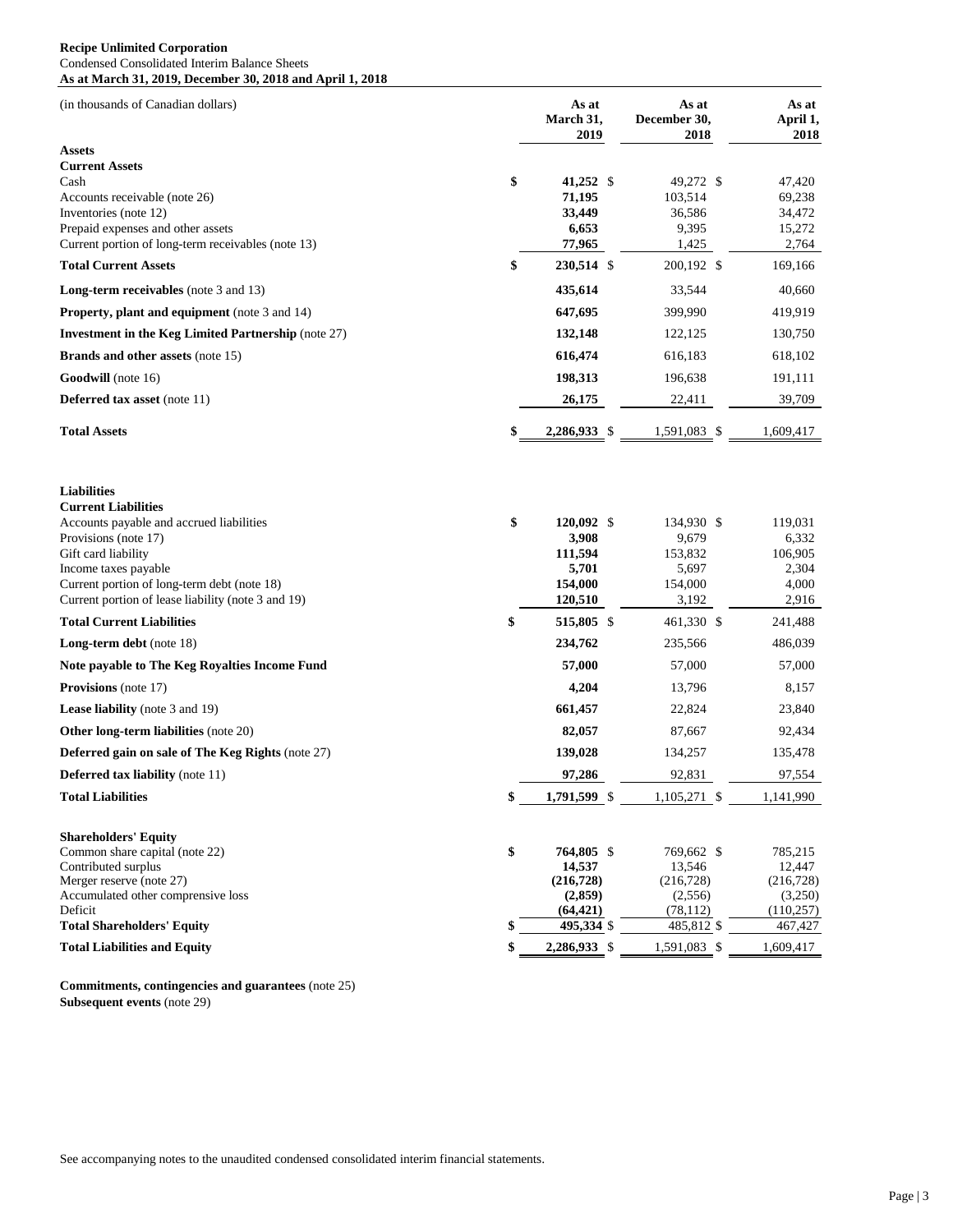|                                                                         | For the 13 weeks ended |                                     |                  |  |  |
|-------------------------------------------------------------------------|------------------------|-------------------------------------|------------------|--|--|
| (in thousands of Canadian dollars)                                      |                        | March 31,<br>2019                   | April 1,<br>2018 |  |  |
| Cash from (used in)                                                     |                        |                                     |                  |  |  |
| <b>Operating Activities</b>                                             |                        |                                     |                  |  |  |
| Net earnings                                                            | \$                     | 22,707<br>\$                        | 21,537           |  |  |
| Depreciation and amortization                                           |                        | 28,368                              | 14,595           |  |  |
| Amortization of deferred gain                                           |                        | (423)                               | $\overline{a}$   |  |  |
| Change in fair value of Exchangable Keg Partnership units               |                        | (4,828)                             | (2,256)          |  |  |
| Net gain on disposal of property, plant and equipment                   |                        | 567                                 | (212)            |  |  |
| Net loss on sale of other assets                                        |                        | 32                                  |                  |  |  |
| Losses on early buyout/cancellation of equipment rental contracts       |                        |                                     | 187              |  |  |
| Impairment of assets, net of reversals                                  |                        |                                     | 578              |  |  |
| Net interest expense and other financing charges (note 10)              |                        | 4,460                               | 3,317            |  |  |
| Stock based compensation                                                |                        | 1,924                               | 525              |  |  |
| Income taxes paid                                                       |                        | (4, 810)                            | (4, 463)         |  |  |
| Change in restructuring provision                                       |                        | (1,531)                             | (910)            |  |  |
| Change in deferred tax (note 11)                                        |                        | 1,555                               | 5,076            |  |  |
| Change in franchise onerous contract provision (note 17)                |                        | (240)                               | (254)            |  |  |
| Other non-cash items                                                    |                        | (11, 543)                           | 1,841            |  |  |
| Net change in non-cash operating working capital (note 24)              |                        | (21,963)                            | (40, 388)        |  |  |
| Cash flows from (used in) operating activities                          |                        | 14,275                              | (827)            |  |  |
| <b>Investing Activities</b>                                             |                        |                                     |                  |  |  |
| Business acquisitions, net of cash assumed (note 5 and 27)              |                        | (3,773)                             | (71, 753)        |  |  |
| Purchase of property, plant and equipment                               |                        | (9,627)                             | (6,733)          |  |  |
| Proceeds on disposal of property, plant and equipment                   |                        |                                     | 32               |  |  |
| Proceeds on early buyout of equipment rental contracts                  |                        |                                     | 50               |  |  |
| Share of loss from investment in joint ventures                         |                        | 247                                 | 398              |  |  |
| Additions to other assets                                               |                        |                                     | (127)            |  |  |
| Change in long-term receivables                                         |                        | 25,463                              | (733)            |  |  |
| Cash flows from (used in) investing activities                          |                        | 12,310                              | (78, 866)        |  |  |
| <b>Financing Activities</b>                                             |                        |                                     |                  |  |  |
| Issuance of long-term credit facility, net of financing costs (note 18) |                        |                                     | 104,000          |  |  |
| Repayment of long-term credit facility (note 18)                        |                        | (1,000)                             | (15,000)         |  |  |
| Issuance of subordinated voting common shares (note 22)                 |                        | 1,289                               | 138              |  |  |
| Share re-purchase (note 22)                                             |                        | (7,079)                             | (654)            |  |  |
| Change in lease liability (note 19)                                     |                        | (26,902)                            | (740)            |  |  |
| Interest paid net of interest income received                           |                        | (1,380)                             | (2,450)          |  |  |
| Cash flows (used in) from financing activities                          |                        | (35,072)                            | 85,294           |  |  |
| Change in cash during the year                                          |                        | (8, 487)                            | 5,601            |  |  |
| Foreign currency translation adjustment                                 |                        | 467                                 | (152)            |  |  |
| <b>Cash - Beginning of period</b>                                       |                        | 49,272                              | 41,971           |  |  |
| Cash - End of period                                                    | \$                     | 41,252<br>$\boldsymbol{\mathsf{S}}$ | 47,420           |  |  |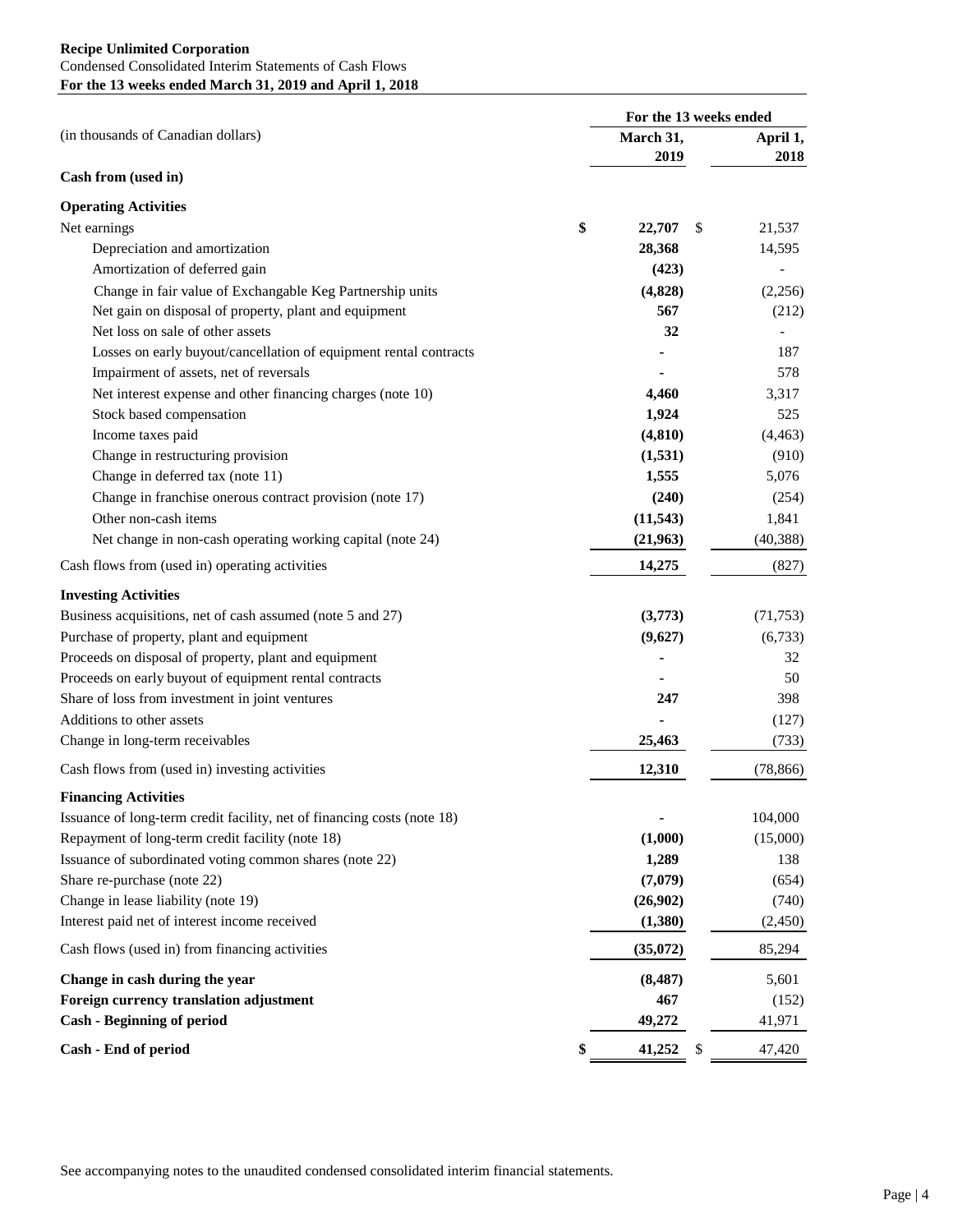## **1 Nature and description of the reporting entity**

Recipe Unlimited Corporation (formerly Cara Operations Limited) is a Canadian Company incorporated under the Ontario Business Corporations Act and is a Canadian full service restaurant operator and franchisor.

The Company's subordinate voting shares are listed on the Toronto Stock Exchange under the stock symbol "RECP". As part of the Company's initial public offering ("IPO") during fiscal 2015, the Company issued multiple voting shares to Fairfax Financial Holdings Limited and its affiliates (''Fairfax'') and to the Phelan family through Cara Holdings Limited and its affiliates (''Cara Holdings'', and together with Fairfax, the ''Principal Shareholders''). As at March 31, 2019, the Principal Shareholders hold 67.5% of the total issued and outstanding shares and have 97.7% of the voting control attached to all the shares.

The Company's registered office is located at 199 Four Valley Drive, Vaughan, Canada L4K 0B8. Recipe Unlimited Corporation and its controlled subsidiaries are together referred to in these condensed consolidated interim financial statements as "Recipe" or "the Company".

## **2 Basis of Presentation**

#### **Statement of compliance**

The unaudited condensed consolidated interim financial statements have been prepared in accordance with International Financial Reporting Standards ("IFRS") and International Accounting Standard ("IAS") 34, "Interim Financial Reporting" as issued by the International Accounting Standards Board ("IASB"). The unaudited condensed consolidated interim financial statements should be read in conjunction with the Company's 2018 audited annual consolidated financial statements and accompanying notes, except for new accounting standards that have been adopted in 2019, as described in note 3.

The condensed consolidated interim financial statements were authorized for issue by the Board of Directors ("Board") on May 9, 2019.

#### **Functional and presentation currency**

The condensed consolidated interim financial statements are presented in Canadian dollars which is the Company's functional currency. The Company determines its foreign subsidiaries' functional currency by reviewing the currencies in which their respective operating activities occur. The Company translates assets and liabilities of its non-Canadian dollar functional currency subsidiaries into Canadian dollars using the rate in effect at the balance sheet date and revenues and expenses are translated at the average exchange rates during the year. Foreign currency translation gains and losses are included in Shareholders' equity as a component of accumulated other comprehensive loss in the accompanying consolidated financial statements.

Monetary assets and liabilities denominated in a currency that is different from a reporting entity's functional currency must be first remeasured from the applicable currency to the legal entity's functional currency.

All financial information presented in Canadian dollars has been rounded to the nearest thousands of dollars except where otherwise indicated.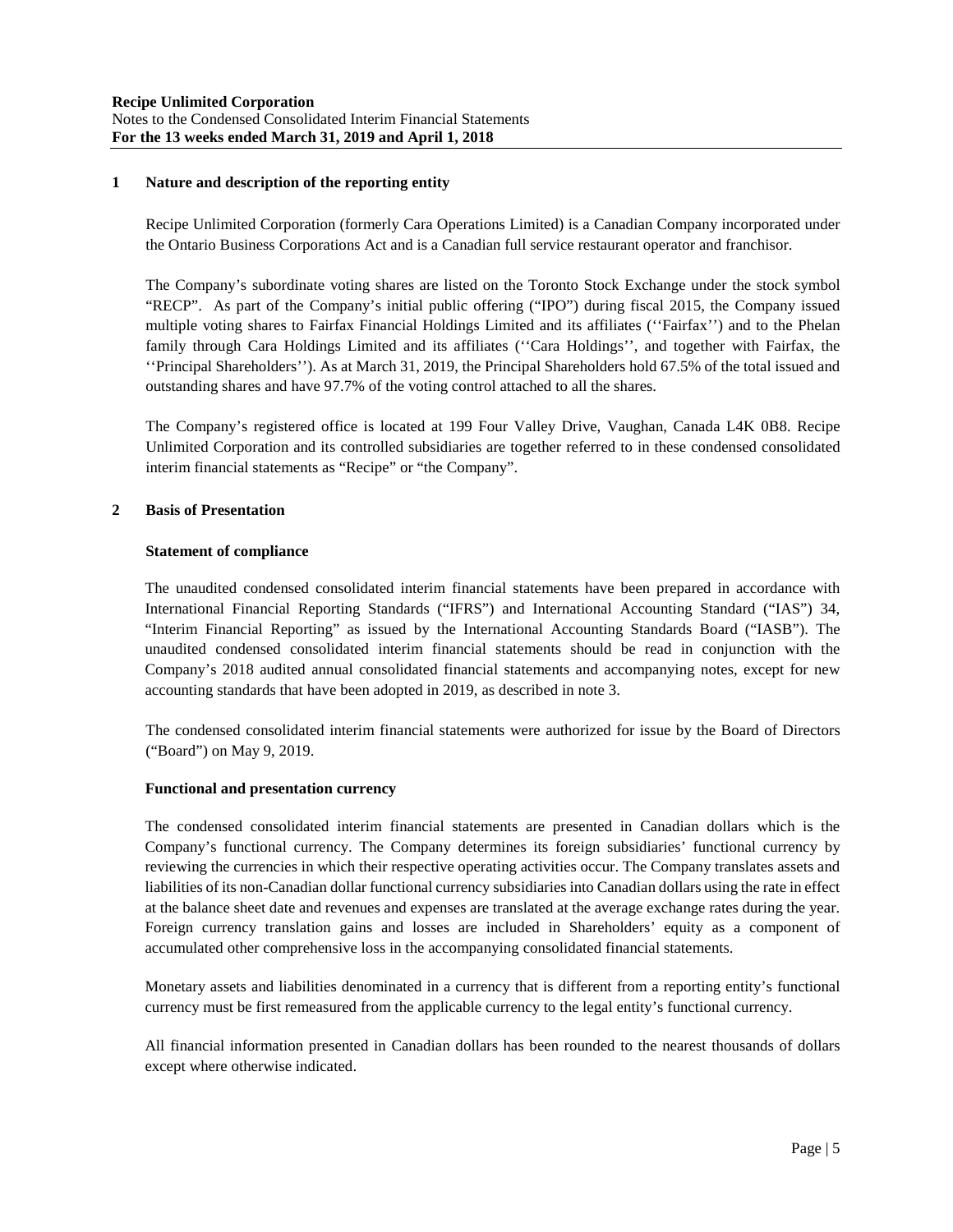## **Seasonality of interim operations**

Results of operations for the condensed consolidated interim period are not necessarily indicative of the results of operations for the full year. Total gross revenues are subject to seasonal fluctuations due to consumer spending patterns. The Company may also experience quarterly variations in its operating results as its revenues may be subject to fluctuations resulting from a number of factors such as economic conditions, the effect of severe weather and the number of new locations opened or closures of existing franchise or company-owned restaurants. Occupancy related expenses, certain operating expenses, and depreciation and amortization remain relatively steady throughout the year.

## **Critical accounting judgements and estimates**

The preparation of the interim financial statements requires management to make judgements, estimates and assumptions that affect the Company's accounting policies that affect the reported amounts and disclosures made in the condensed consolidated interim financial statements and accompanying notes. Actual results may differ from these estimates.

In preparing these condensed consolidated interim financial statements, the significant judgements made by management in applying the Company's accounting policies except those adopted using the judgements during the 13 weeks ended March 31, 2019 and the key sources of estimation of uncertainty were the same as those that applied to the Company's audited annual consolidated financial statements as at and for the year ended December 30, 2018.

#### **Comparative information**

Certain of the Company's prior year information was reclassified to conform with the current year's presentation and changes in accounting standards.

#### **3 Significant accounting policies**

#### **Accounting standards implemented in 2019**

#### **Leases**

In 2016, the IASB issued IFRS 16, "Leases" ("IFRS 16", "the Policy"), replacing IAS 17, "Leases" ("IAS 17") and related interpretations. The standard introduces a single, on-balance sheet recognition and measurement model for lessees. Lessees recognize a right-of-use asset representing its control of and right to use the underlying asset and a lease liability representing its obligation to make future lease payments. This standard substantially carries forward the lessor accounting requirements of IAS 17, while requiring enhanced disclosures to be provided by lessors.

The Company adopted IFRS 16 – *Leases* on December 31, 2018, which is effective for annual reporting periods on or after January 1, 2019. Previously, the Company classified leases as operating or finance leases based on its assessment of whether the lease transferred significantly all of the risks and rewards incidental to ownership of the underlying assets to the Company and classified operating lease payments as rent or operating costs. The Company has applied IFRS 16 using the modified retrospective approach. The modified retrospective approach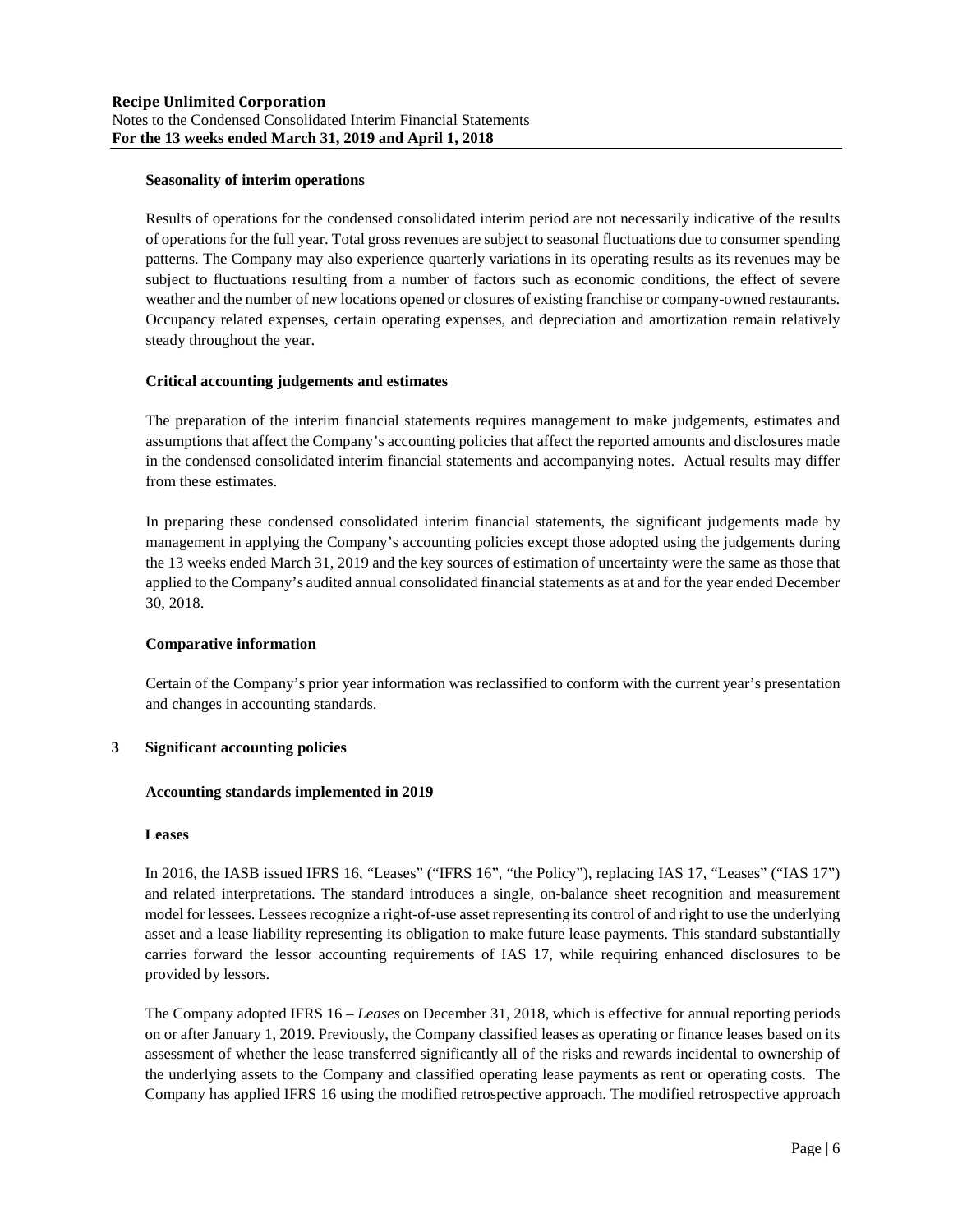applies the requirements of the standard retrospectively with the cumulative effects of initial application recorded in opening retained earnings as at December 31, 2018, with no restatement of the comparative period.

On transition to IFRS 16, the Company identified and reviewed each contract that had a lease. The Company's lease contracts consist of real estate leases for use in the operation of its corporate restaurants, call centre, retail and catering business, and corporate head offices; leased IT equipment, and leased vehicles for use in its retail and catering business. These leased assets have been recorded as right-of-use assets on the balance sheet and will be depreciated over the term of the lease. The Company is also on the head lease of many of its franchised locations whereby a corresponding sublease contract is entered into between the Company and its franchisees. These subleases are all related to non-consolidated franchisees and have been recorded as long-term receivables.

## *Definition of a lease*

At inception of a contract, the Company assesses whether a contract is, or contains, a lease. A contract is, or contains, a lease if the contract conveys the right to control the use of an identified asset for a period of time in exchange for consideration. To assess whether a contract conveys the right to control the use of an identified asset, the Company assesses whether:

- the contract involves the use of an identified asset this may be specified explicitly or implicitly, and should be physically distinct or represent substantially all of capacity of a physically distinct asset. If the supplier has a substantive substitution right, then the asset is not identified;
- the Company has the right to obtain substantially all of the economic benefits from use of the asset throughout the period of use; and
- the Company has the right to direct the use of the asset. The Company has this right when it has the decisionmaking rights that are most relevant to changing how and for what purpose the asset is used. In rare cases where the decision about how and for what purpose the asset is used is predetermined, the Company has the right to direct the use of the asset if either:
	- the Company has the right to operate the asset; or
	- o the Company designed the asset in a way that predetermines how and for what purpose it will be used.

The Policy is applied to contracts entered into, or changed, on or after December 31, 2018.

At inception or on reassessment of a contract that contains a lease component, the Company allocates the consideration in the contract to each lease and non-lease component on the basis of their relative stand-alone prices. However, for the leases of land and buildings in which it is a lessee, the Company has elected not to separate non-lease components and account for the lease and non-lease components as a single lease component.

IFRS 16 permits the use of exemptions and practical expedients. The Company has applied the following recognition exemptions and practical expedients to grandfather the assessment of which transactions are leases:

 The Company applied IFRS 16 only to contracts that were previously identified as leases. Contracts that were not identified as leases under IAS 17 and IFRIC 4 were not reassessed.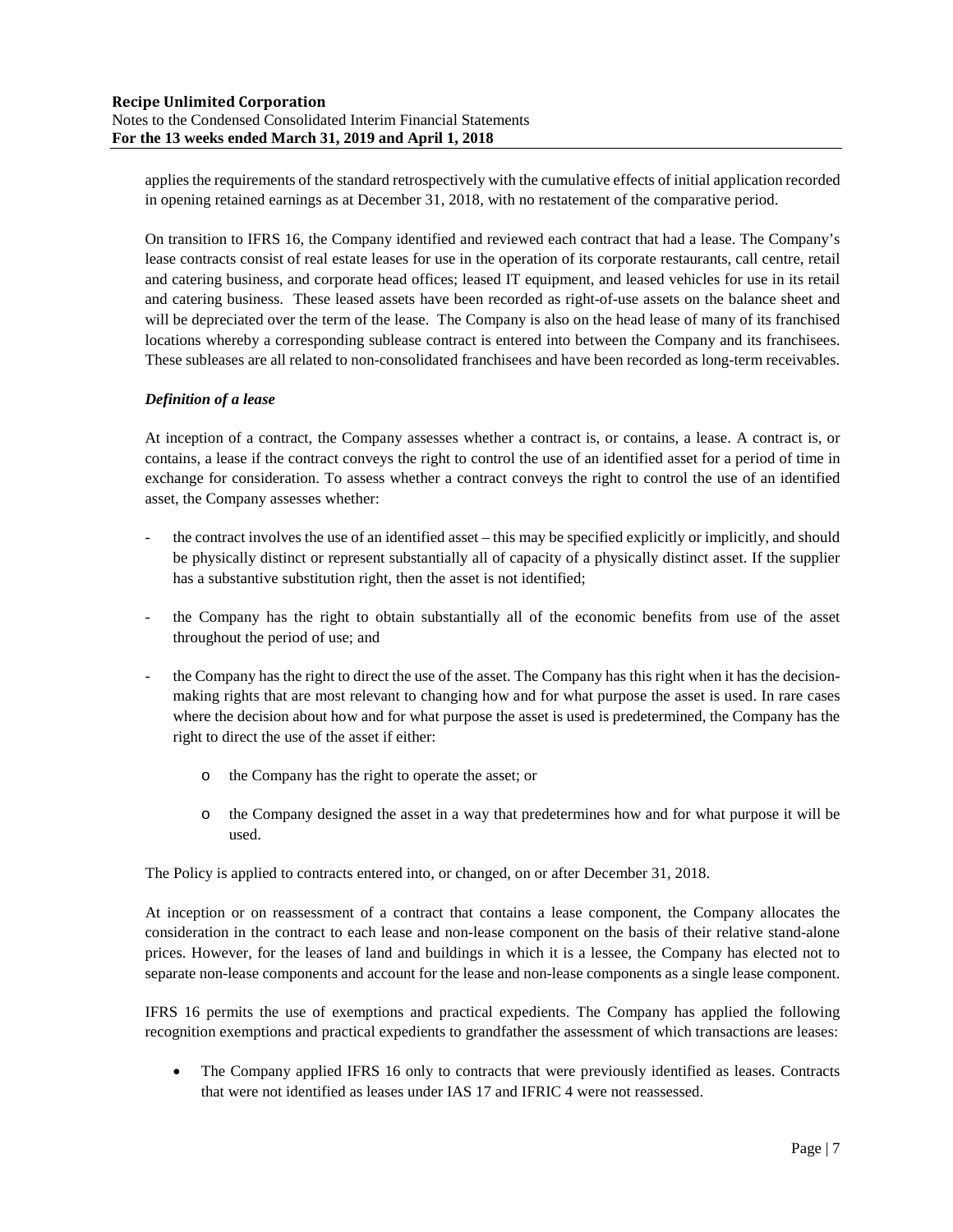- The Company used portfolio application of leases with similar characteristics, such as vehicle and equipment leases.
- The Company applied a single discount rate to a portfolio of leases with reasonably similar characteristics at the date of initial application, December 31, 2018.

The Company now assesses whether a contract is or contains a lease based on the new definition of a lease. The Company did not exercise the practical expedient wherein a lease may rely on its assessment of whether leases are onerous applying IAS 37, "Provisions, Contingent Liabilities, and Contingent Assets", immediately before the date of initial application as an alternative to performing an impairment review. On the date of initial application, the Company applied the requirements of IAS 36, "Impairment of Assets", and recorded an impairment of \$7.3 million, right-of-use assets in opening retained earnings.

## *As a lessee*

The Company recognizes a right-of-use asset and a lease liability at the lease commencement date. The right-ofuse asset is initially measured at cost, which comprises the initial amount of the lease liability adjusted for any lease payments made at or before the commencement date, plus any initial direct costs incurred and an estimate of costs to dismantle and remove the underlying asset or restore the underlying asset or the side on which it is located, less any lease incentives received.

The right-of-use asset is subsequently depreciated using the straight-line method from the commencement date to the earlier of the end of the useful life of the right-use-asset or the end of the lease term. The estimated useful lives of the right-of-use assets are determined on the same basis as those of property and equipment. In addition, the right-of-use asset is periodically reduced by impairment losses, if any, and adjusted for certain remeasurements of the lease liability.

The lease liability is initially measured at the present value of the lease payments that have not been paid at the commencement date, discounted using the interest rate implicit in the lease or, if that rate cannot be readily determined, the Company's incremental borrowing rate. Generally, the Company uses its incremental borrowing rate as the discount rate.

Lease payments included in the measurement of the lease liability comprise the following:

- fixed payments, including in-substance fixed payments;
- variable lease payments that depend on an index or a rate, initially measured using the index or rate as at the commencement date;
- amounts expected to be payable under a residual value guarantee; and
- the exercise price under a purchase option that the Company is reasonably certain to exercise, lease payments in an optional renewal period if the Company is reasonably certain to exercise an extension option, and penalties for early termination of a lease unless the Company is reasonably certain not to terminate early.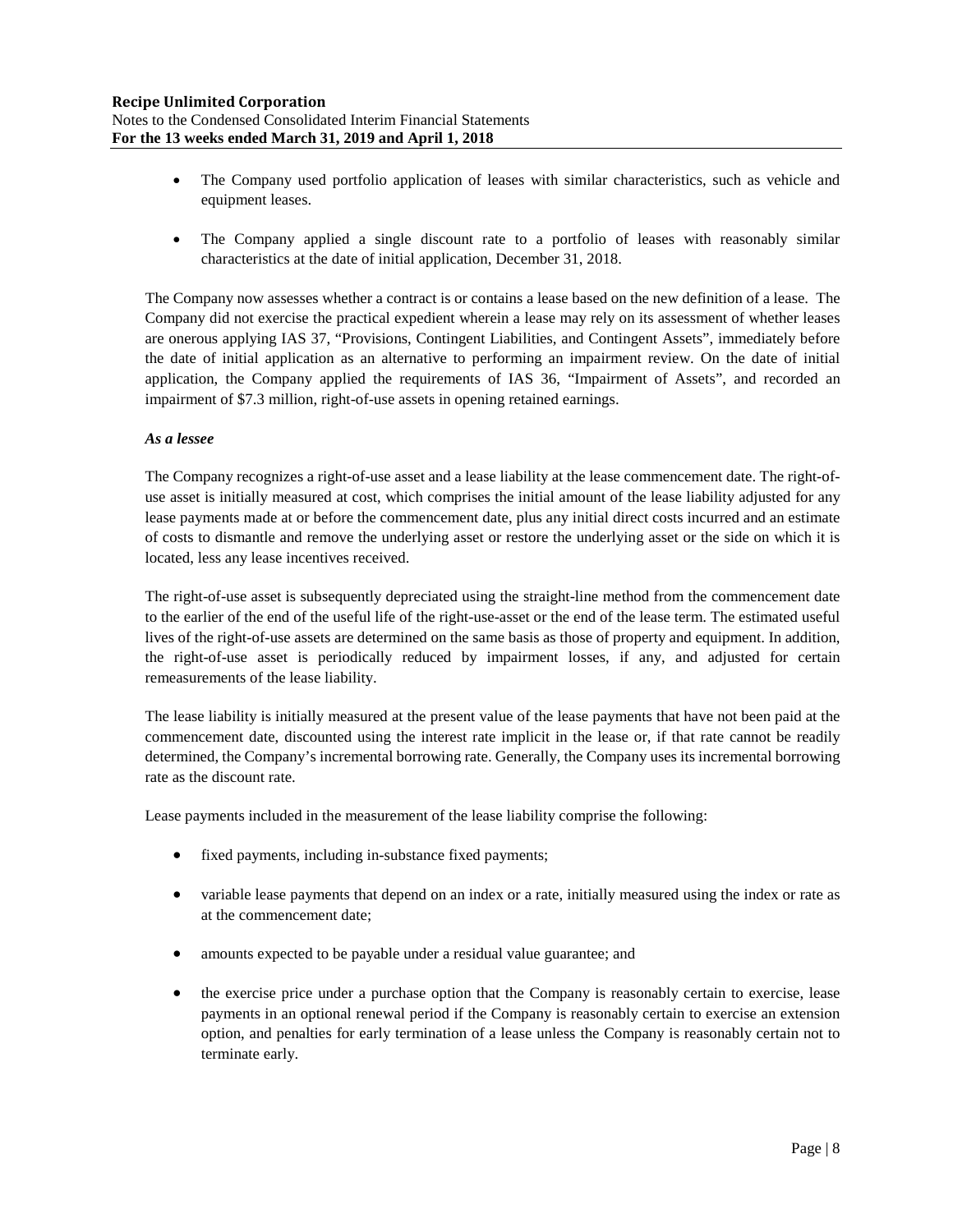The lease liability is measured at amortized cost using the effective interest method. It is remeasured when there is a change in future lease payments arising from a change in an index or rate, if there is a change in the Company's estimate of the amount expected to be payable under a residual value guarantee, or if the Company changes its assessment of whether it will exercise a purchase, extension or termination option.

The Company used its incremental borrowing rates as at December 31, 2018, to measure lease liabilities. The weighted average borrowing rate was 3.88%. The weighted average lease term remaining as at December 31, 2018, is approximately 7.8 years.

When a lease liability is remeasured, a corresponding adjustment is made to the carrying amount of the right-ofuse asset, or is recorded in profit or loss if the carrying amount of the right-of-use asset has been reduced to zero.

## **Short term leases and leases of low-value assets**

The Company has elected not to recognize right-of-use assets and lease liabilities for short-term leases that have a lease term of 12 months or less and leases of low-value assets. The Company recognizes the lease payments associated with these leases as an expense in SG&A on the most systematic basis over the lease term.

## *As a lessor*

When the Company acts as a lessor, it determines at lease inception whether each lease is a finance lease or an operating lease.

To classify each lease, the Company makes an overall assessment of whether the lease transfers substantially all of the risks and rewards incidental to ownership of the underlying assets. If this is the case, then the lease is a finance lease; if not, then it is an operating lease. As part of this assessment, the Company considers certain indicators such as whether the lease is for the major part of the economic life of the asset.

When the Company is an intermediate lessor, it accounts for its interest in the head lease and the sub-lease separately. It assess the lease classification of a sub-lease with reference to the right-of-use asset arising from the head lease, not with reference to the underlying asset. If a head-lease is a short-term lease to which the Company applies the exemption previously described, then it classifies the sub-lease as an operating lease.

If an arrangement contains lease and non-lease components, the Company applies IFRS 15 to allocate the consideration in the contract.

The Company recognizes lease payments received under operating leases as income on a straight-line basis over the lease term as part of "other income".

The accounting policies applicable to the Group as a lessor in the comparative period were not different from IFRS 16. However, when the Company was an intermediate lessor, the sub-leases were classified with reference to the underlying asset.

While the standard was adopted on December 31, 2018, the Company continues to assess the impact of the standards on the Company's business processes, internal controls over financial reporting, data and IT systems. The Company has implemented a lease management system for the inputs and key assumptions used in its calculation of the cumulative effects of initial application to be recorded in opening retained earnings as at December 31, 2018.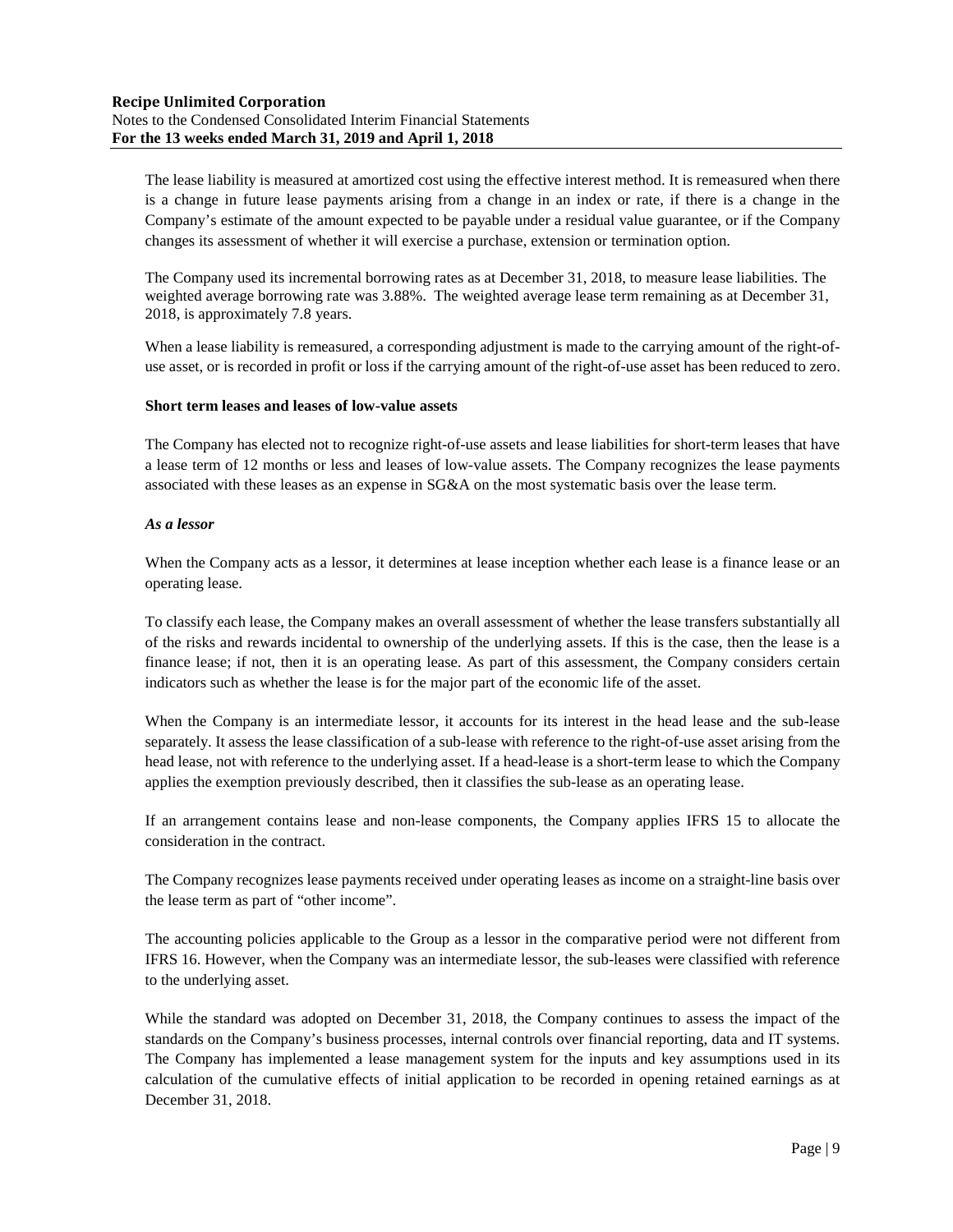IFRS 16 has a significant impact on leased and subleased assets and their related balance sheet accounts. This standard also increased operating income and decreased net earnings as at the date of application of IFRS 16. The transition adjustments affected by the application of IFRS 16 to the opening balance sheet as of December 31, 2018 are presented below:

|                                               | As at<br>December 30,<br>2018 |    | <b>IFRS 16</b><br><b>Net Impact</b> |     | As at<br>December 31,<br>2018 |
|-----------------------------------------------|-------------------------------|----|-------------------------------------|-----|-------------------------------|
| <b>Assets</b>                                 |                               |    |                                     |     |                               |
| Accounts receivable                           | \$<br>104,939                 |    | 76,652                              | \$  | 181,591                       |
| Long-term receivables                         | 33,544                        |    | 427,789                             |     | 461,333                       |
| Property, plant and equipment                 | 399,990                       |    | 256,250                             |     | 656,240                       |
| <b>Impact to Total Assets</b>                 |                               | S  | 760,691                             |     |                               |
| <b>Liabilities</b>                            |                               |    |                                     |     |                               |
| Provisions                                    | \$<br>9,679                   |    | $(5,765)$ \$                        |     | 3,914                         |
| Current portion of lease liability            |                               |    | 120,510                             |     | 120,510                       |
| Long-term debt                                | 258,390                       |    | (26,016)                            |     | 232,374                       |
| Lease liability                               |                               |    | 688,363                             |     | 688,363                       |
| Provisions                                    | 13,796                        |    | (9,577)                             |     | 4,219                         |
| Other long-term liabilities                   | 87,667                        |    | (3,853)                             |     | 83,814                        |
| Deferred tax liability                        | 92,831                        |    | (864)                               |     | 91,967                        |
| <b>Impact to Total Liabilities</b>            |                               | \$ | 762,798                             |     |                               |
| <b>Impact to Total Shareholders' Equity</b>   | \$<br>485,812                 | \$ | (2,107)                             | -\$ | 483,705                       |
| <b>Impact to Total Liabilities and Equity</b> |                               | \$ | 760,691                             |     |                               |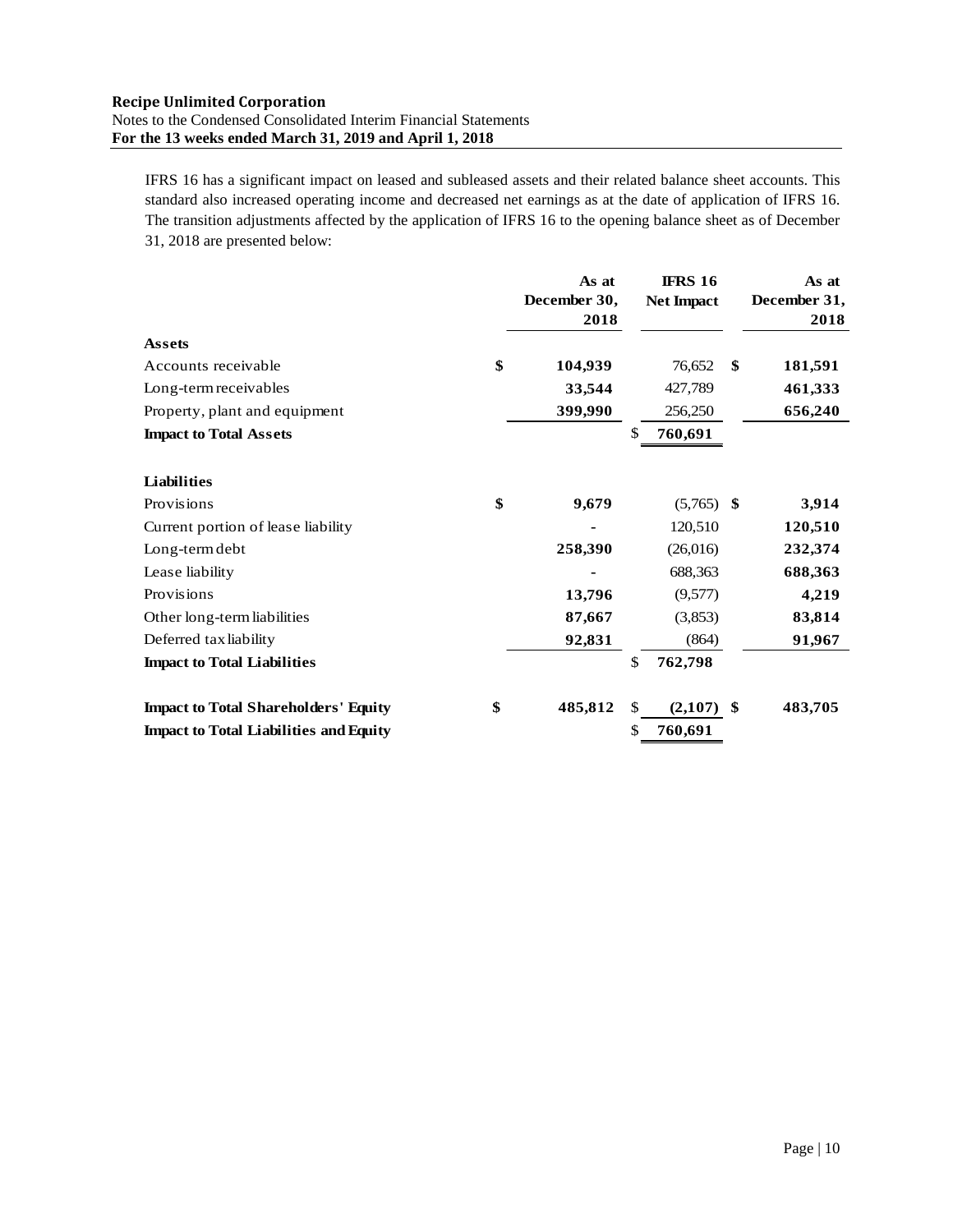The impact on the net earnings for the 13 weeks ended March 31, 2019 compared to the 13 weeks ended April 1, 2018 are presented below:

|                                                                                                   | For the 13 weeks ended<br>March 31, 2019 |                                      |                                    |                                | For the 13 weeks ended<br>April 1, 2018 <sup>(1)</sup> |                                 |
|---------------------------------------------------------------------------------------------------|------------------------------------------|--------------------------------------|------------------------------------|--------------------------------|--------------------------------------------------------|---------------------------------|
|                                                                                                   | Pre<br><b>IFRS 16</b><br>adoption        | <b>IFRS 16</b><br>adoption<br>impact | <b>Consolidated</b>                | Pre<br><b>Finance</b><br>Lease | <b>Finance</b><br>lease<br>impact                      | <b>Consolidated</b>             |
| <b>Total gross revenue</b>                                                                        | \$<br>304.647                            |                                      | 304.647                            | \$<br>244,149                  |                                                        | 244,149                         |
| Cost of inventories sold<br>Selling, general and administrative expenses<br>Operating lease costs | (108, 475)<br>(167, 049)                 | $\overline{a}$<br>13,937             | (108, 475)<br>(167, 049)<br>13.937 | (84,756)<br>(127, 838)         | 1,206                                                  | (84,756)<br>(127, 838)<br>1,206 |
| Depreciation expense<br>Impairment of assets, net of reversals                                    |                                          | (11,769)                             | (11,769)                           | ۰<br>(578)                     | (1,167)                                                | (1,167)<br>(578)                |
| Restructuring                                                                                     | 225                                      |                                      | 225                                | (229)                          | ٠                                                      | (229)                           |
| <b>Operating income</b><br><b>Finance costs</b><br>Net interest expense and other                 | 29,348                                   | 2,168                                | 31,516                             | 30,748                         | 39                                                     | 30,787                          |
| financing charges<br>Share of gain from investment in                                             | (1,573)                                  | (2,887)                              | (4,460)                            | (2, 851)                       | (466)                                                  | (3,317)                         |
| associates and joint ventures                                                                     | (577)                                    | ٠                                    | (577)                              | (398)                          | $\blacksquare$                                         | (398)                           |
| Earnings before change in fair value and<br>income taxes<br>Change in fair value of exchangeable  | 27,198                                   | (719)                                | 26,479                             | 27,499                         | (427)                                                  | 27,072                          |
| partnership units                                                                                 | 4,828                                    |                                      | 4,828                              | 2,256                          |                                                        | 2,256                           |
| Earnings before income taxes                                                                      | 32,026                                   | (719)                                | 31,307                             | 29,755                         | (427)                                                  | 29,328                          |

(1) Impact of finance leases for the 13 weeks ended April 1, 2018 reported under IAS 17 and IFRIC 4.

#### **IFRIC 23 Uncertainty over Income Tax Treatments**

The Interpretation provides guidance on the accounting for current and deferred tax liabilities and assets in circumstances in which there is uncertainty over income tax treatments. The Interpretation requires an entity to contemplate whether uncertain tax treatments should be considered separately, or together as a group, based on which approach provides better predictions of the resolution, reflect an uncertainty in the amount of income tax payable (recoverable) if it is probable that it will pay (or recover) an amount for the uncertainty, and measure a tax uncertainty based on the most likely amount or expected value depending on whichever method better predicts the amount payable (recoverable). There was no material impact on the consolidated financial statements.

#### **Annual Improvements to IFRS Standards (2015-2017) Cycle**

On December 12, 2017 the IASB issued narrow-scope amendments to three standards as part of its annual improvements process. The amendments are effective on or after January 1, 2019, with early application permitted. Each of the amendments has its own specific transition requirements.

- IFRS 3 Business Combinations and IFRS 11 Joint Arrangements to clarify how a company accounts for increasing its interest in a joint operation that meets the definition of a business;
- IAS 12 Income Taxes to clarify that all income tax consequences of dividends are recognized consistently with the transactions that generated the distributable profits – i.e. in profit or loss, OCI, or equity; and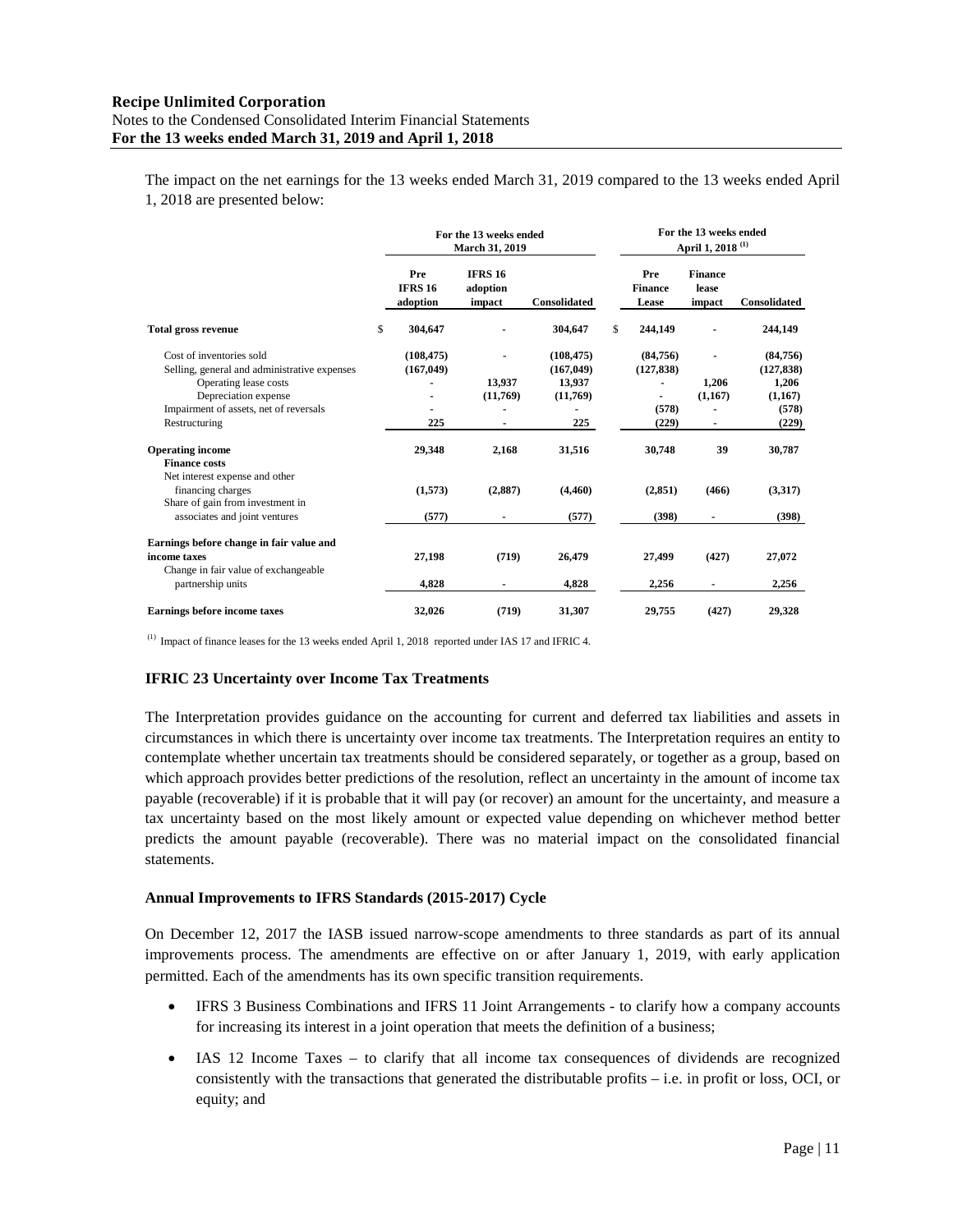IAS 23 Borrowing Costs – to clarify that specific borrowings – i.e. funds borrowed specifically to finance the construction of a qualifying asset – should be transferred to the general borrowings pool once the construction of the qualifying asset has been completed.

The Company has adopted these amendments in its financial statements for the annual period beginning on December 31, 2018. There was no material impact on the consolidated financial statements.

## **Plan Amendment, Curtailment or Settlement (Amendments to IAS 19)**

On February 7, 2018, the IASB issued Plan Amendment, Curtailment or Settlement (Amendments to IAS 19). The amendments apply for plan amendments, curtailments or settlements that occur on or after January 1, 2019, or the date on which they are first applied (earlier application is permitted). The amendments to IAS 19 clarify that:

- on amendment, curtailment or settlement of a defined benefit plan, a company now uses updated actuarial assumptions to determine its current service cost and net interest for the period; and
- the effect of the asset ceiling is disregarded when calculating the gain or loss on any settlement of the plan.

The Company has adopted the amendments to IAS 19 in its financial statements for the annual period beginning on December 31, 2018. There was no material impact on the consolidated financial statements.

## **Long-term interest in associates and joint ventures**

In October 2017, the IASB issued narrow-scope amendments to IAS 28 Investments in Associates and Joint Ventures, clarifying that long-term interests in associates and joint ventures, to which the equity method is not applied, are in the scope of both IFRS 9 Financial Instruments (including its impairment requirements) and IAS 28. The amendments are effective for annual periods beginning on or after January 1, 2019. The Company has adopted the amendments to IAS 28 in its financial statements for the annual period beginning on December 31, 2018. There was no material impact on the consolidated financial statements.

## **4 Future accounting standards**

#### **Transfer of assets between an investor and its associate or joint venture**

On September 11, 2014 the IASB issued Sale or Contribution of Assets between an Investor and its Associate or Joint Venture (Amendments to IFRS 10 and IAS 28). The amendments address an acknowledged inconsistency between the requirements in IFRS 10 and those in IAS 28 (2011), in dealing with the sale or contribution of assets between an investor and its associate or joint venture (JV). Specifically, under the existing consolidation standard the parent recognizes the full gain on the loss of control, whereas under the existing guidance on associates and JVs the parent recognizes the gain only to the extent of unrelated investors' interests in the associate or JV. The main consequence of the amendments is that a full gain/loss is recognized when the assets transferred meet the definition of a 'business' under IFRS 3 Business Combinations. A partial gain/loss is recognized when the assets transferred do not meet the definition of a business, even if these assets are housed in a subsidiary. The Company did not adopt these amendments in its financial statements for the annual period beginning January 1, 2018, as the effective date for these amendments has been deferred indefinitely.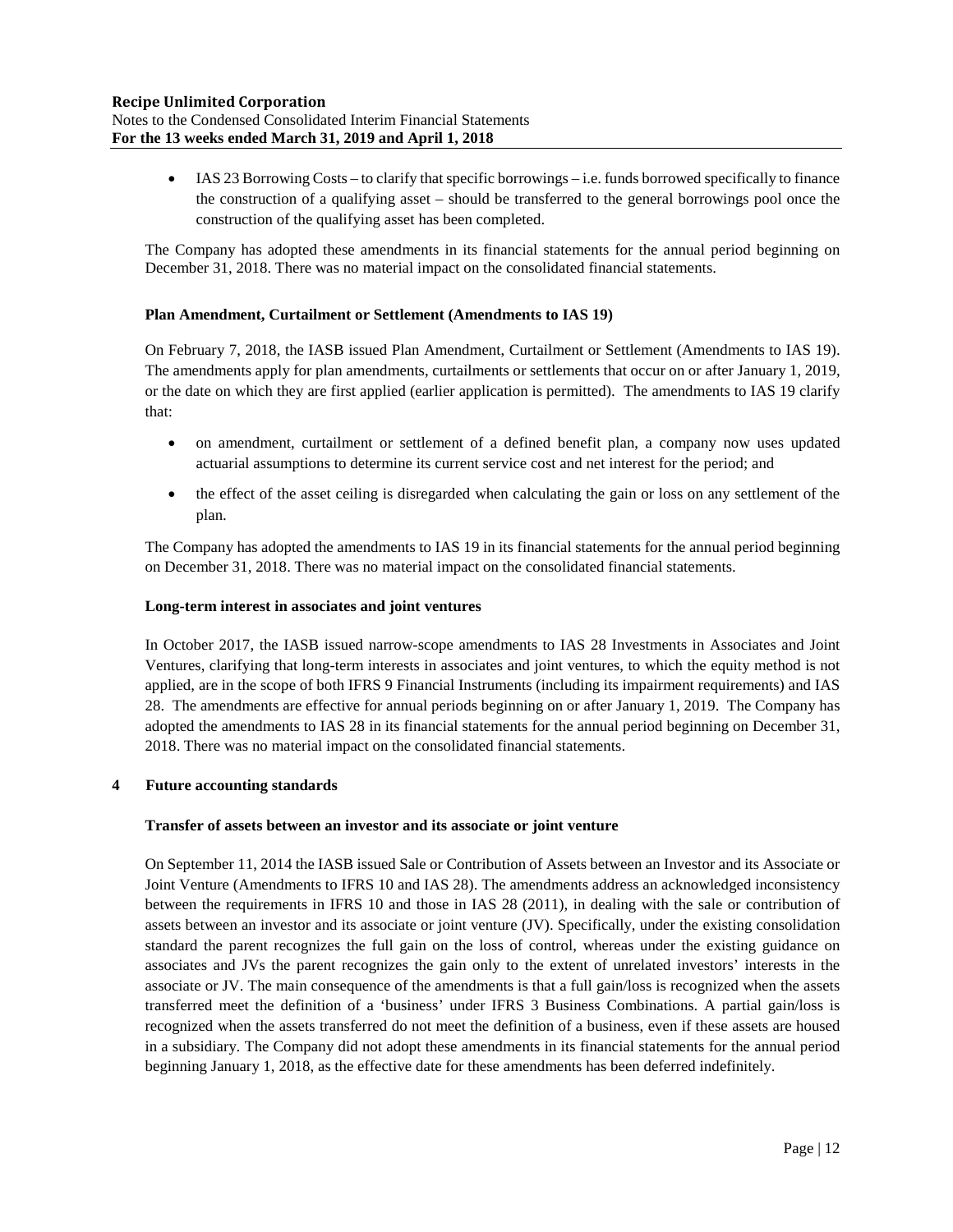## **5 Acquisitions and Buyouts**

The Company has accounted for all acquisitions using the acquisition method, with the results of the businesses acquired included in the consolidated financial statements from the date of acquisition.

## **The Keg merger – see note 27 Related parties**

## **Marigolds and Onions**

On December 11, 2018 (the "M&O Acquisition Date"), the Company completed the 100% equity interest acquisition of Marigolds and Onions Ltd., an event catering company based in Ontario, for approximately \$6.8 million, of which \$4.0 million was settled by drawing on the Company's existing credit facility on the date of acquisition. The remaining balance of \$2.8 million will be paid in December 2019 and December 2020 if certain targets and conditions are met. As at March 31, 2019, there were no material changes to the preliminary determination of the identifiable assets acquired and liabilities assumed at fair value in connection with the acquisition of Marigolds and Onions disclosed in the December 30, 2018 financial statements.

## **Re-acquired franchise locations**

In the normal course of business, the Company may acquire or re-acquire franchise restaurants and convert them into corporate restaurants. During the 13 weeks ended March 31, 2019, 8 franchise locations (April 1, 2018 – 1 location) were re-acquired by the Company.

|                                          | <b>March 31, 2019</b> |      | <b>April 1, 2018</b> |
|------------------------------------------|-----------------------|------|----------------------|
| Consideration                            |                       |      |                      |
| Cash                                     | \$<br>3,388           | \$   | 18                   |
| <b>Total Consideration</b>               | \$<br>3,388           | \$   | 18                   |
| Net assets acquired                      |                       |      |                      |
| Inventories                              | \$<br>195             | - \$ | 18                   |
| Property, plant and equipment            | 187                   |      |                      |
| Brands and other assets                  | 1,971                 |      |                      |
| <b>Total Assets</b>                      | 2,353                 |      | 18                   |
| <b>Liabilities</b>                       |                       |      |                      |
| Accounts payable and accrued liabilities | 256                   |      |                      |
| <b>Total liabilities</b>                 | 256                   |      |                      |
| Goodwill                                 | 1,291                 |      |                      |
| <b>Total</b>                             | \$<br>3,388           | \$   | 18                   |

(in thousands of Canadian dollars)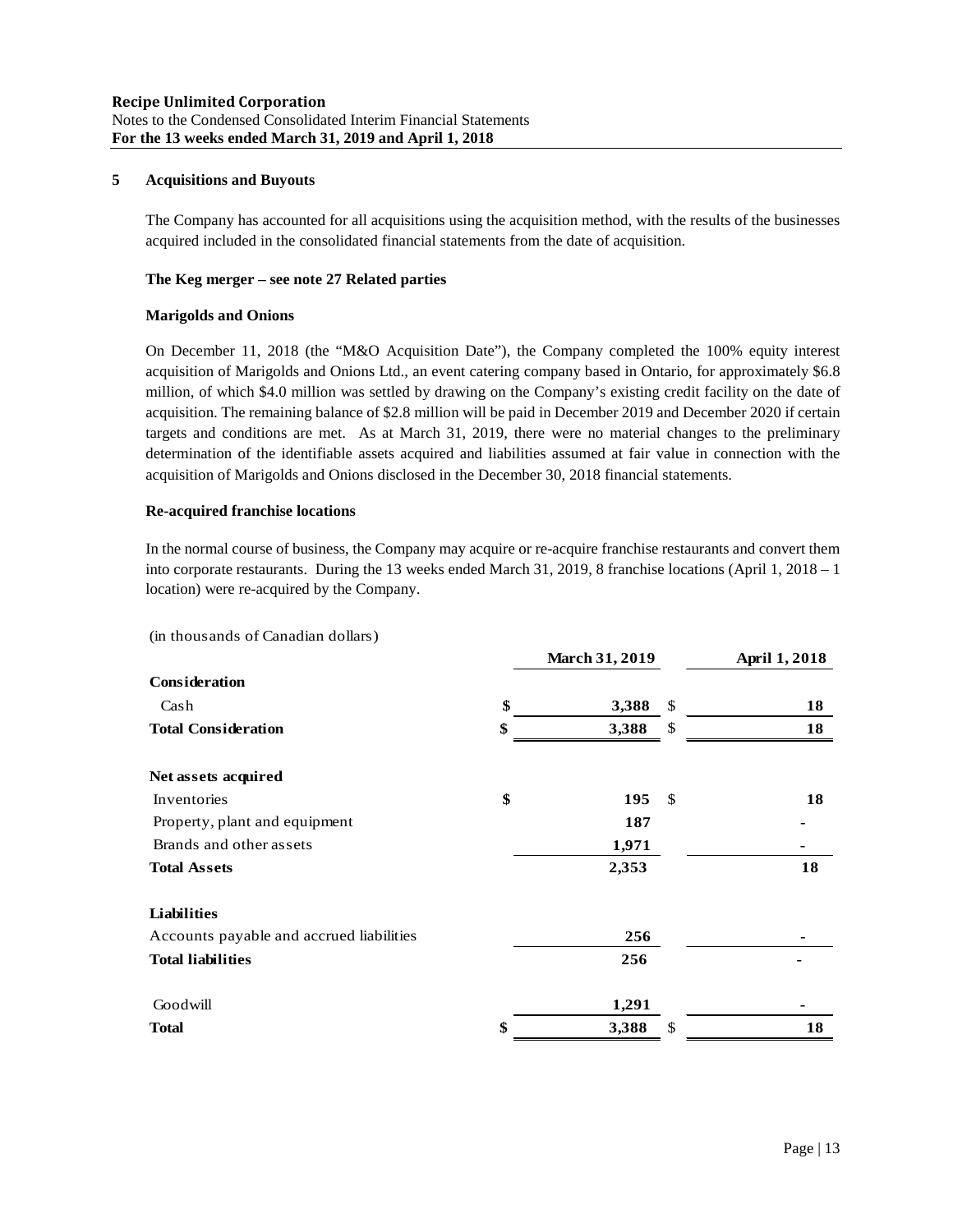## **6 Sales**

Sales are made up of the direct sale of prepared food and beverage to customers at company-owned restaurants and from its catering division, sales of St-Hubert and The Keg branded and other private label products produced and shipped from the Company's manufacturing plant and distribution centers to retail grocery customers and to its network of St-Hubert restaurants, and revenue from processing off-premise phone, web and mobile orders for franchised locations.

|                                        | For the 13 weeks ended |                      |  |  |  |  |  |
|----------------------------------------|------------------------|----------------------|--|--|--|--|--|
| (in thousands of Canadian dollars)     | <b>March 31, 2019</b>  | <b>April 1, 2018</b> |  |  |  |  |  |
| Sales at corporate restaurants         | \$<br>185,092 \$       | 136,913              |  |  |  |  |  |
| Food processing and distribution sales | 68,802                 | 61,146               |  |  |  |  |  |
| Call centre service charge revenues    | 2,889                  | 3,085                |  |  |  |  |  |
| Catering sales                         | 2,702                  | 1,002                |  |  |  |  |  |
|                                        | \$<br>259,485 \$       | 202,146              |  |  |  |  |  |

## **7 Franchise revenues**

The Company grants license agreements to independent operators ("franchisees"). As part of the license agreements, the franchisees pay franchise fees, marketing fund contributions, conversion fees for established locations, and other payments, which may include payments for royalties, equipment and property rents.

|                                                                 | For the 13 weeks ended |                      |  |  |  |  |  |
|-----------------------------------------------------------------|------------------------|----------------------|--|--|--|--|--|
| (in thousands of Canadian dollars)                              | <b>March 31, 2018</b>  | <b>April 1, 2018</b> |  |  |  |  |  |
| Royalty revenue                                                 | \$<br>26,879 \$        | 24,533               |  |  |  |  |  |
| Marketing fund contributions                                    | 15,212                 | 14,377               |  |  |  |  |  |
| Other rental income                                             | 2,146                  | 2,104                |  |  |  |  |  |
| Income on equipment leases<br>Franchise fees on new and renewal | 385                    | 421                  |  |  |  |  |  |
| licenses                                                        | 493                    | 314                  |  |  |  |  |  |
| Amortization of unearned conversion                             |                        |                      |  |  |  |  |  |
| fees income                                                     | 47                     | 254                  |  |  |  |  |  |
|                                                                 | \$<br>45,162 \$        | 42,003               |  |  |  |  |  |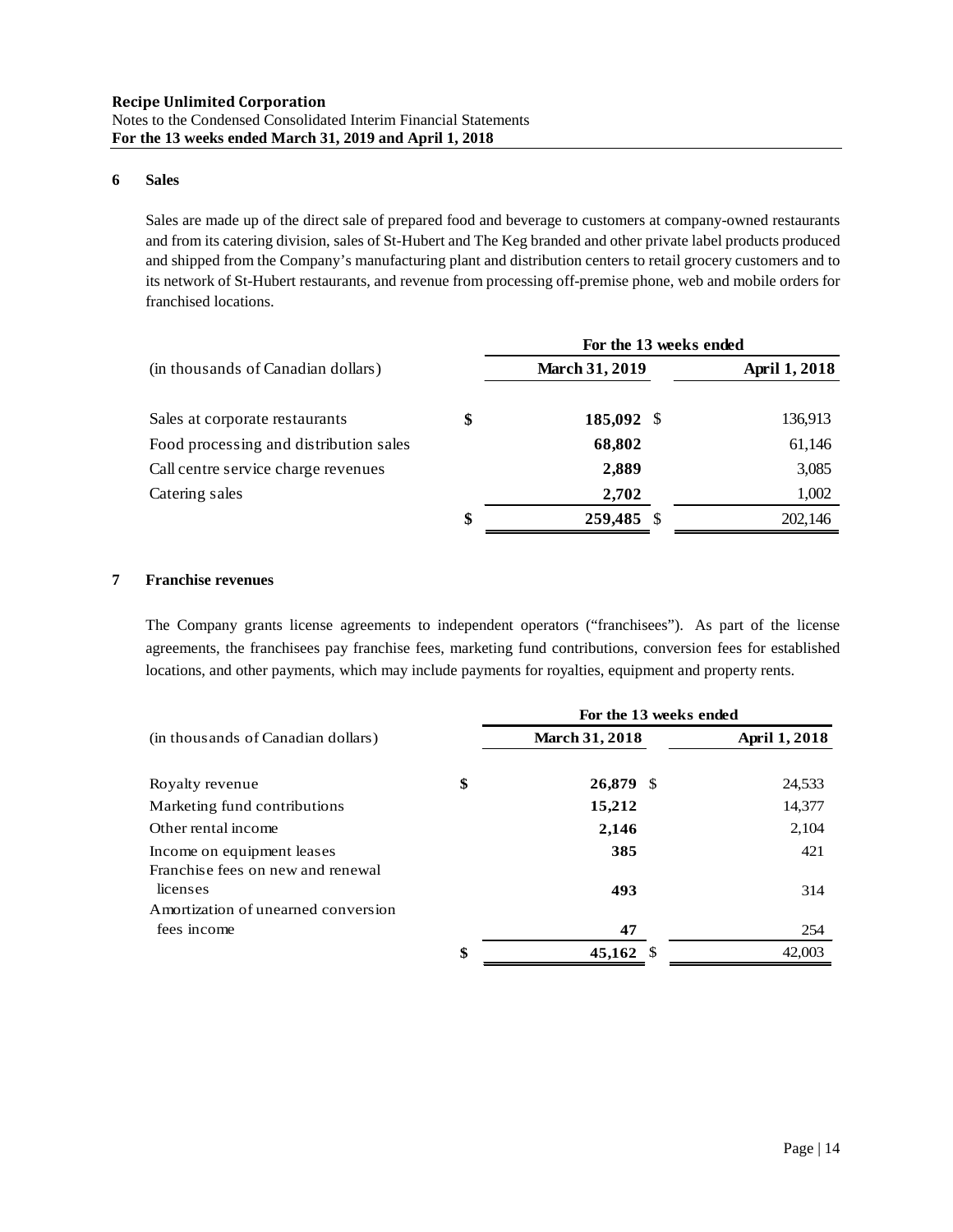## **8 Selling, general and administrative expenses**

Included in operating income are the following selling, general and administrative expenses.

|                                                                          | For the 13 weeks ended |                      |
|--------------------------------------------------------------------------|------------------------|----------------------|
| (in thousands of Canadian dollars)                                       | <b>March 31, 2019</b>  | <b>April 1, 2018</b> |
| Corporate restaurant expenses                                            | \$<br>$111,239$ \$     | 86,125               |
| Advertising fund transfers                                               | 15,212                 | 14,377               |
| The Keg royalty expense                                                  | 6,686                  | 2,414                |
| Franchise assistance and bad debt<br>Depreciation of property, plant and | 1,151                  | 1,992                |
| equipment (note 14)                                                      | 26,084                 | 12,220               |
| Amortization of other assets (note 15)                                   | 1,325                  | 1,535                |
| Other                                                                    | 3,184                  | 9,136                |
|                                                                          | \$<br>164,881 \$       | 127,799              |

For the 13 weeks ended March 31, 2019, \$1.0 million (13 weeks ended April 1, 2018 - \$0.8 million) of depreciation related to property, plant and equipment has been included in cost of inventories sold as part of food processing and distribution.

Included in depreciation of property, plant and equipment for the 13 weeks ended March 31, 2019 is \$11.8 million related to depreciation of the Right-of-use assets as a result of adopting IFRS 16 (see note 3) (13 weeks ended April 1, 2018 - \$1.2 million finance lease depreciation reported under IAS 17 and IFRIC 4).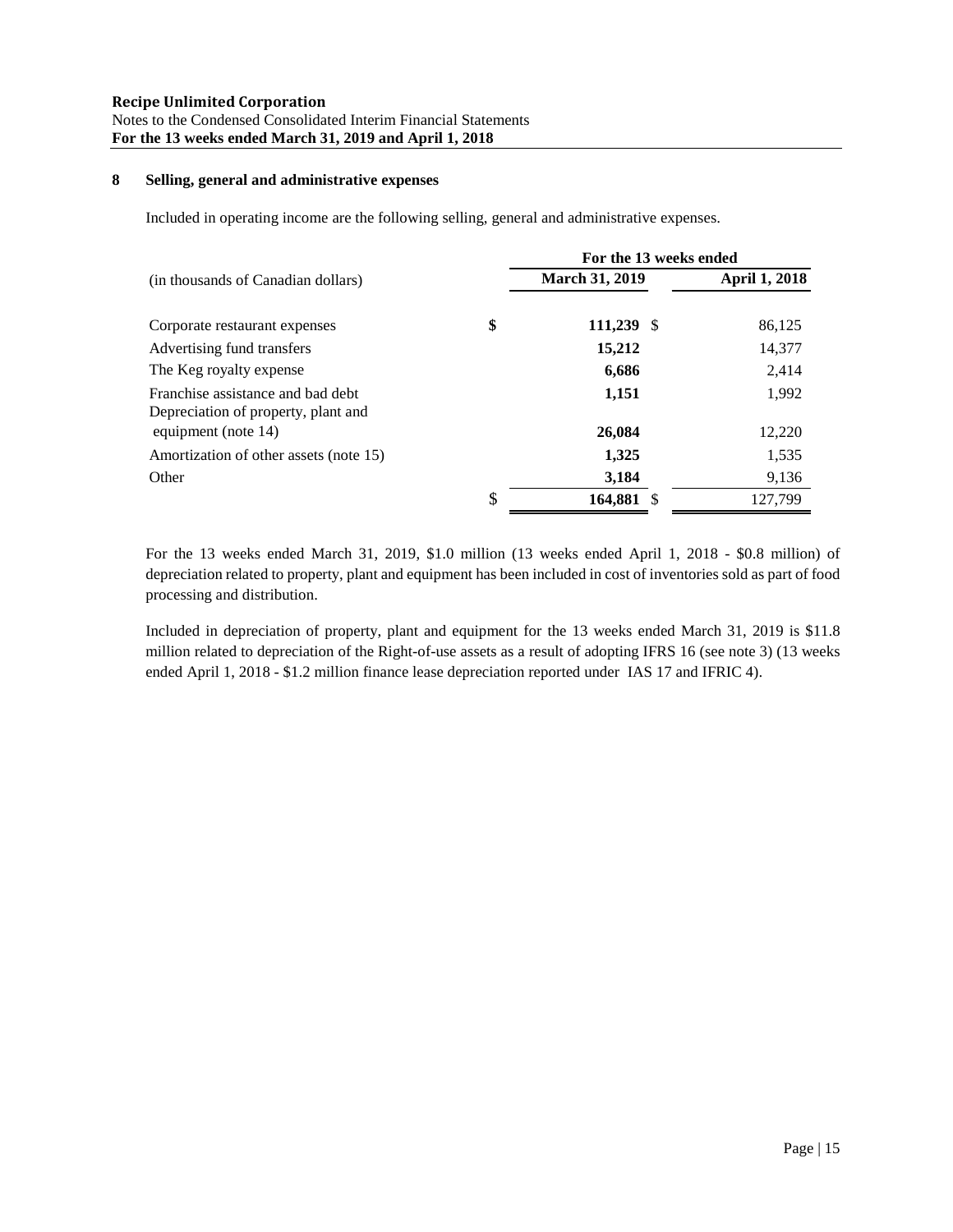## **9 Restructuring and other**

`

Restructuring and other costs consist of plans to consolidate and eliminate certain home office and brand operations positions related to Recipe's acquisitions, comprised primarily of severance costs and lease settlement costs. Restructuring costs also consist of closure costs related to repositioning certain brands.

The following table provides a summary of the costs recognized and cash payments made, as well as the corresponding net liability as at March 31, 2019:

|                                    | For the 13 weeks ended |               |  |  |
|------------------------------------|------------------------|---------------|--|--|
| (in thousands of Canadian dollars) | <b>March 31, 2019</b>  | April 1, 2018 |  |  |
| Net liability, beginning of period | \$<br>11,523<br>-S     | 2,057         |  |  |
| Cost recognized                    |                        |               |  |  |
| Employee termination benefits      | 78                     | 82            |  |  |
| Site closing costs and other       | (303)                  | 147           |  |  |
| <b>Total</b>                       | (225)                  | 229           |  |  |
| <b>Cash payments</b>               |                        |               |  |  |
| Employee termination benefits      | 637                    | 766           |  |  |
| Site closing costs and other       | 669                    | 373           |  |  |
| <b>Total</b>                       | 1,306                  | 1,139         |  |  |
| Net liability, end of period       | \$<br>9,992<br>S       | 1,147         |  |  |

## **Recorded in the consolidated balance sheets as follows:**

| (in thousands of Canadian dollars)             |   | March 31,<br>2019 | December 30,<br>2018 | April 1,<br>2018 |
|------------------------------------------------|---|-------------------|----------------------|------------------|
| Employee termination benefits:                 |   |                   |                      |                  |
| Accounts payable and accrued liabilities       | S | $1.375 \quad$ \$  | 1.934 S              | 849              |
| Site closing costs and other are recorded as a |   |                   |                      |                  |
| reduction to:                                  |   |                   |                      |                  |
| Long-term receivable                           |   | 1.279             | 2.538                | 204              |
| Property, plant and equipment                  |   | 7,338             | 7,051                | 94               |
|                                                |   | 9,992             | 11,523               | 1,147            |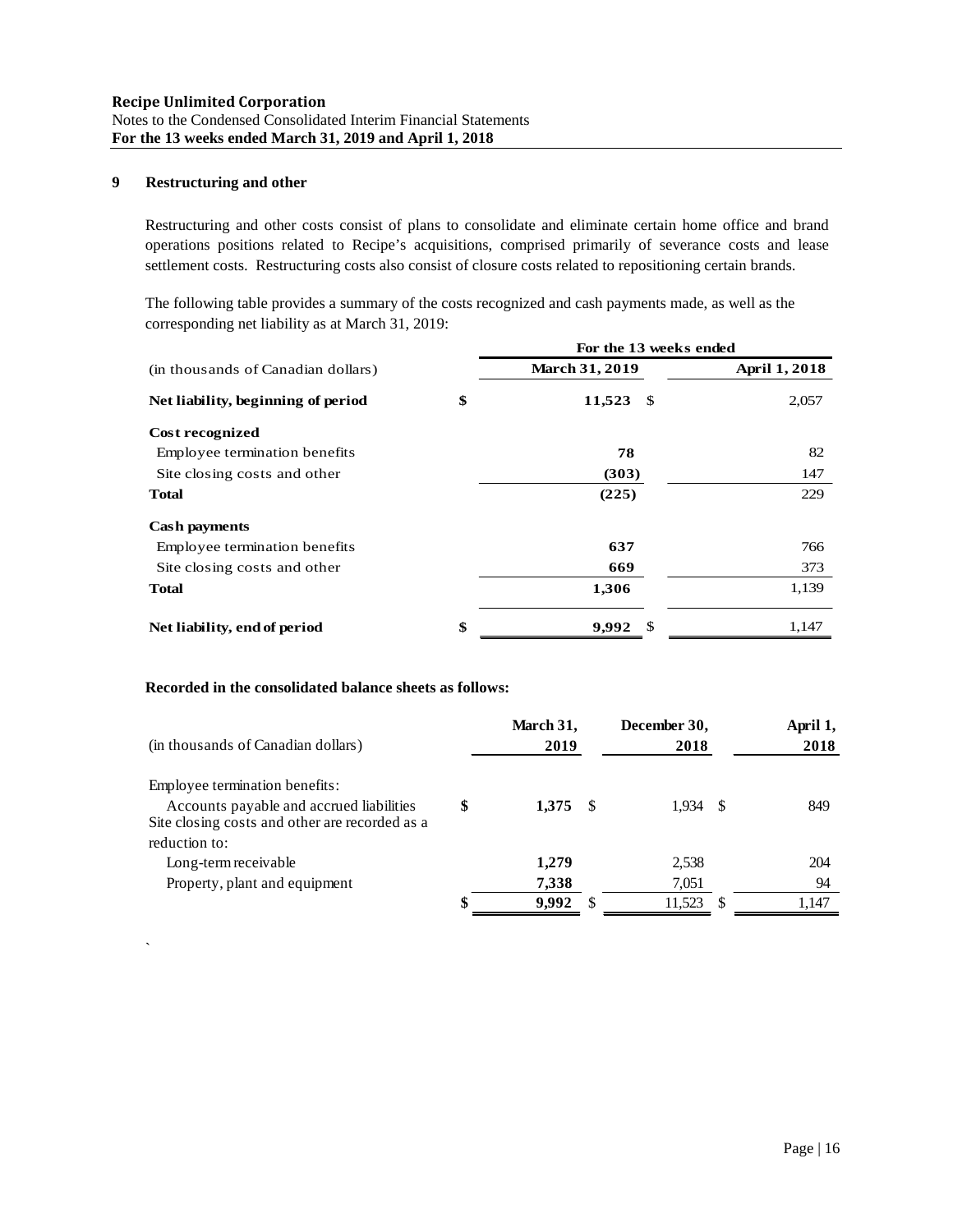## **10 Net interest expense and other financing charges**

|                                      | For the 13 weeks ended |    |                      |
|--------------------------------------|------------------------|----|----------------------|
| (in thousands of Canadian dollars)   | <b>March 31, 2019</b>  |    | <b>April 1, 2018</b> |
| Interest expense on long-term debt   | \$<br>4,675            | -S | 4,087                |
| Financing costs                      | 170                    |    | 175                  |
| Interest expense - other             | 87                     |    | 73                   |
| Interest income on Partnership units | (2,834)                |    | (965)                |
| Interest income                      | (525)                  |    | (519)                |
| Interest expense on lease liability  | 7,621                  |    | 466                  |
| Interest income on lease receivable  | (4,734)                |    |                      |
|                                      | \$<br>4,460            |    | 3,317                |

## **11 Income taxes**

The Company's provision for income taxes is comprised of the following:

|                                                   | For the 13 weeks ended |                      |
|---------------------------------------------------|------------------------|----------------------|
| (in thousands of Canadian dollars)                | <b>March 31, 2019</b>  | <b>April 1, 2018</b> |
| Current income tax expense                        |                        |                      |
| Current period                                    | \$<br>7,076            | \$<br>2,649          |
| Adjustments for prior years                       | 14                     | 11                   |
|                                                   | \$<br>7,090            | \$<br>2,660          |
| Deferred income tax expense                       |                        |                      |
| Origination and reversal of temporary differences | 579                    | 5,133                |
| Adjustments for prior years                       | 931                    | 53                   |
| Benefit from previously unrecognized tax asset    |                        | (55)                 |
|                                                   | \$<br>1,510            | \$<br>5,131          |
| Net income tax expense                            | \$<br>8,600            | \$<br>7,791          |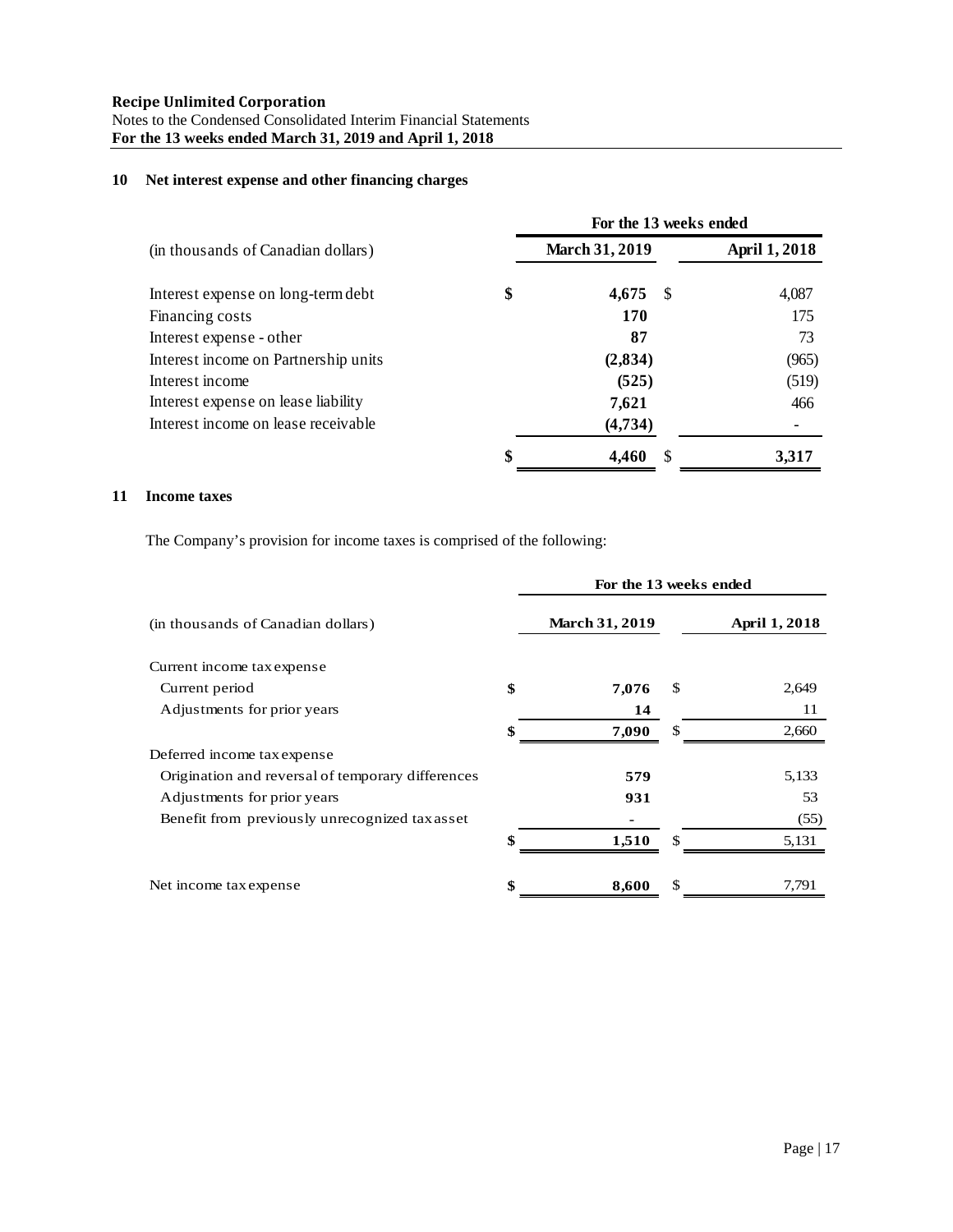| (in thousands of Canadian dollars)                       | <b>March 31, 2019</b> |     | December 30,<br>2018 |               | April 1,<br>2018 |
|----------------------------------------------------------|-----------------------|-----|----------------------|---------------|------------------|
| Opening balance                                          | \$<br>(70, 420)       | \$  | $(77, 437)$ \$       |               | (77, 437)        |
| Deferred income tax expense                              | (1,510)               |     | (16,368)             |               | (5,131)          |
| IFRS 16 Adjustments to Opening Balance                   | 864                   |     |                      |               |                  |
| Keg acquisition                                          |                       |     | 24,162               |               | 24,723           |
| Original Joe's acquisition                               |                       |     | (40)                 |               |                  |
| Marigolds & Onions acquistion                            |                       |     | (530)                |               |                  |
| Income taxes recognized in<br>other comprehensive income |                       |     | (207)                |               |                  |
| Other                                                    | (45)                  |     |                      |               |                  |
|                                                          | (71, 111)             | S   | (70, 420)            | <sup>\$</sup> | (57, 845)        |
| Recorded in the consolidated balance sheets as follows:  |                       |     |                      |               |                  |
| Deferred tax asset                                       | \$<br>26,175          | \$. | 22,411               | <sup>\$</sup> | 39,709           |
| Deferred tax liability                                   | (97, 286)             |     | (92, 831)            |               | (97, 554)        |
|                                                          | \$<br>(71, 111)       | \$  | (70, 420)            | \$            | (57, 845)        |

*Recognized deferred tax assets and liabilities*

#### **12 Inventories**

Inventories consist of food and packaging materials used in St-Hubert's and The Keg's food processing and distribution division and food and beverage items for use at the Company's corporately-owned locations and catering divisions. Inventories are stated at the lower of cost and estimated net realizable value of corporate restaurant inventory. Costs consist of the cost to purchase, direct labour, an allocation of variable and fixed manufacturing overheads, and other costs incurred in bringing the inventory to its present location reduced by vendor allowances. The cost of inventories is determined using the first-in, first-out method.

| (in thousands of Canadian dollars) | March 31,<br>2019 |     | December 30,<br>2018 |    | April 1,<br>2018 |
|------------------------------------|-------------------|-----|----------------------|----|------------------|
| Raw materials                      | \$<br>6,202       | -8  | 6,678                | -S | 5,702            |
| Work in progress                   | 812               |     | 843                  |    | 732              |
| Finished goods                     | 14,236            |     | 15,661               |    | 14,794           |
| Food and beverage supplies         | 12,199            |     | 13,404               |    | 13,244           |
|                                    | \$<br>33,449      | -\$ | 36,586               | S  | 34,472           |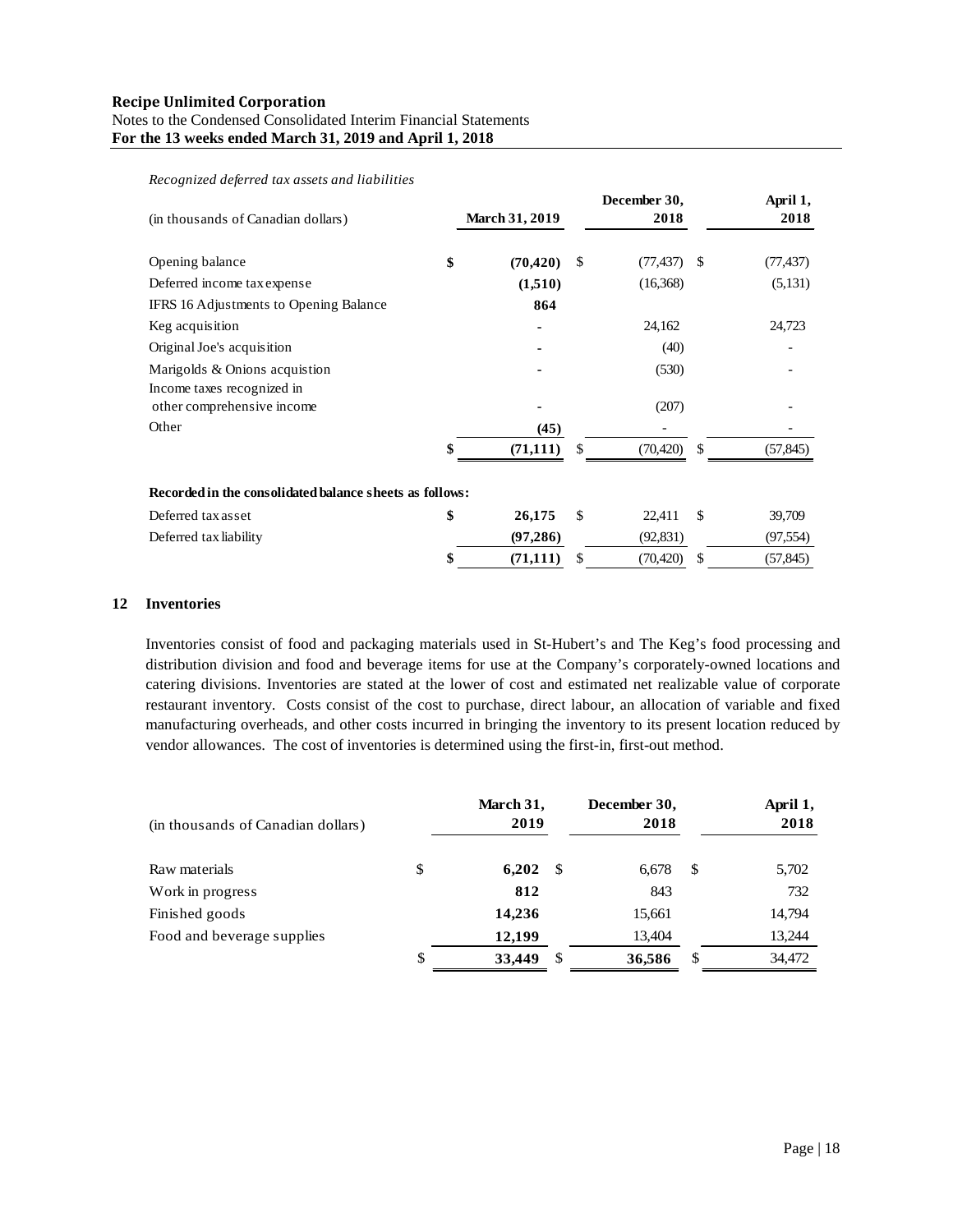### **13 Long-term receivables**

| (in thousands of Canadian dollars) | March 31,<br>2019 |    | December 30,<br>2018 |   | April 1,<br>2018 |
|------------------------------------|-------------------|----|----------------------|---|------------------|
| Lease receivable (note 3)          | \$<br>479,460     | -8 |                      | S | -                |
| Franchise receivable               | 17,409            |    | 18,430               |   | 23,205           |
| Due from related parties (note 27) | 15,728            |    | 15,448               |   | 18,506           |
| Promissory notes                   | 982               |    | 1,091                |   | 1,713            |
|                                    | \$<br>513,579     |    | 34,969               |   | 43.424           |

#### **Recorded in the consolidated balance sheets as follows:**

| (in thousands of Canadian dollars)       |    | March 31,<br>2019 | December 30,<br>2018 |      | April 1,<br>2018 |
|------------------------------------------|----|-------------------|----------------------|------|------------------|
| Current portion of long-term receivables | S  | 77.965 \$         | 1.425                | - \$ | 2,764            |
| Long-term receivables                    |    | 435.614           | 33.544               |      | 40,660           |
|                                          | \$ | 513,579           | 34.969               | - \$ | 43.424           |

## **Lease receivable**

Lease receivables are related to the lease liability where the Company is on the real estate head lease of its franchised locations and a corresponding sublease contract is entered into between the Company and its franchisees. These subleases are all related to non-consolidated franchisees and are related to the long-term obligation of the franchisee sub-tenants to pay the Company over the term of the lease agreements excluding any unexercised renewal options, as they have not been determined to be certain to be exercised.

The comparative information has not been restated and continues to be reported under IAS 17 and IFRIC 4. The impact of changes related to the adoption of IFRS 16 are disclosed in note 3.

Lease receivables are reviewed for impairment based on expected losses at each balance sheet date. An impairment loss is recorded when the credit risk is assessed to have increased for the lease receivables.. For the 13 weeks ended March 31, 2019, the Company recorded \$1.0 million (13 weeks ended April 1, 2018 - \$nil) of impairment losses on long-term lease receivables.

Lease receivables have maturity dates ranging from 2020 to 2037 and bear an average effective interest rate of 3.7% to 4.3%.

#### **Franchise receivable**

In prior years, the Company converted certain corporate restaurants to franchise and sold the restaurants to independent operators ("franchisees"). As part of these conversion agreements certain franchisees entered into rental agreements to rent certain restaurant assets from the Company. Franchise receivables of \$17.4 million (December 30, 2018 - \$18.4 million; April 1, 2018 - \$23.2 million) relates primarily to the long-term obligation of the franchisees to pay the Company over the term of the rental agreement which is equal to the term of the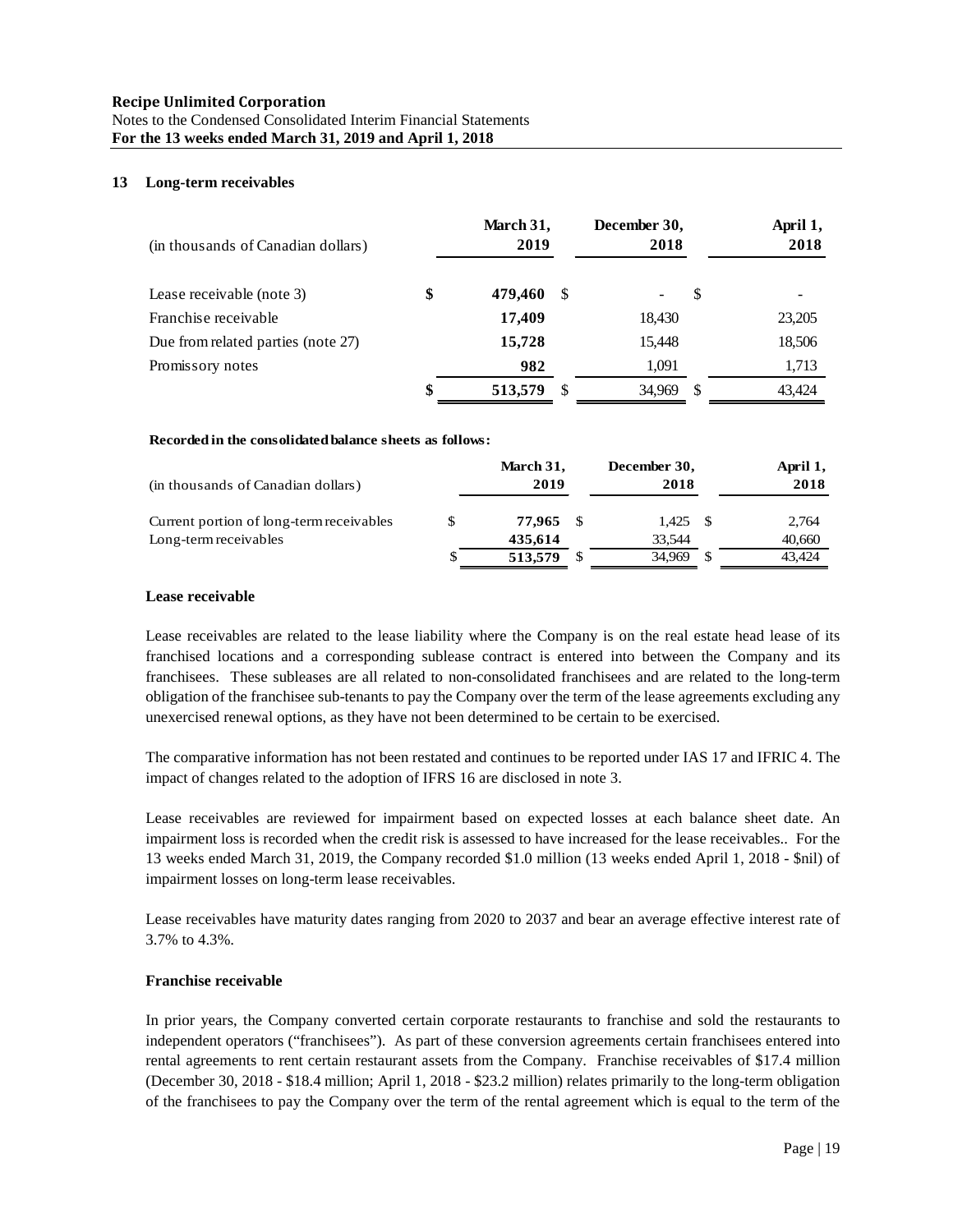license agreement or the term to the expected buyout date assuming that the franchisee is more likely than not to acquire the rented assets from the Company.

Long-term franchise receivables are reviewed for impairment based on expected losses at each balance sheet date. An impairment loss is recorded when the credit risk is assessed to have increased for the lease receivables. For the 13 weeks ended March 31, 2019, the Company recorded \$nil (13 weeks ended April 1, 2018 - \$nil) of impairment losses on long-term franchise receivables.

Franchise receivables have maturity dates ranging from 2019 to 2034 and bear an average effective interest rate of 8% - 10%.

## **14 Property, plant and equipment**

|                                                          | As at March 31, 2019 |    |                  |    |              |    |                                  |    |                                      |    |                               |    |                                     |    |            |
|----------------------------------------------------------|----------------------|----|------------------|----|--------------|----|----------------------------------|----|--------------------------------------|----|-------------------------------|----|-------------------------------------|----|------------|
| (in thousands of Canadian dollars)                       | Land                 |    | <b>Buildings</b> |    | Equipment    |    | <b>Leasehold</b><br>improvements |    | <b>Assets under</b><br>finance lease |    | Right-of-Use<br><b>Assets</b> |    | <b>Construction-</b><br>in-progress |    | Total      |
| Cost                                                     |                      |    |                  |    |              |    |                                  |    |                                      |    |                               |    |                                     |    |            |
| Balance, beginning of year                               | 36,359               |    | \$114,335        | \$ | 231,834      | \$ | 208,987                          | \$ | 42,811                               | \$ |                               | \$ | 8,947                               | \$ | 643,273    |
| IFRS 16 Adjustment                                       |                      |    |                  |    |              |    |                                  |    |                                      |    |                               |    |                                     |    |            |
| to Opening Balance (note 3)                              |                      |    |                  |    |              |    | 12,516                           |    | (41,589)                             |    | 265,423                       |    |                                     |    | 236,350    |
| <b>Additions</b>                                         |                      |    | 3                |    | 1,762<br>187 |    | 275                              |    |                                      |    | 9,427                         |    | 7,586                               |    | 19,053     |
| Buybacks (note 5)<br>Disposals and adjustments           | (118)                |    | (138)            |    | (2,513)      |    | 3,965                            |    | (1,222)                              |    | 508                           |    |                                     |    | 187<br>482 |
| Foreign exchange translation                             |                      |    |                  |    | (289)        |    | (719)                            |    |                                      |    | (295)                         |    |                                     |    | (1,303)    |
| Transfer to/(from)                                       |                      |    |                  |    |              |    |                                  |    |                                      |    |                               |    |                                     |    |            |
| construction-in-progress                                 |                      |    | 13               |    | 1,926        |    | 2,742                            |    |                                      |    |                               |    | (4,681)                             |    |            |
| Balance, end of period                                   | 36,241               | \$ | 114,213          | \$ | 232,907      | \$ | 227,766                          | \$ |                                      | \$ | 275,063                       | \$ | 11,852                              | \$ | 898,042    |
| <b>Accumulated depreciation</b><br>and impairment losses |                      |    |                  |    |              |    |                                  |    |                                      |    |                               |    |                                     |    |            |
| Balance, beginning of year                               | \$                   |    | 11,675           | \$ | 132,848      | \$ | 78,068                           | \$ | 20,692                               | \$ |                               | \$ |                                     | \$ | 243,283    |
| IFRS 16 Adjustment                                       |                      |    |                  |    |              |    |                                  |    |                                      |    |                               |    |                                     |    |            |
| to Opening Balance (note 3)                              |                      |    |                  |    |              |    | 971                              |    | (19,900)                             |    | (971)                         |    |                                     |    | (19,900)   |
| Depreciation expense                                     |                      |    | 1,212            |    | 6,789        |    | 7,273                            |    |                                      |    | 11,769                        |    |                                     |    | 27,043     |
| Foreign exchange translation                             |                      |    |                  |    | (230)        |    | (536)                            |    |                                      |    | (72)                          |    |                                     |    | (838)      |
| Disposals and adjustments                                |                      |    | (257)            |    | (3, 164)     |    | 4,972                            |    | (792)                                |    | ٠                             |    |                                     |    | 759        |
| Balance, end of period                                   |                      |    | 12,630           |    | 136,243      | \$ | 90,748                           | \$ |                                      |    | 10,726                        | \$ |                                     | \$ | 250,347    |
| Carrying amount as at:                                   |                      |    |                  |    |              |    |                                  |    |                                      |    |                               |    |                                     |    |            |
| March 31, 2019                                           | 36,241               | \$ | 101,583          | \$ | 96,664       | \$ | 137,018                          |    |                                      |    | 264,337                       | \$ | 11,852                              | \$ | 647,695    |
| December 30, 2018                                        | 36,359               | S  | 102.660          | \$ | 98,986       | S  | 130,919                          |    | 22,119                               | \$ |                               |    | 8,947                               | S  | 399,990    |
| April 1, 2018                                            | 38,816               |    | 107,248          |    | 93,216       |    | 149,344                          |    | 22,493                               | Ŝ  |                               |    | 8,802                               |    | 419,919    |
|                                                          |                      |    |                  |    |              |    |                                  |    |                                      |    |                               |    |                                     |    |            |

#### **Right-of-use assets**

IFRS 16 defines a lease as a contract that conveys the right to use an asset for a period of time in exchange for consideration. On January 1, 2019, the initial commencement date of IFRS 16, the Company's right-of-use assets were recognized and calculated as the initial amount of the lease liability, plus any lease payment made before the commencement date, plus any initial direct costs incurred, minus any lease incentives received. Subsequent to initial recognition, the Company measures the right-of-use assets at cost less accumulated depreciation and impairment losses. The carrying value is also adjusted for any re-measurement of the lease liability.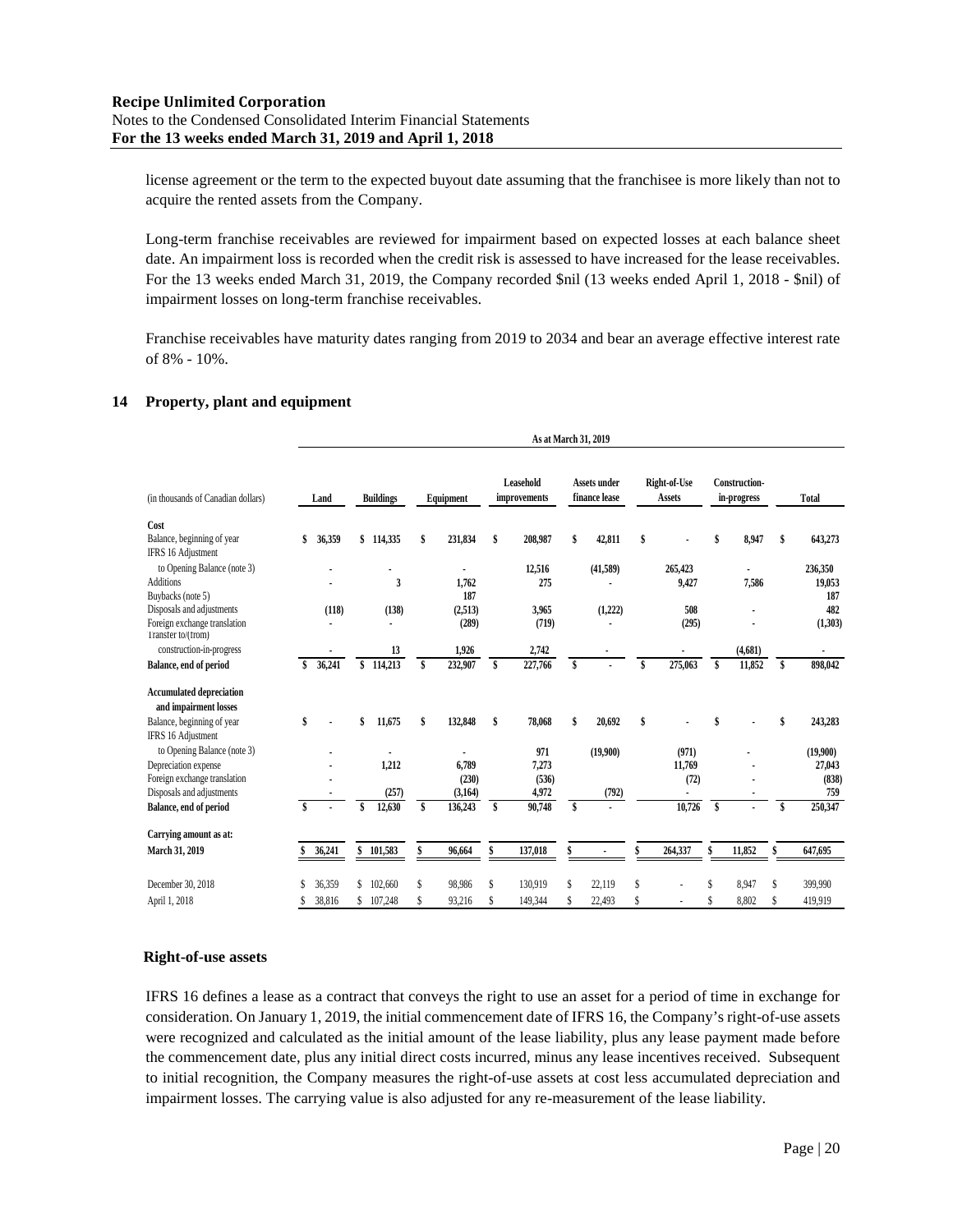The amortization period for the right-of-use asset is from the initial commencement date to the end of the lease term including any exercised renewal options.

## **15 Brands and other assets**

Brands and other assets including re-acquired franchise rights are recorded at their fair value at the date of acquisition. The Company assesses each intangible asset and other assets for legal, regulatory, contractual, competitive or other factors to determine if the useful life is definite. Brands are measured at cost less net accumulated impairment losses and are not amortized as they are considered to have an indefinite useful life. Indefinite life intangible assets are tested for impairment at least annually and whenever there is an indication that the asset may be impaired. Re-acquired franchise rights and other assets are amortized on a straight-line basis over their estimated useful lives, averaging approximately five years and are tested for impairment whenever there is an indication that the asset may be impaired.

|                                                       |               |                     | <b>Investment</b> in<br>joint ventures<br>and associates |               |
|-------------------------------------------------------|---------------|---------------------|----------------------------------------------------------|---------------|
| (in thousands of Canadian dollars)                    | <b>Brands</b> | <b>Other assets</b> | (note 26)                                                | <b>Total</b>  |
| Cost                                                  |               |                     |                                                          |               |
| Balance, beginning of year<br>Additions from business | \$<br>526,072 | \$<br>98,336 \$     | 18,635                                                   | \$<br>643,043 |
| acquisitions (note 5)                                 |               | 1,971               |                                                          | 1,971         |
| Disposal                                              |               |                     | (31)                                                     | (31)          |
| Share of loss                                         |               |                     | (247)                                                    | (247)         |
| Balance as at March 31, 2019                          | \$<br>526,072 | \$<br>100,307       | \$<br>18,357 \$                                          | 644,736       |
| <b>Accumulated amortization</b>                       |               |                     |                                                          |               |
| Balance, beginning of year                            | \$            | \$<br>26,860        | \$                                                       | \$<br>26,860  |
| Amortization                                          |               | 1,325               |                                                          | 1,325         |
| Other                                                 |               | 77                  |                                                          | 77            |
| Balance as at March 31, 2019                          | \$            | \$<br>28,262        | \$                                                       | \$<br>28,262  |
| Net carrying amount as at:                            |               |                     |                                                          |               |
| March 31, 2019                                        | \$<br>526,072 | \$<br>72,045        | \$<br>18,357                                             | \$<br>616,474 |
| December 30, 2018                                     | \$<br>526,072 | \$<br>71,476        | \$<br>18,635                                             | \$<br>616,183 |
| April 1, 2018                                         | \$<br>526,072 | \$<br>72,256        | \$<br>19,774                                             | \$<br>618,102 |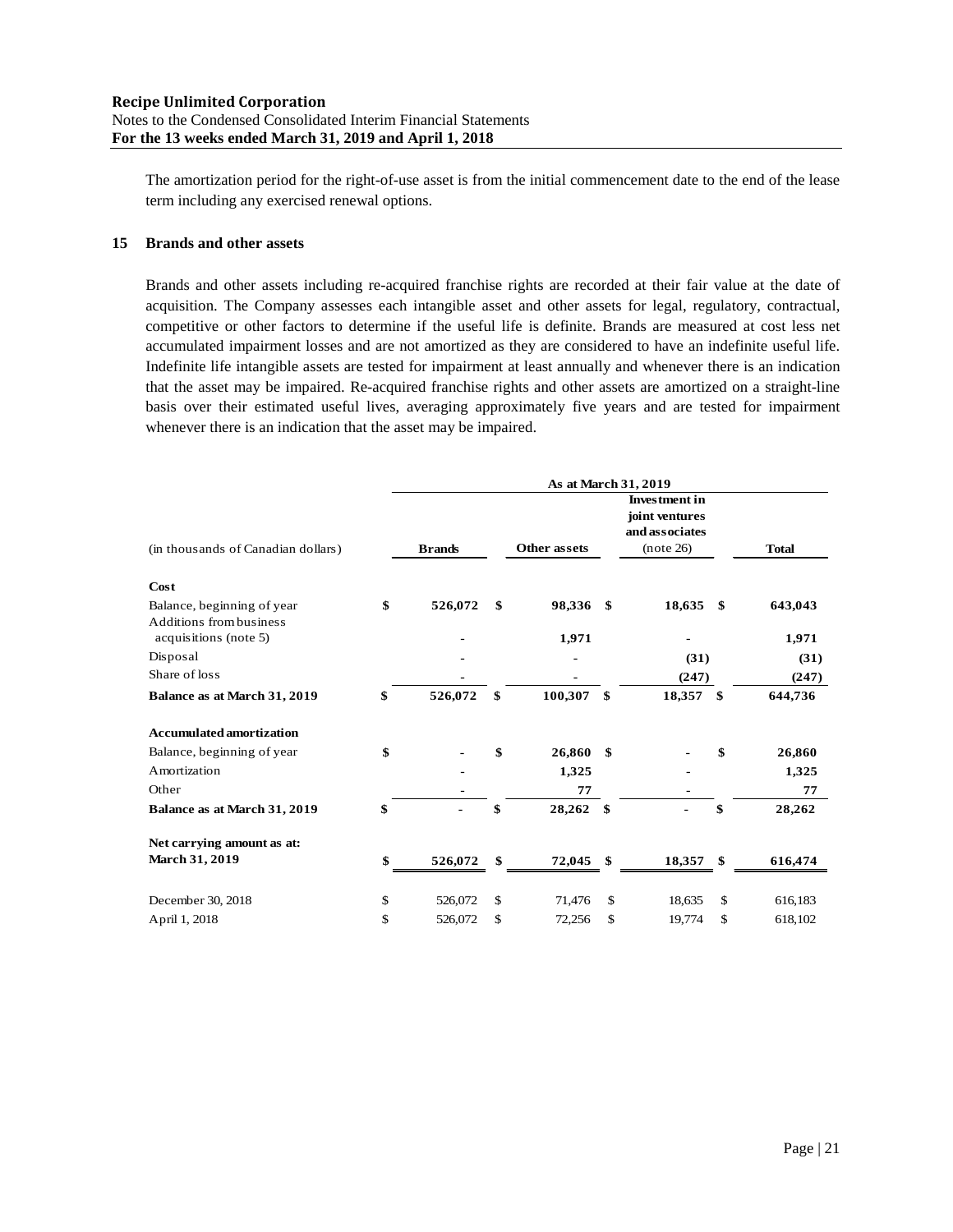## **16 Goodwill**

Goodwill arising in a business combination is recognized as an asset at the date that control is acquired. Goodwill represents the excess of the purchase price of a business acquired over the fair value of the underlying net assets acquired at the date of acquisition. Goodwill is allocated at the date of the acquisition to a group of cash generating units that are expected to benefit from the synergies of the business combination, but no higher than an operating segment. Goodwill is not amortized and is tested for impairment at least annually and whenever there is an indication that the asset may be impaired.

| (in thousands of Canadian dollars)                                                  | March 31,<br>2019 |   | December 30,<br>2018     |      | April 1,<br>2018 |
|-------------------------------------------------------------------------------------|-------------------|---|--------------------------|------|------------------|
| Cost                                                                                |                   |   |                          |      |                  |
| Balance, beginning of period                                                        | \$<br>196,638     | S | 191,111                  | - \$ | 191,111          |
| Additions from business acquisitions (note 5)<br>Additions resulting from change in | 1,291             |   | 5,527                    |      |                  |
| Preliminary Purchase Equation                                                       | 384               |   | $\overline{\phantom{0}}$ |      |                  |
| Balance, end of period                                                              | \$<br>198,313     |   | 196,638                  | - \$ | 191,111          |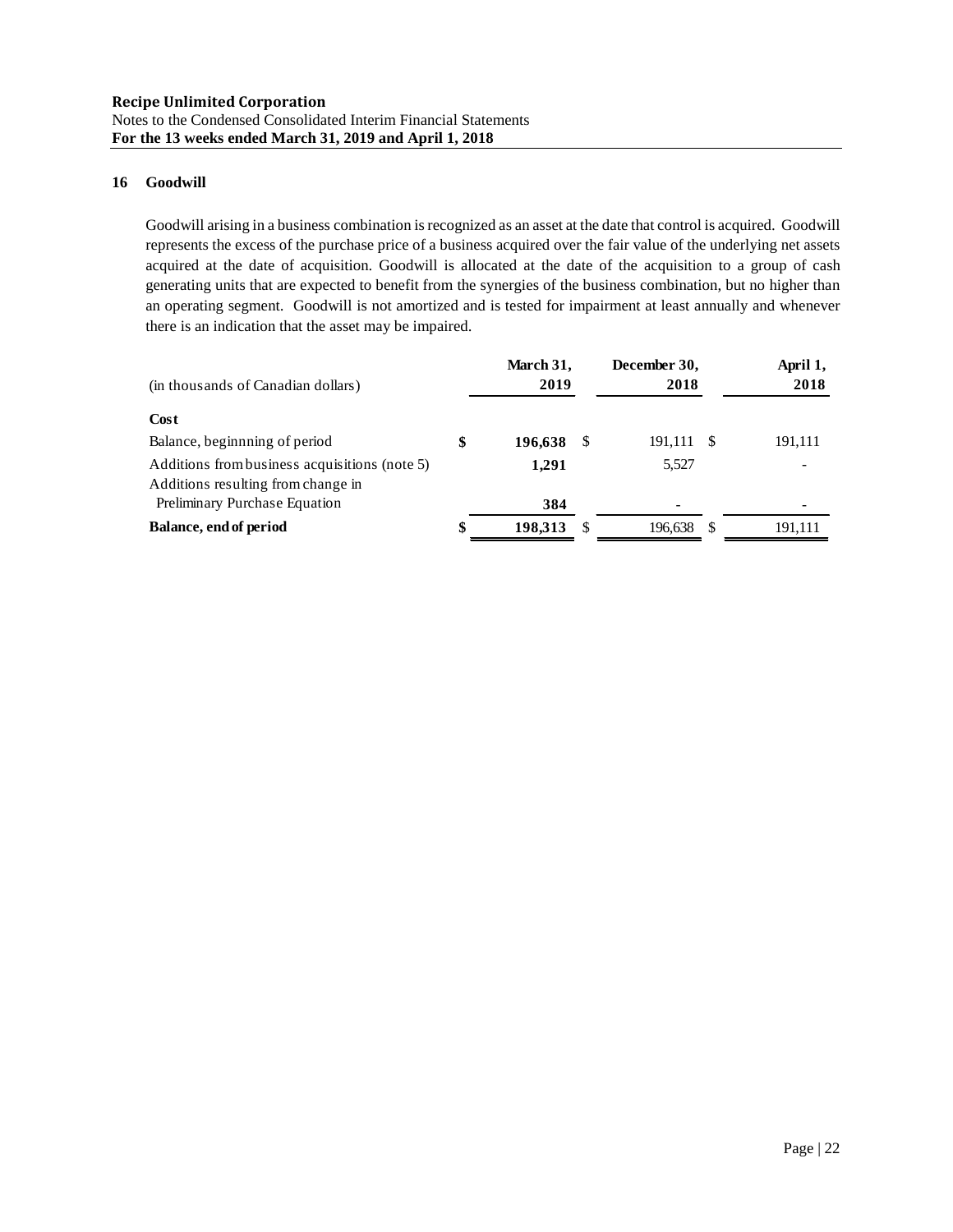## **17 Provisions**

Provisions are recognized when there is a legal or constructive obligation as a result of a past event, it is probable that an outflow of economic benefits will be required to settle the obligation and the obligation can be measured reliably. If the effect of the time value of money is material, provisions are discounted using a current pre-tax rate that reflects the risk specific to the liability. Provisions are reviewed on a regular basis and adjusted to reflect management's best current estimates. Due to the judgemental nature of these items, future settlements may differ from amounts recognized.

|                                    |                                    |               |                                          |    | As at March 31, 2019                     |      |            |              |
|------------------------------------|------------------------------------|---------------|------------------------------------------|----|------------------------------------------|------|------------|--------------|
|                                    |                                    |               | Lease                                    |    |                                          |      |            |              |
| (in thousands of Canadian dollars) | Asset<br>retirement<br>obligations |               | obligations<br>for closed<br>restaurants |    | <b>Franchise</b><br>onerous<br>contracts |      | Other      | <b>Total</b> |
| Balance, begining of period        | \$<br>5,478 \$                     |               | $13,154$ \$                              |    | 2,279                                    | -\$  | $2,564$ \$ | 23,475       |
| Additions                          | 130                                |               | $\blacksquare$                           |    |                                          |      |            | 130          |
| Accretion                          | 48                                 |               |                                          |    |                                          |      |            | 48           |
| Payments                           | (12)                               |               |                                          |    |                                          |      |            | (12)         |
| Adjustments                        | (13)                               |               | (90)                                     |    |                                          |      | (83)       | (186)        |
| Impact from transition to          |                                    |               |                                          |    |                                          |      |            |              |
| IFRS $16$ (note 3)                 |                                    |               | (13,064)                                 |    | (2,279)                                  |      |            | (15,343)     |
| <b>Balance at March 31, 2019</b>   | \$<br>5,631 \$                     |               | -                                        | \$ | -                                        | \$   | $2,481$ \$ | 8,112        |
| December 30, 2018                  | \$<br>5,478 \$                     |               | $13,154$ \$                              |    | 2,279                                    | - \$ | 2,564 \$   | 23,475       |
| April 1, 2018                      | \$<br>6,045                        | <sup>\$</sup> | 2,028                                    | -S | 3,810                                    | -\$  | $2,606$ \$ | 14,489       |

### **Recorded in the consolidated balance sheets as follows:**

| (in thousands of Canadian dollars) |   | March 31,<br>2019 |      | December 30,<br>2018 |      | April 1,<br>2018 |
|------------------------------------|---|-------------------|------|----------------------|------|------------------|
| Provisions - current               | S | 3.908             | - \$ | 9.679                | - \$ | 6,332            |
| Provisions - long-term             |   | 4.204             |      | 13.796               |      | 8.157            |
|                                    | P | 8.112             |      | 23,475               | S    | 14.489           |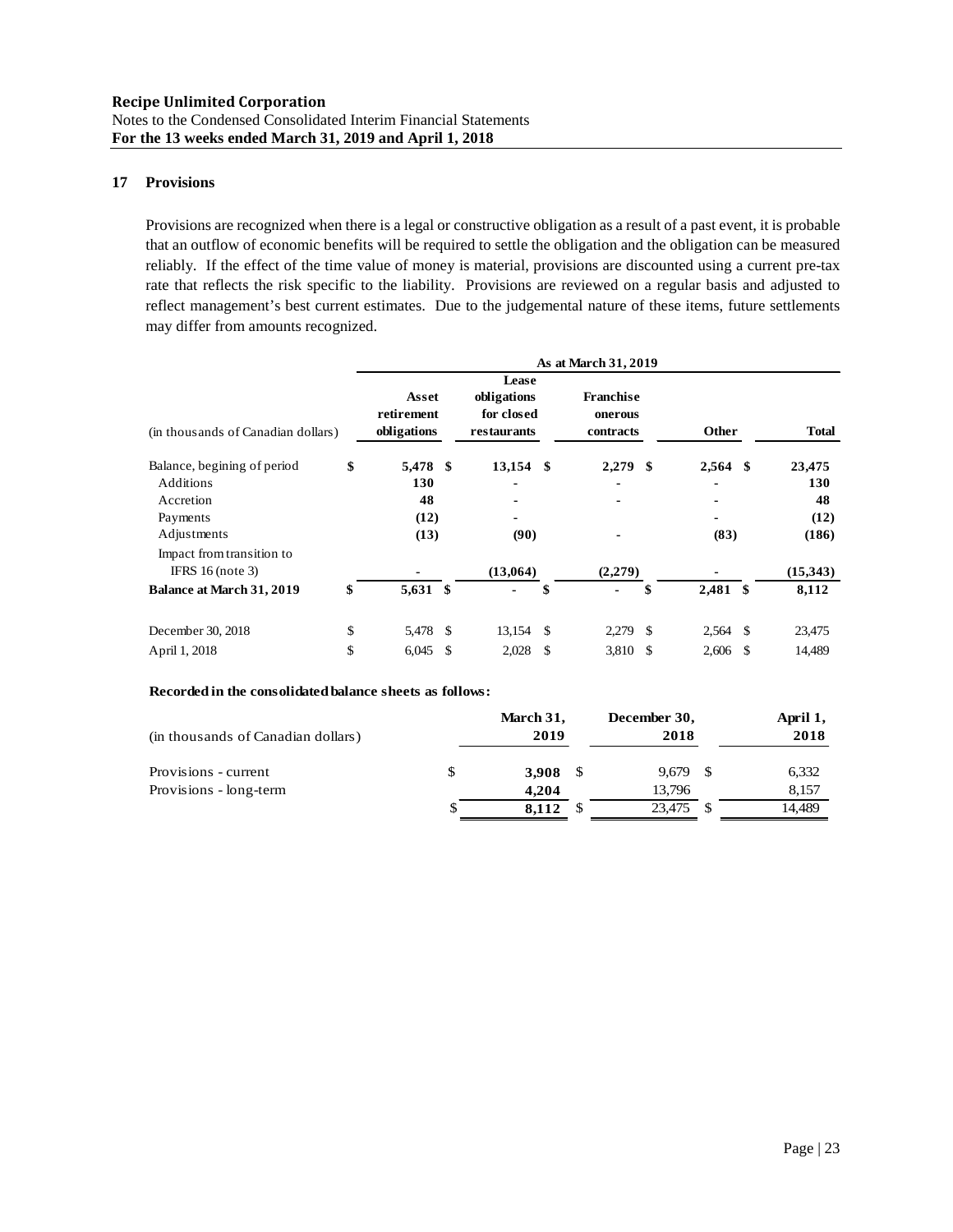### **18 Long-term debt**

| (in thousands of Canadian dollars)   | March 31,<br>2019 |    | December 30,<br>2018 |      | April 1,<br>2018 |
|--------------------------------------|-------------------|----|----------------------|------|------------------|
| Term credit facility - revolving     | \$<br>220,025     | S  | 220,025              | - \$ | 318,025          |
| Term credit facility - non-revolving | 150,000           |    | 150,000              |      | 150,000          |
| The Keg credit facilities            | 20,000            |    | 21,000               |      | 24,000           |
|                                      | 390,025           |    | 391,025              |      | 492,025          |
| Less: Financing costs                | 1,263             |    | 1,459                |      | 1,986            |
|                                      | 388,762           | -S | 389,566              |      | 490,039          |

#### **Recorded in the consolidated balance sheets as follows:**

|                                     | March 31, | December 30, |               | April 1, |
|-------------------------------------|-----------|--------------|---------------|----------|
| (in thousands of Canadian dollars)  | 2019      | 2018         |               | 2018     |
| Current portion of long-term debt   | 154,000   | 154,000      | -S            | 4.000    |
| Long-term portion of long-term debt | 234,762   | 235.566      |               | 486,039  |
|                                     | 388,762   | 389,566      | <sup>\$</sup> | 490.039  |

### **Term credit facility**

On September 2, 2016, the Company amended and extended the terms of its existing term credit facility. The fourth amended and restated term credit facility is comprised of a revolving credit facility in the amount of \$400.0 million with an accordion feature of up to \$50.0 million maturing on September 2, 2021 and a nonrevolving term credit facility in the amount of \$150.0 million maturing on September 2, 2019. A maximum amount of \$26.3 million per year may be repayable on the term credit facility if certain covenant levels are exceeded by the Company. On May 1, 2019, the Company amended and extended the terms of its existing syndicated bank credit facility (See note 29 – Subsequent Events).

The interest rate applied on amounts drawn by the Company under its total credit facilities is the effective bankers acceptance rate or prime rate plus a spread based on the Company's total funded net debt to Earnings Before Interest, Taxes, Depreciation and Amortization ("EBITDA") ratio, as defined in the agreement, measured using EBITDA for the four most recently completed fiscal quarters.

As at March 31, 2019, \$370.0 million (December 30, 2018 - \$370.0 million; April 1, 2018 - \$468.0 million) was drawn under the amended and extended credit facilities with an effective interest rate of 3.98% representing bankers acceptance rate of 1.50% plus 2.15 % borrowing spread, standby fees and the amortization of deferred financing fees of 0.33%.

The Company is required to pay a standby fee of between 0.25% to 0.60% per annum, on the unused portion of the credit facility, for the term of its credit facilities. The standby fee rate is based on the Company's total funded net DEBT to EBITDA ratio. As of March 31, 2019, the standby fee rate was 0.35%.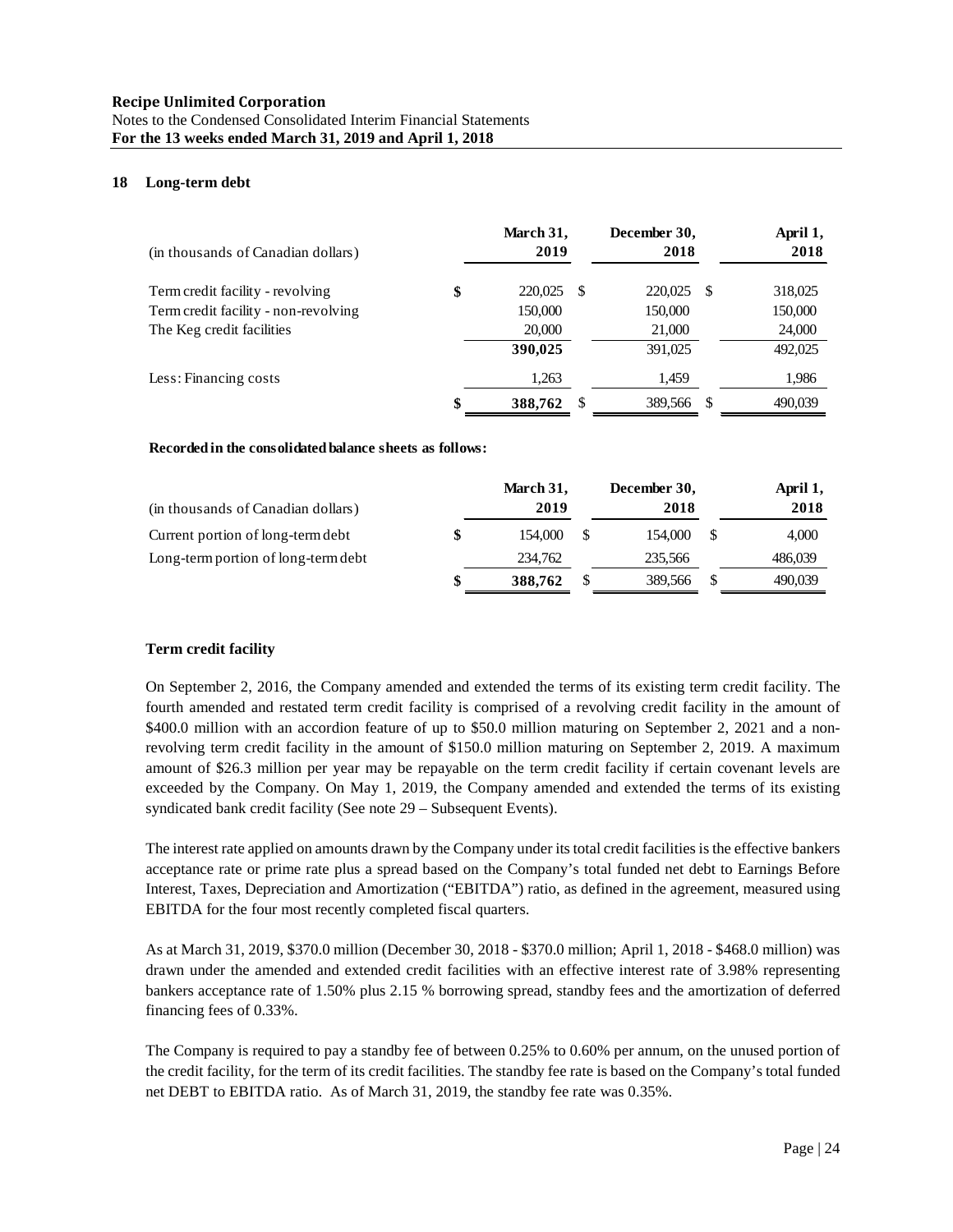As at March 31, 2019, the Company was in compliance with all covenants and has not exceeded any covenant levels requiring early repayments. Subsequent to March 31, 2019, the Company completed refinancing of its credit facilities. See Subsequent Events Note 29 for further details.

## **The Keg Credit Facilities**

In connection with The Keg merger (note 27), the Company assumed a multi-option credit agreement with a Canadian banking syndicate for the expansion of restaurant operations. The revolving credit and term loan facilities, with a syndicate of two Canadian banks, are available to finance the construction of certain new corporate restaurants and major renovations in Canada. These facilities are comprised of a \$9.0 million reducing term facility, a \$35.0 million revolving facility for future restaurant expansion which is subject to annual repayment based on 25% of excess operating cash flow, and a revolving demand operating facility of up to \$3.0 million available for general corporate purposes, including working capital, overdrafts and letters of credit.

Excess operating cash flow is defined in the credit agreement as operating cash flow for the financial year plus extraordinary or non-recurring items and any net decrease in working capital less interest paid, debt principal repayments, unfunded capital expenditures, income taxes paid and any net increase in working capital. Operating cash flow is defined as the sum of net income for the financial year, adjusted for gains or losses from dispositions not in the ordinary course of business, extraordinary or non-recurring items and equity income or losses from subsidiaries plus interest expense, income tax expense and depreciation and amortization.

As at March 31, 2019, \$20.0 million of the revolving facility has been drawn and is due on the July 2, 2020 maturity date, and less than \$0.1 million of the revolving demand operating facility has been used to issue letters of credit.

On June 18, 2018, the Company renegotiated the terms of its credit agreement with its existing banking syndicate. The credit facilities now bear interest at a rate between bank prime plus 0.25% to bank prime plus 1.0% based on certain financial criteria. As at March 31, 2019, the Company meets the criteria for interest at bank prime plus 0.25%.

The above credit facilities are secured by a general security agreement and hypothecation over Keg Restaurants Ltd.'s ("KRL's") Canadian and US assets and a pledge of all equity interests in The Keg Rights Limited Partnership (the "Partnership").

## **19 Leases**

The Company's lease contracts consist of real estate leases for use in the operation of its corporate restaurants, call centre, retail and catering business, and corporate head offices; leased IT equipment, leased vehicles and equipment for use in its retail and catering business. The Company is also on the head lease of many of its franchised locations whereby a corresponding sublease contract is entered into between the Company and its franchisees (see note 13).

At the initial commencement date, the Company's lease liabilities are measured at the present value of the future lease payments using the Company's incremental borrowing rate. After initial recognition, the lease liabilities are measured at amortized cost using the effective interest method.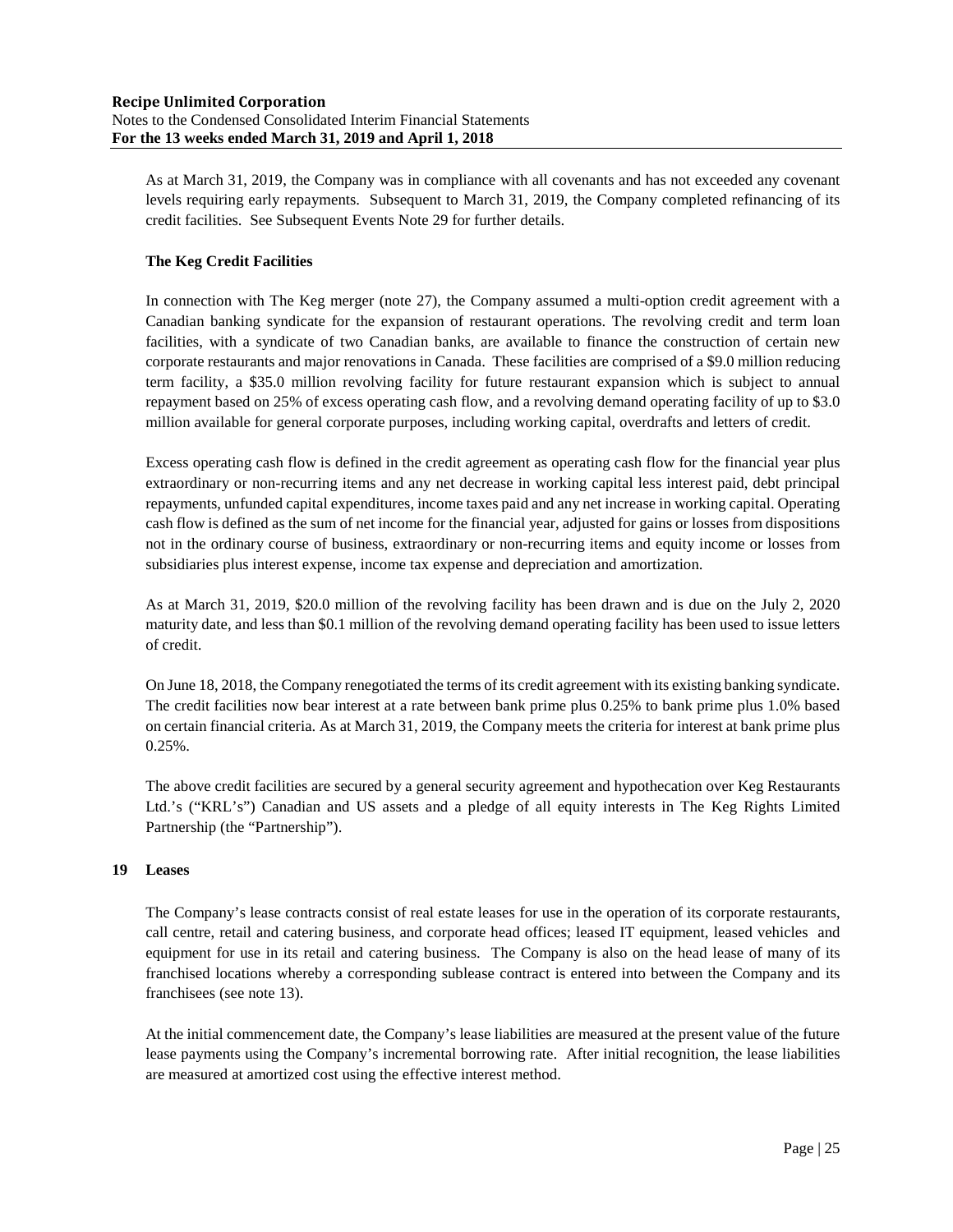The comparative information has not been restated and continues to be reported under IAS 17 and IFRIC 4. The impact of changes related to the adoption of IFRS 16 are disclosed in note 3.

| (in thousands of Canadian dollars)    | March 31,<br>2019   | December 30,<br>2018 | April 1,<br>2018 |
|---------------------------------------|---------------------|----------------------|------------------|
| Balance, beginning of peiord          | \$<br>26,016<br>-8  | 27,496 \$            | 27,496           |
| IFRS 16 inception adjustment (Note 3) | 782,857             |                      |                  |
| Additions                             | 3,268               | 1,490                |                  |
| Interest expense                      | 7,621               | 1,906                | 466              |
| Foreign translation adjustment        | (362)               |                      |                  |
| Payments                              | (37, 433)           | (4,876)              | (1,206)          |
|                                       | \$<br>781,967<br>S. | 26.016 \$            | 26,756           |

## **Recorded in the consolidated balance sheets as follows:**

|                                    | March 31,     | December 30, |     | April 1, |
|------------------------------------|---------------|--------------|-----|----------|
| (in thousands of Canadian dollars) | 2019          | 2018         |     | 2018     |
| Current portion of lease liability | 120.510       | 3.192        | - S | 2.916    |
| Lease liability                    | 661.457       | 22,824       |     | 23,840   |
|                                    | \$<br>781.967 | 26,016       |     | 26.756   |

## **20 Other long-term liabilities**

| (in thousands of Canadian dollars)      | March 31,<br>2019  | December 30,<br>2018 |    | April 1,<br>2018 |
|-----------------------------------------|--------------------|----------------------|----|------------------|
| Accrued pension and other benefit plans | \$<br>-S<br>21.901 | 22,132 \$            |    | 23,490           |
| Non-controlling interest liability      | 23,011             | 23,011               |    | 19,511           |
| Contingent liability                    | 19,778             | 19,778               |    | 17,000           |
| Deferred income                         | 13,636             | 8,012                |    | 9,985            |
| Deferred rental income                  | 6,605              | 7,055                |    | 8,855            |
| Accrued rent expense (note 3)           | $\blacksquare$     | 7,554                |    | 6,578            |
| Other long-term liabilities             | 3,495              | 3,572                |    | 7,792            |
| Deferred share units                    | 1.329              | 1,141                |    | 941              |
|                                         | \$<br>89,755       | 92,255               | -S | 94.152           |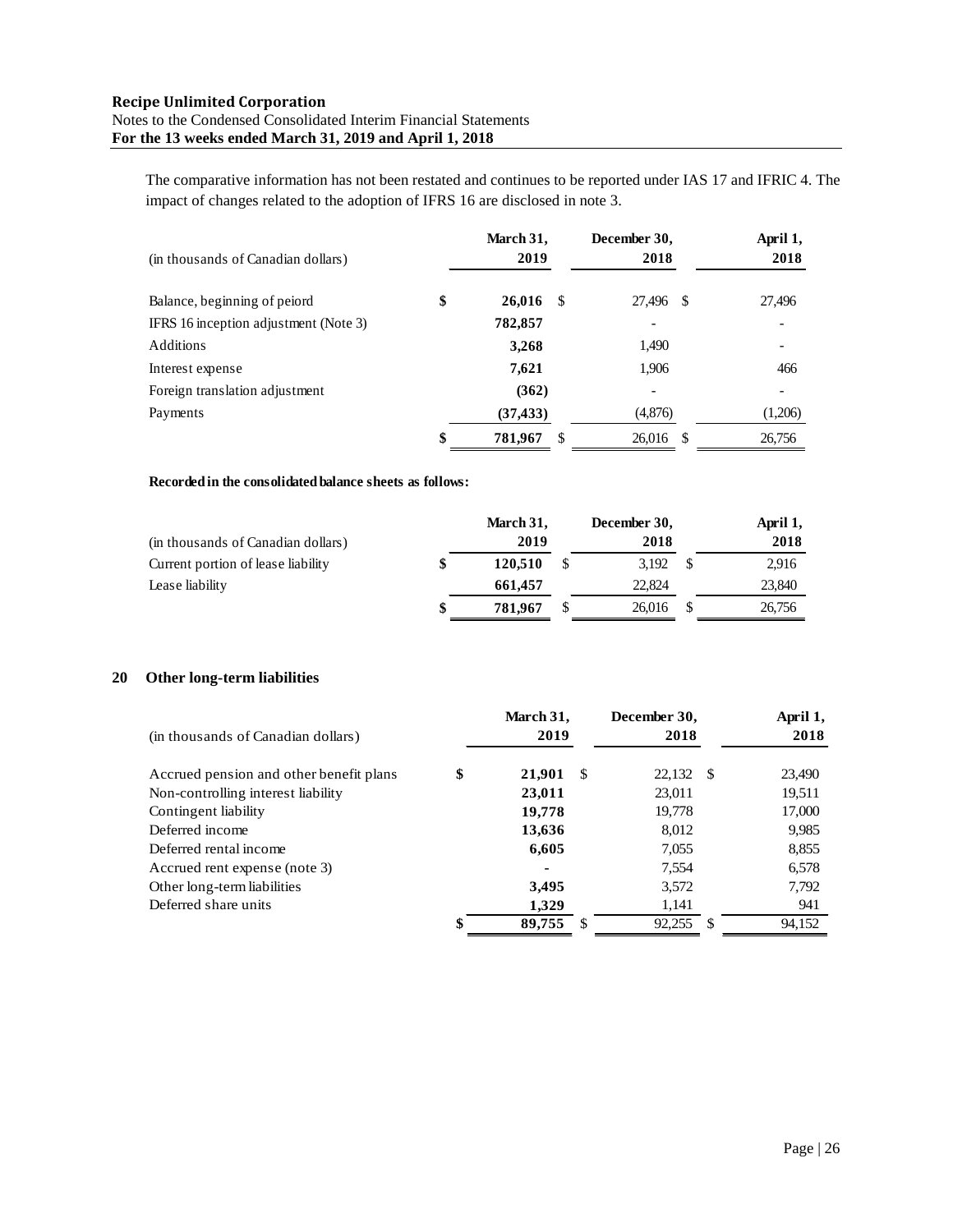#### **Recorded in the consolidated balance sheets as follows:**

| (in thousands of Canadian dollars)       | March 31,<br>2019 | December 30,<br>2018 | April 1,<br>2018 |
|------------------------------------------|-------------------|----------------------|------------------|
| Accounts payable and accrued liabilities | 7.698             | 4.588 \$             | 1.718            |
| Other long-term liabilities              | 82,057            | 87.667               | 92.434           |
|                                          | 89.755            | 92.255               | 94,152           |

#### **Accrued pension and other benefit plans**

The Company sponsors a number of pension plans, including a registered funded defined benefit pension plan, a multi-employer pension plan, a defined contribution plan and other supplemental unfunded unsecured arrangements providing pension benefits in excess of statutory limits. The defined benefit plans are noncontributory and these benefits are, in general, based on career average earnings subject to limits.

For the 13 weeks ended March 31, 2019, the Company recorded expenses of \$0.2 million (13 weeks ended April 1, 2018 - \$0.2 million) related to pension benefits.

#### **Non-controlling interest liability**

In connection with the Original Joe's transaction, a non-controlling interest liability representing the expected earn-out liability, on a discounted basis, to purchase the remaining 10.8% ownership of Original Joe's Franchise Group Inc. based on meeting certain targets over a period of time.

#### **Contingent liability**

In connection with The Keg and the Marigolds and Onions acquisitions, a contingent liability in the amounts of \$17.0 million and \$2.8 million, respectively, has been recorded as at March 31, 2019, representing amounts payable to the former shareholders contingent on certain targets and conditions being met.

#### **Deferred income**

#### *Unearned franchise and conversion fee income*

At March 31, 2019, the Company had deferred \$3.9 million (December 30, 2018 - \$4.0 million; April 1, 2018 - \$5.2 million) of initial franchise fees and conversion fees received from franchisees that will be recognized over the remaining term of the respective franchise agreements.

#### *Sale-leaseback transactions*

At March 31, 2019, the Company had deferred \$2.7 million (December 30, 2018 - \$2.9 million; April 1, 2018 - \$3.4 million) related to gains realized on sale-leaseback transactions.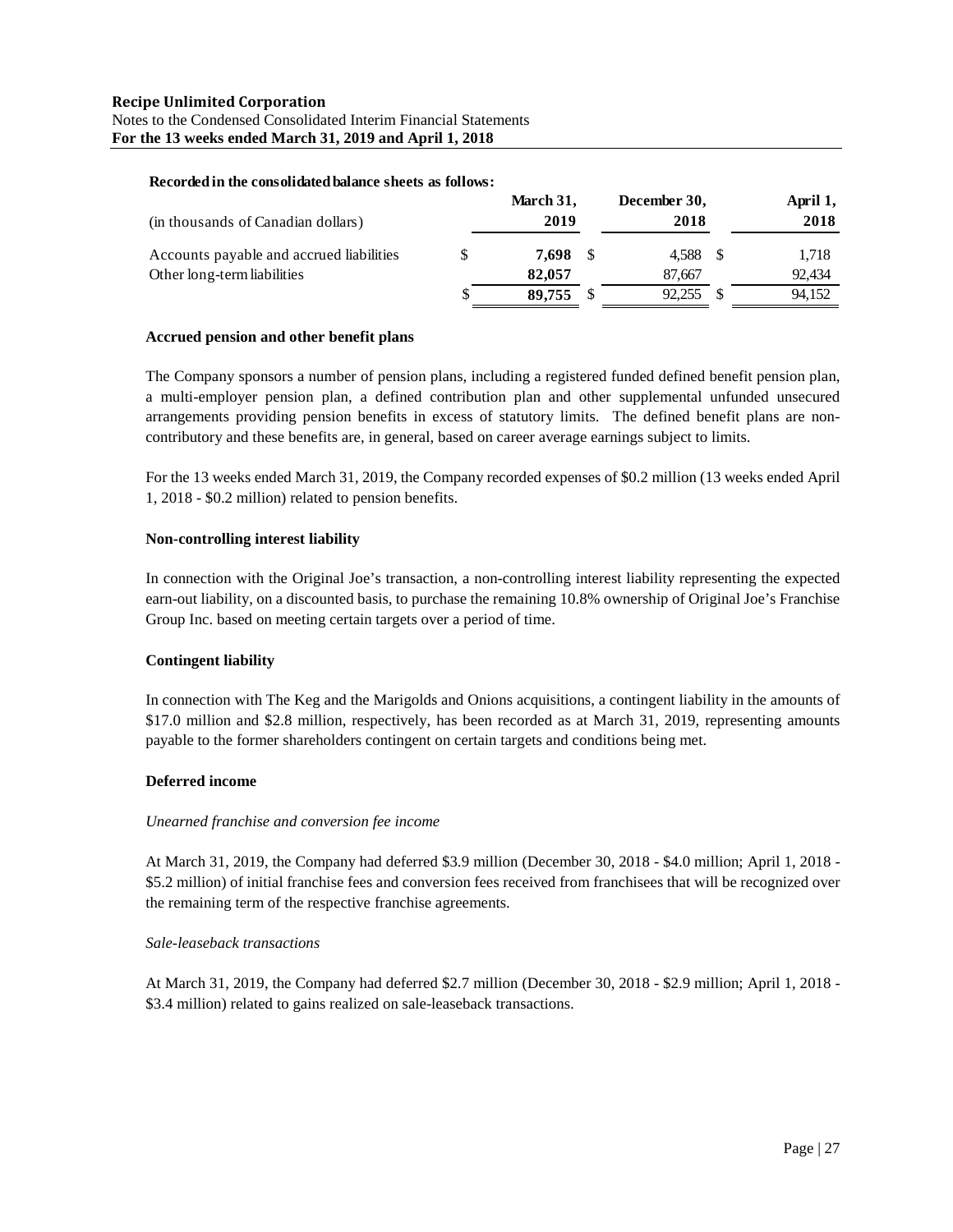### *Covenancy fees*

The Company collects covenancy fees from franchisees on subtenant leases. At March 31, 2019, the Company had unearned convenancy fees of \$3.5 million (December 30, 2018 - nil; April 1, 2018 - \$nil) in connection with recording a lease receivable on transition to IFRS 16 (see note 3 and 13).

## **Deferred rental income**

In prior years, the Company converted certain corporate restaurants to franchise and sold the restaurants to independent operators ("franchisees"). As part of these conversion agreements, certain franchisees entered into rental agreements to rent certain restaurant assets from the Company. The \$6.6 million (December 30, 2018 - \$7.1 million; April 1, 2018 – \$8.9 million) represents the unearned revenue associated with the rental agreements calculated as the present value of the minimum lease payments using an interest rate implicit in the rental agreement.

## **Deferred share units ("DSU")**

The non-employee board members receive DSUs as compensation for their participation on the board. These DSUs are settled for cash when members cease to participate on the board of directors. For the 13 weeks ended March 31, 2019, the Company recognized an expense of \$0.2 million (13 weeks ended April 1, 2018- \$0.2 million) and a liability was recorded as part of Other Long-Term Liabilities in the amount of \$1.3 million as at March 31, 2019 (December 30, 2018 - \$1.1 million; April 1, 2018 - \$0.9 million).

#### **21 Long-term incentive plans**

Under the various stock option plans, the Company may grant options to buy up to 15% of its total Subordinate and Multiple Voting Shares outstanding, a total of 9.2 million shares, a guideline the Company has set on the number of stock option grants. As at March 31, 2019, approximately 7.2 million stock options were granted and outstanding.

Stock options outstanding as at March 31, 2019 have a term of up to eight years from the initial grant date. Each stock option is exercisable into one Subordinate Voting Share at the price specified in the terms of the option agreement. There were no accelerated vesting features upon the initial public offering under any of the plans described below.

The following table summarizes the options granted:

|                                       |                          |      |                  |                        |                                   |                  | For the 13 weeks ended March 31, 2019 |              |             |  |
|---------------------------------------|--------------------------|------|------------------|------------------------|-----------------------------------|------------------|---------------------------------------|--------------|-------------|--|
|                                       | CEO stock option plan    |      |                  |                        | <b>Employee stock option plan</b> |                  |                                       | <b>Total</b> |             |  |
|                                       |                          |      | Weighted average |                        |                                   | Weighted average | Weighted average                      |              |             |  |
|                                       | <b>Options</b> (number   |      | exercise         | <b>Options</b> (number | exercise                          |                  | <b>Options</b> (number                |              | exercise    |  |
|                                       | of shares)               |      | price/share      | of shares)             |                                   | price/share      | of shares)                            |              | price/share |  |
| Outstanding options,                  |                          |      |                  |                        |                                   |                  |                                       |              |             |  |
| December 30, 2018                     | 2,899,355                | \$   | 11.61            | 4.495.106 \$           |                                   | 29.63            | 7.394.461 \$                          |              | 22.56       |  |
| Exercised                             | $\overline{\phantom{a}}$ |      | ۰                | $(125.040)$ \$         |                                   | (10.31)          | $(125,040)$ \$                        |              | (10.31)     |  |
| Forfeited                             | $\sim$                   |      |                  | $(30,250)$ \$          |                                   | (25.21)          | $(30,250)$ \$                         |              | (25.21)     |  |
| Outstanding options,                  |                          |      |                  |                        |                                   |                  |                                       |              |             |  |
| end of period                         | 2,899,355                | - \$ | 11.61            | 4,339,816 \$           |                                   | 30.21            | 7,239,171 \$                          |              | 22.76       |  |
| Options exercisable,<br>end of period | 2,419,355                | S    | 8.51             | 811,181 \$             |                                   | 15.61            | 3,230,536                             |              | 10.29       |  |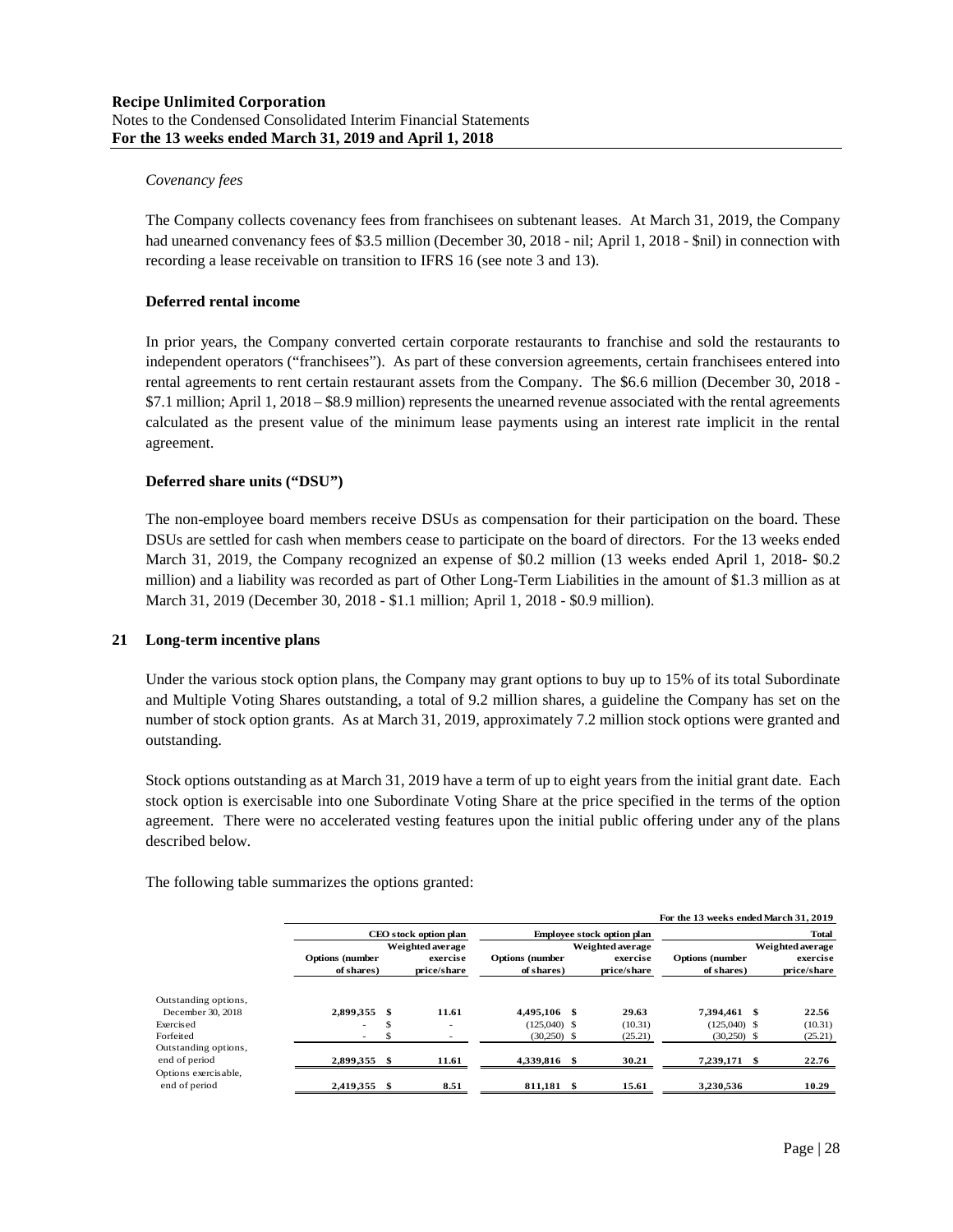## **Recipe Unlimited Corporation** Notes to the Condensed Consolidated Interim Financial Statements **For the 13 weeks ended March 31, 2019 and April 1, 2018**

|                                                               |              |                                                                          |                          |                        |                                   |                  | For the 13 weeks ended April 1, 2018 |                  |
|---------------------------------------------------------------|--------------|--------------------------------------------------------------------------|--------------------------|------------------------|-----------------------------------|------------------|--------------------------------------|------------------|
|                                                               |              | CEO stock option plan                                                    |                          |                        | <b>Employee stock option plan</b> |                  |                                      | <b>Total</b>     |
|                                                               |              | Weighted average                                                         |                          |                        |                                   | Weighted average |                                      | Weighted average |
|                                                               |              | <b>Options</b> (number<br><b>Options</b> (number<br>exercise<br>exercise |                          | <b>Options</b> (number | exercise                          |                  |                                      |                  |
|                                                               | of shares)   |                                                                          | price/share              | of shares)             |                                   | price/share      | of shares)                           | price/share      |
| Outstanding options,                                          |              |                                                                          |                          |                        |                                   |                  |                                      |                  |
| December 31, 2017                                             | 2.449.355 \$ |                                                                          | 8.74                     | 1.680.071 \$           |                                   | 17.06            | 4.129.426 \$                         | 12.12            |
| Exercised                                                     | ۰            | \$                                                                       | $\overline{\phantom{a}}$ | $(16.270)$ \$          |                                   | 8.51             | $(16,270)$ \$                        | 8.51             |
| Forfeited                                                     |              |                                                                          |                          | $(32,181)$ \$          |                                   | 23.06            | $(32,181)$ \$                        | 23.06            |
| Outstanding options,<br>end of period<br>Options exercisable, | 2.449.355 \$ |                                                                          | 8.74                     | $1.631.620$ \$         |                                   | 17.02            | 4.080.975<br>- \$                    | 12.05            |
| end of period                                                 | 2,419,355 \$ |                                                                          | 8.51                     | 241.935 \$             |                                   | 8.51             | 2,661,290                            | 8.51             |

#### **CEO stock option plan**

Under the CEO Stock Option Plan ("CEO Plan"), the Company's CEO was granted the right to purchase Subordinate Voting Shares of the Company. The options vest pro-rata each year and expire after eight years. The settlement of the option can only be into the common share equity of the Company.

During the 13 weeks ended March 31, 2019 and April 1, 2018, no stock options were granted under the CEO Plan.

During the 13 weeks ended March 31, 2019 and April 1, 2018, no stock options were exercised or forfeited.

For the 13 weeks ended March 31, 2019, the Company recognized stock-based compensation costs of \$1.1 million (13 weeks ended April 1, 2018 - \$nil) related to the CEO Plan with a corresponding increase to contributed surplus.

## **Employee stock option plan**

Under the Employee Stock Option Plan ("Employee Plan"), the Company granted options in accordance with certain terms of the CFO employment agreement to purchase Subordinate Voting Shares of the Company.

Under the Employee Plan, the Company also granted options to various members of the Company's management team to purchase Subordinate Voting Shares of the Company. The options vest after 3 years and expire after eight years.

Under this plan, the CFO has 448,377 options at an average exercise price of \$16.08 and the Company's management team has 3,891,439 at an average exercise price of \$31.84.

During the 13 weeks ended March 31, 2019 and April 1, 2018, the Company granted no stock options.

During the 13 weeks ended March 31, 2019, 125,040 stock options with a weighted average exercise price of \$10.31 were exercised (13 weeks ended April 1, 2018 –16,270 stock options with a weighted average exercise price of \$8.51).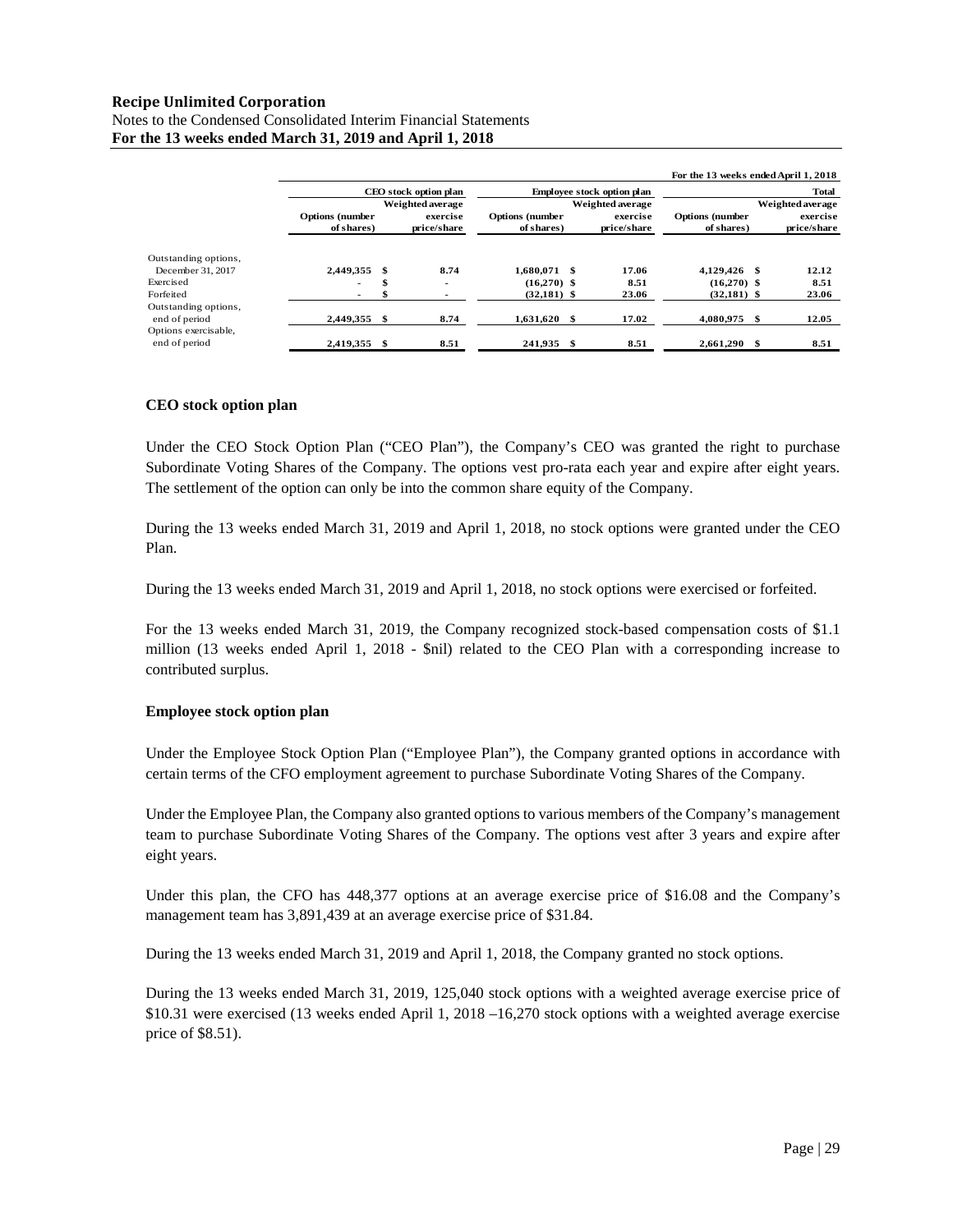During the 13 weeks ended March 31, 2019, 30,250 stock options with a weighted average exercise price of \$25.21 were forfeited (13 weeks ended April 1, 2018 – 32,181 stock options with a weighted average exercise price of \$23.06).

For the 13 weeks ended March 31, 2019, the Company recognized stock-based compensation cost of \$0.1 million (13 weeks ended April 1, 2018 - \$0.5 million) related to the Employee Plan with a corresponding increase to contributed surplus.

## **Restricted share units ("RSU")**

RSUs are granted at the beginning of each year and are earned only if certain performance conditions are met. RSUs earned and outstanding represent RSUs that have been earned as a result of achieving certain performance targets. RSUs vest over 3 or 4 years and will be settled for subordinate voting shares.

|                                                   | For the 13 weeks ended<br><b>March 31, 2019</b> |  |  |
|---------------------------------------------------|-------------------------------------------------|--|--|
|                                                   | <b>RSUs earned and</b><br>outstanding           |  |  |
| RSUs outstanding, December 30, 2018               | 256,470                                         |  |  |
| RSUs granted in the period                        | 38,164                                          |  |  |
| RSU <sub>s</sub> forfeited                        | (3,327)                                         |  |  |
| RSUs outstanding, end of period                   | 291,307                                         |  |  |
| RSUs granted, not yet earned as at March 31, 2019 | 170,108                                         |  |  |

During the 13 weeks ended March 31, 2019, 38,164 RSUs were granted to certain key employees in connection with new long-term employment agreements. For the 13 weeks ended March 31, 2019, the Company recognized an expense of \$0.8 million (13 weeks ended April 1, 2018- \$nil).

## **22 Share capital**

The Company's authorized share capital consists of an unlimited number of two classes of issued and outstanding shares: Subordinate Voting Shares and Multiple Voting Shares, and together with the Subordinate Voting Shares (the ''Shares''). The Multiple Voting Shares are held by the Principal Shareholders, either directly or indirectly. Multiple Voting Shares may only be issued to the Principal Shareholders. The Subordinate Voting Shares and the Multiple Voting Shares are substantially identical with the exception of the voting, pre-emptive and conversion rights attached to the Multiple Voting Shares. Each Subordinate Voting Share is entitled to one vote and each Multiple Voting Share is entitled to 25 votes on all matters. The Multiple Voting Shares are convertible into Subordinate Voting Shares on a one-for-one basis at any time at the option of the holders thereof and automatically in certain other circumstances. The holders of Subordinate Voting Shares benefit from ''coattail'' provisions that give them certain rights in the event of a take-over bid for the Multiple Voting Shares.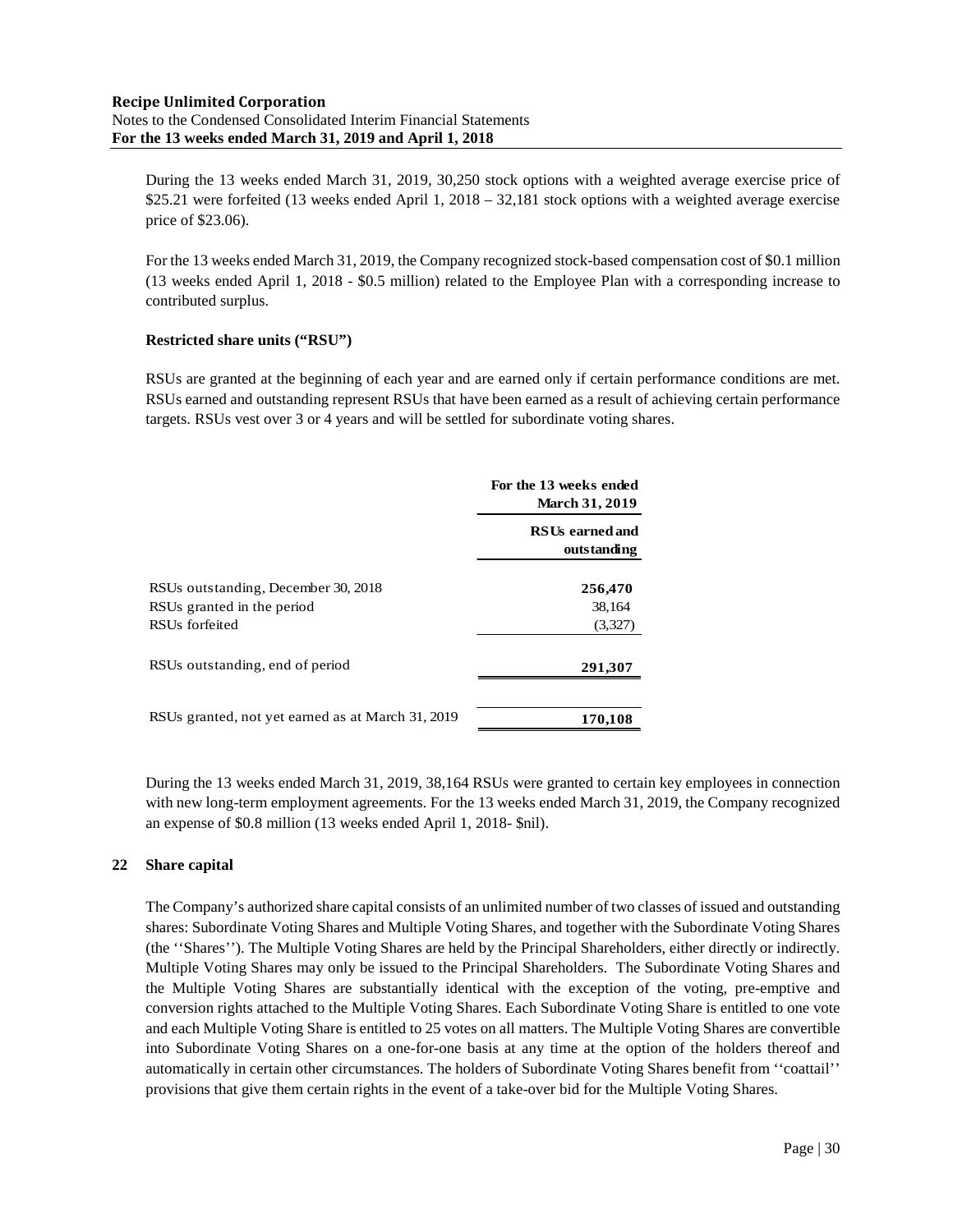Holders of Multiple Voting Shares and Subordinate Voting Shares will be entitled to receive dividends out of the assets of the Company legally available for the payment of dividends at such times and in such amount and form as the Board may determine. The Company will pay dividends thereon on a pari passu basis, if, as and when declared by the Board.

On February 22, 2018 the Company issued 3,801,284 subordinate voting shares in connection with the Keg merger (note 27).

On June 20, 2018, the Company announced its notice of intention to make a normal course issuer bid ("NCIB") for its Subordinate Voting Shares. The Company may purchase up to 1,907,816 Subordinate Voting Shares during the period from June 22, 2018 to June 21, 2019. Purchases of the Subordinate Voting Shares are made at market prices and any Subordinate Voting Shares purchased through the NCIB will be cancelled. During the 13 weeks ended March 31, 2019, the Company purchased and cancelled 266,197 Subordinate Voting Shares for \$7.1 million (52 weeks ended December 30, 2018 – 634,850 Subordinate Voting Shares for \$16.2 million, 13 weeks ended April 1, 2018 - 27,437 Subordinate Voting Shares for \$0.7 million).

As at March 31, 2019, there were 34,396,284 Multiple Voting Shares and 27,218,153 Subordinate Voting Shares issued and outstanding.

**Number of Common Shares (in thousands) Share Capital (in thousands of dollars)**

|                                                    |                                  | $1\,\mathrm{d}$ and $\mathrm{d}$ common phares (in thousands) |                                      |  |                                  | $\beta$ hard $\alpha$ capital (in thousands of domains) |                               |  |  |  |  |
|----------------------------------------------------|----------------------------------|---------------------------------------------------------------|--------------------------------------|--|----------------------------------|---------------------------------------------------------|-------------------------------|--|--|--|--|
|                                                    | Multiple voting<br>common shares | <b>Subordinate</b><br>voting common<br>shares                 | <b>Total Common</b><br><b>Shares</b> |  | Multiple voting<br>common shares | <b>Subordinate</b><br>voting common<br>shares           | <b>Total Share</b><br>Capital |  |  |  |  |
| Balance at December 31, 2017                       | 34,396                           | 24,176                                                        | 58,572                               |  | 192,548 \$                       | 498,420 \$                                              | 690,968                       |  |  |  |  |
| Shares issued under stock                          |                                  |                                                               |                                      |  |                                  |                                                         |                               |  |  |  |  |
| option plan (note 21)                              |                                  | 17                                                            | 17                                   |  |                                  | 173                                                     | 173                           |  |  |  |  |
| Share re-purchase                                  |                                  | (27)                                                          | (27)                                 |  |                                  | (654)                                                   | (654)                         |  |  |  |  |
| Shares issued as part of                           |                                  |                                                               |                                      |  |                                  |                                                         |                               |  |  |  |  |
| Keg merger                                         |                                  | 3,801                                                         | 3,801                                |  |                                  | 94,728                                                  | 94,728                        |  |  |  |  |
| Balance at April 1, 2018                           | 34,396                           | 27,967                                                        | 62,363                               |  | 192,548 \$                       | 592,667 \$                                              | 785,215                       |  |  |  |  |
| Shares issued under stock<br>option plan (note 21) |                                  |                                                               |                                      |  |                                  |                                                         |                               |  |  |  |  |
| Share re-purchase                                  |                                  | (608)                                                         | (608)                                |  |                                  | (15, 553)                                               | (15, 553)                     |  |  |  |  |
| <b>Balance at December 30, 2018</b>                | 34,396                           | 27,359                                                        | 61,755                               |  | 192,548 \$                       | 577,114 \$                                              | 769,662                       |  |  |  |  |
| Shares issued under stock                          |                                  |                                                               |                                      |  |                                  |                                                         |                               |  |  |  |  |
| option plan (note 21)                              |                                  | 125                                                           | 125                                  |  |                                  | 2,222                                                   | 2,222                         |  |  |  |  |
| Share re-purchase                                  |                                  | (266)                                                         | (266)                                |  |                                  | (7,079)                                                 | (7,079)                       |  |  |  |  |
| Balance at March 31, 2019                          | 34,396                           | 27,218                                                        | 61,614                               |  | 192,548 \$                       | 572,257 \$                                              | 764,805                       |  |  |  |  |

The following table provides a summary of changes to the Company's share capital: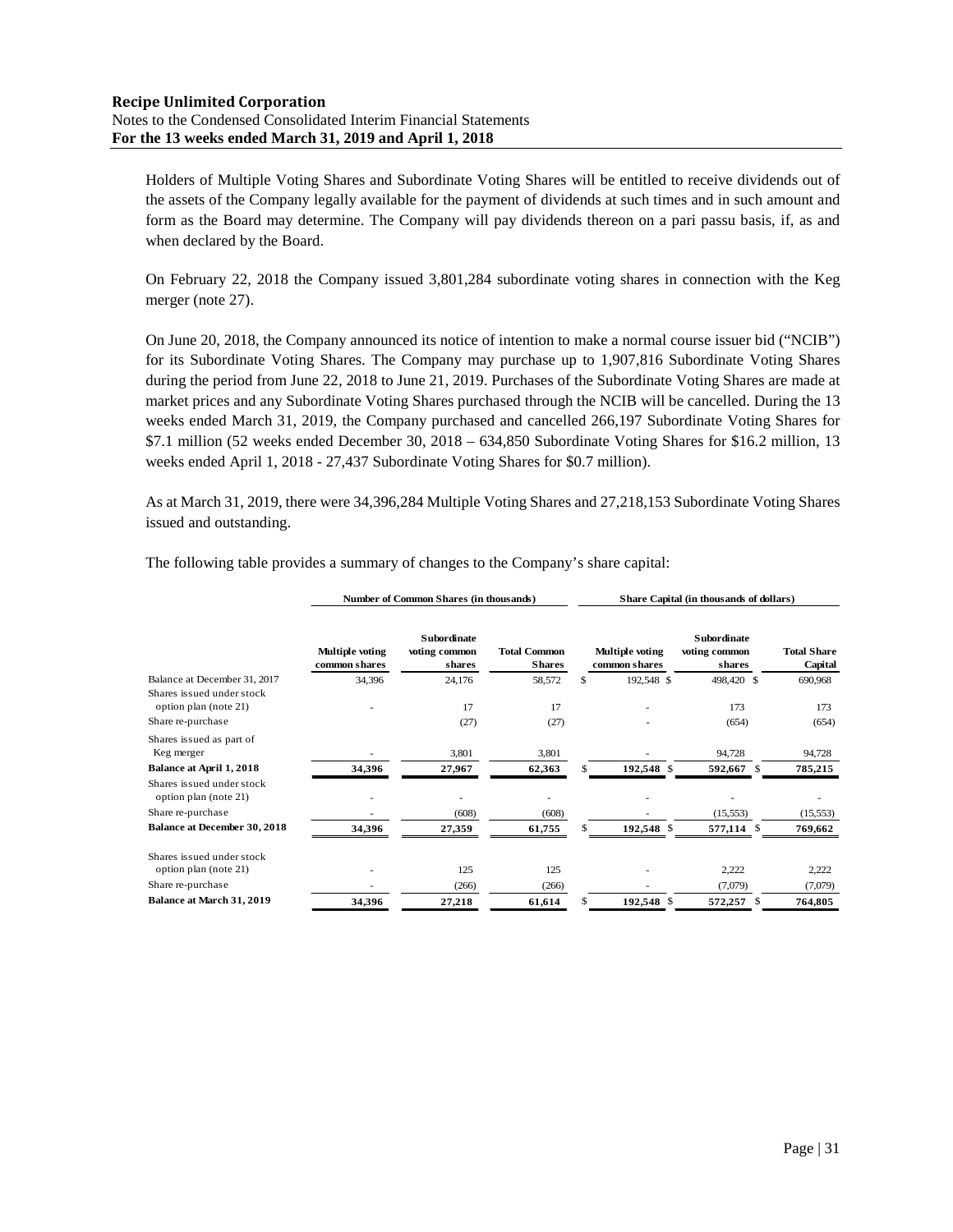## **23 Earnings per share**

Basic earnings per share amounts are calculated by dividing the net earnings attributable to common shareholders of the Company by the weighted average number of shares issued during the period. Diluted earnings per share amounts are calculated by dividing the net earnings attributable to common shareholders of the Company by the weighted average number of shares issued during the period.

The following table sets forth the calculation of basic and diluted earnings per share ("EPS") attributable to Common Shareholders:

|         |     |                 | 13 weeks ended March 31, 2019 |                    |                 | 13 weeks ended April 1, 2018 |    |            |  |  |
|---------|-----|-----------------|-------------------------------|--------------------|-----------------|------------------------------|----|------------|--|--|
|         |     | Net earnings    | Weighted                      |                    | Net earnings    | Weighted                     |    |            |  |  |
|         |     | attributable to | average                       |                    | attributable to | average                      |    |            |  |  |
|         |     | shareholders of | number of                     |                    | shareholders of | number of                    |    |            |  |  |
|         |     | the Company     | shares                        | <b>FPS</b>         | the Company     | shares                       |    | <b>EPS</b> |  |  |
|         |     |                 |                               |                    |                 |                              |    |            |  |  |
| Basic   | \$  | 22.469          | 61.630<br>S                   | 0.36 <sup>5</sup>  | 21.699          | 60.217                       | -S | 0.36       |  |  |
| Diluted | -\$ | 22.469          | 63.662<br>S                   | $0.35 \text{ }$ \$ | 21.699          | 62.584                       | \$ | 0.35       |  |  |

The weighted average number of shares used in the calculation of basic and diluted earnings per share ("EPS"):

|                                      | For the 13 weeks ended |                  |
|--------------------------------------|------------------------|------------------|
|                                      | March 31,<br>2019      | April 1,<br>2018 |
| Common shares                        | 61,630,219             | 60,217,135       |
| Effect of stock options issued $(1)$ | 2,031,687              | 2,366,657        |
|                                      | 63,661,906             | 62,583,792       |

 $(1)$  3,994,490 options have been excluded from the 13 weeks ended March 31, 2019 because they are antidilutive (13 weeks ended April 1, 2018 - 393,913 options)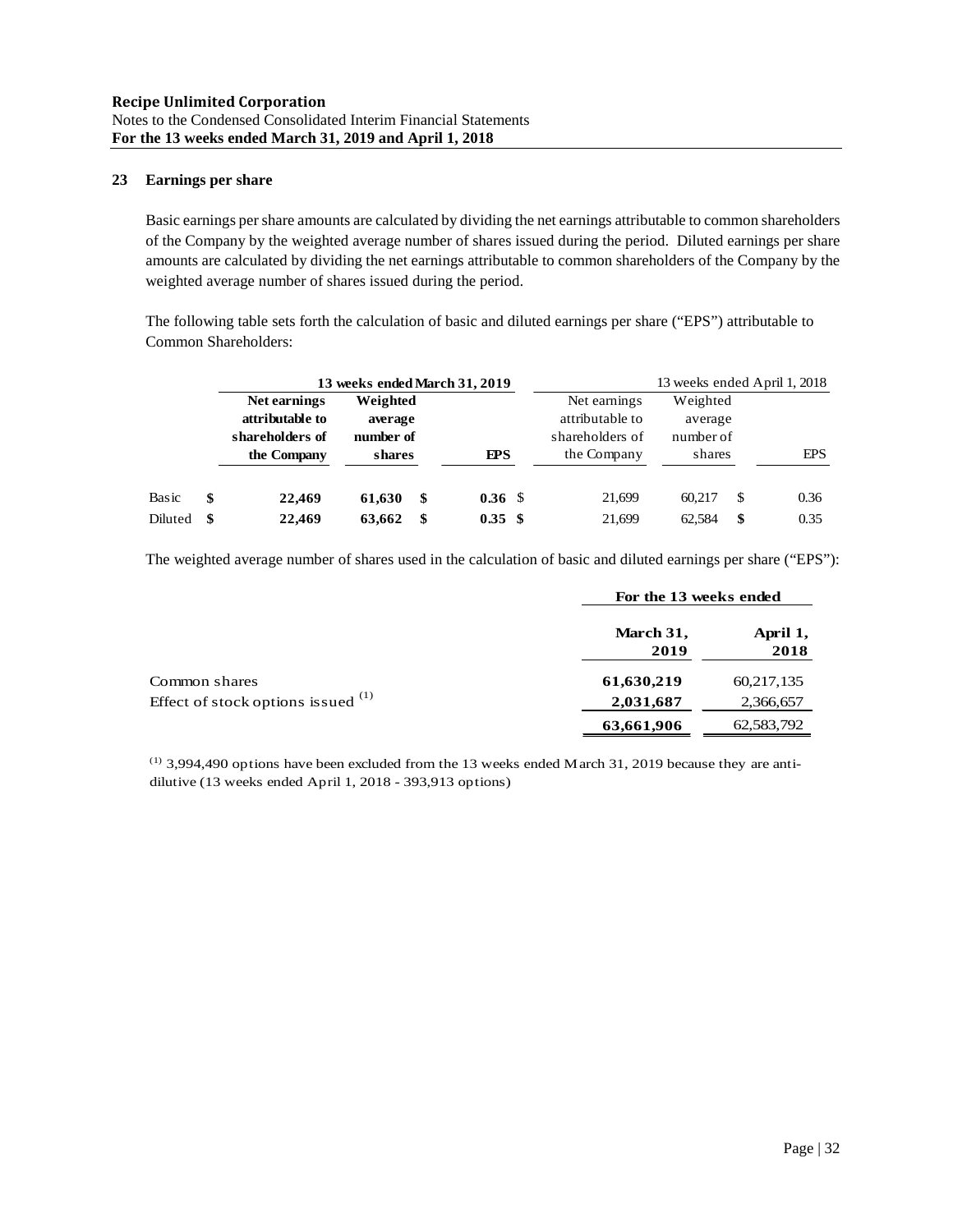### **24 Cash flows**

The changes in non-cash working capital components, net of the effects of acquisitions and discontinued operations, are as follows:

|                                                  | For the 13 weeks ended |           |  |  |
|--------------------------------------------------|------------------------|-----------|--|--|
|                                                  | March 31,              | April 1,  |  |  |
| (in thousands of Canadian dollars)               | 2019                   | 2018      |  |  |
| Accounts receivable                              | \$<br>32,431<br>-S     | (1,180)   |  |  |
| Inventories                                      | 3,332                  | (2,178)   |  |  |
| Income taxes (recoverable) payable               | 4                      | (1,803)   |  |  |
| Prepaid expenses and other assets                | 2,742                  | (4,614)   |  |  |
| Accounts payable and accrued liabilities         | (20, 159)              | (4,745)   |  |  |
| Gift card liability                              | (42, 238)              | (29, 639) |  |  |
| Income taxes paid                                | 4,810                  | 4,463     |  |  |
| Change in interest payable                       | (2,885)                | (692)     |  |  |
| Net change in non-cash operating working capital | \$<br>$(21.963)$ \$    | (40,388)  |  |  |

#### **25 Commitments, contingencies and guarantees**

The Company is involved in and potentially subject to various claims by third parties arising out of the normal course and conduct of its business including, but not limited to, labour and employment, regulatory, franchisee related and environmental claims. In addition, the Company is involved in and potentially subject to regular audits from federal and provincial tax authorities relating to income, commodity and capital taxes and as a result of these audits may receive assessments and reassessments.

Although such matters cannot be predicted with certainty, management currently considers the Company's exposure to such claims and litigation, to the extent not covered by the Company's insurance policies or otherwise provided for, not to be material to these consolidated financial statements.

The Company has outstanding letters of credit amounting to \$0.6 million (December 30, 2018 - \$0.6 million; April 1, 2018 - \$0.6 million) primarily for various utility companies that provide services to corporate owned or franchised locations and support for certain franchisees' external financing used to fund their initial franchise fees and conversion fees, if applicable, payable to the Company. The probability of the letters of credit being drawn as a result of default by a franchisee is low.

#### **Indemnification provisions**

In addition to the above guarantees, the Company has also provided and the Company receives customary indemnifications in the normal course of business and in connection with business dispositions and acquisitions. These indemnifications include items relating to taxation, litigation or claims that may be suffered by a counterparty as a consequence of the transaction. Until such times as events take place and/or claims are made under these provisions, it is not possible to reasonably determine the amount of liability under these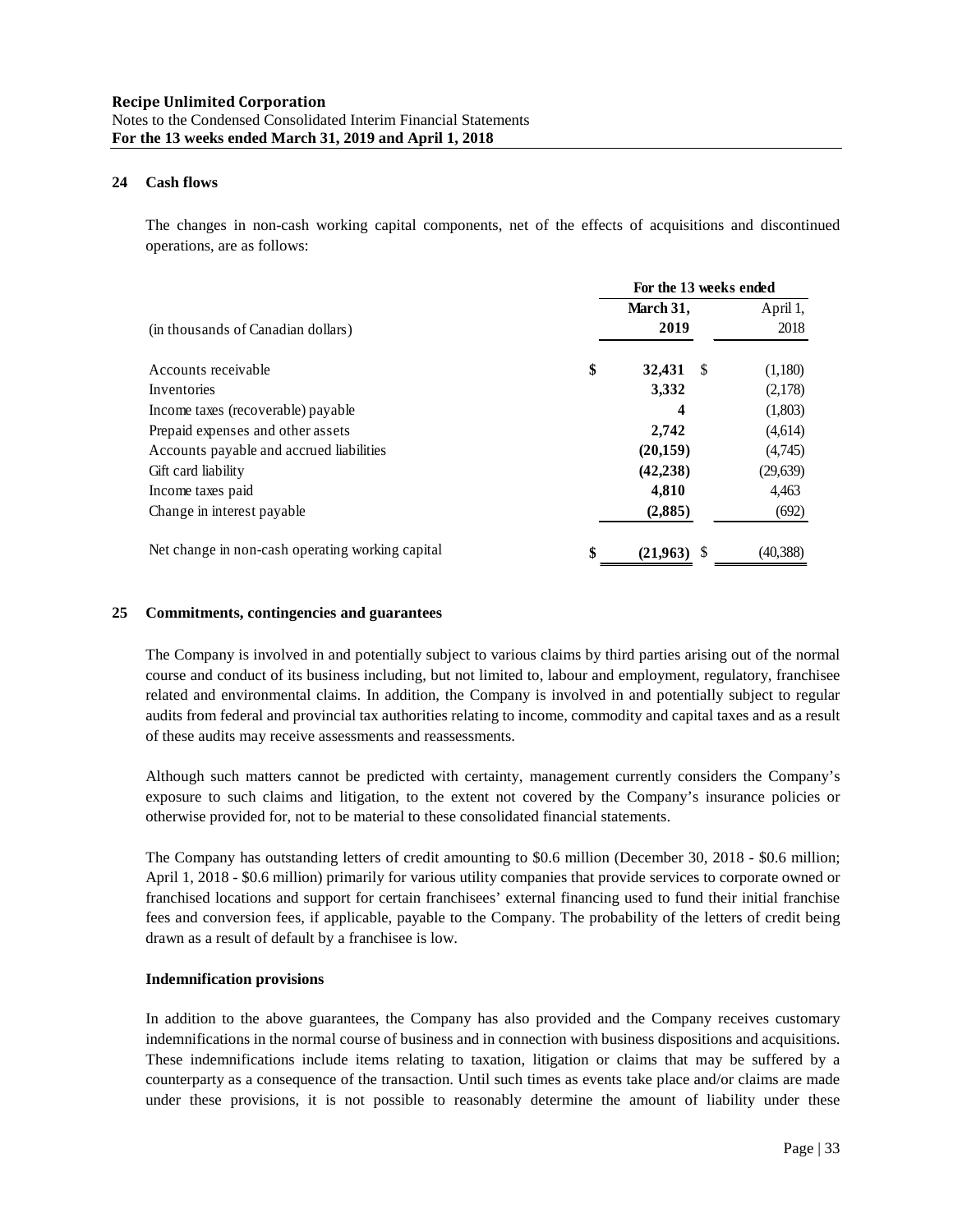arrangements. Historically, the Company has not made significant payments relating to these types of indemnifications.

### **26 Financial instruments and risk management**

### **Market risk**

Market risk is the loss that may arise from changes in factors such as interest rate, commodity prices and the impact these factors may have on other counterparties.

## *Interest rate risk*

The Company is exposed to interest rate risk from the issuance of variable rate long-term debt. To manage the exposure, the Company closely monitors market conditions for potential changes in interest rates and may enter into interest rate derivatives from time to time.

## *Commodity price risk*

The Company is exposed to increases in the prices of commodities in operating its corporate restaurants and food manufacturing and distribution division. To manage this exposure, the Company uses purchase arrangements for a portion of its needs for certain consumer products that may be commodities based.

## **Liquidity and capital availability risk**

Liquidity risk is the risk that the Company cannot meet a demand for cash or fund its obligations as they come due. Liquidity risk also includes the risk of not being able to liquidate assets in a timely manner at a reasonable price.

Should the Company's financial performance and condition deteriorate, the Company's ability to obtain funding from external sources may be restricted. In addition, credit and capital markets are subject to inherent global risks that may negatively affect the Company's access and ability to fund its long-term debt as it matures. The Company mitigates these risks by maintaining appropriate availability under the credit facilities and varying maturity dates of long-term obligations and by actively monitoring market conditions.

## **Credit risk**

Credit risk refers to the risk of losses due to failure of the Company's customers or other counterparties to meet their payment obligations.

In the normal course of business, the Company is exposed to credit risk from its customers, primarily franchisees, joint ventures, and retail customers of the Company's food manufacturing operations. The Company performs ongoing credit evaluations of new and existing customers', primarily franchisees, financial condition and reviews the collectability of its trade and long-term accounts receivable in order to mitigate any possible credit losses.

The following is an aging of the Company's accounts receivable, net of the allowance for uncollectible accounts, as at March 31, 2019, December 30, 2018, and April 1, 2018: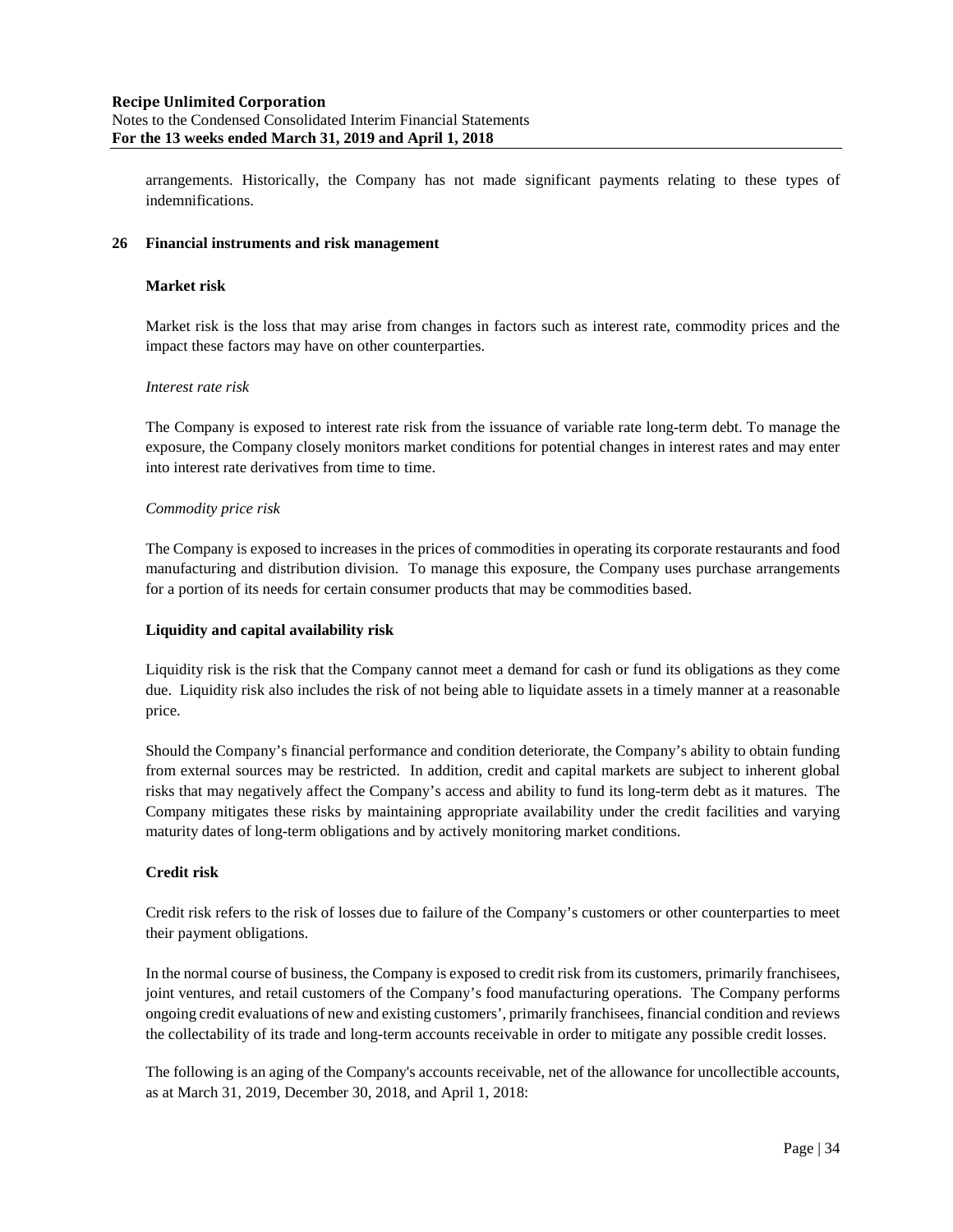## **Recipe Unlimited Corporation** Notes to the Condensed Consolidated Interim Financial Statements **For the 13 weeks ended March 31, 2019 and April 1, 2018**

| (in thousands of Canadian dollars)     |                 |    |                        |     |                        |     | March 31, 2019 |
|----------------------------------------|-----------------|----|------------------------|-----|------------------------|-----|----------------|
|                                        | <b>Current</b>  |    | $>30$ days<br>past due |     | $>60$ days<br>past due |     | <b>Total</b>   |
| Accounts receivable (net of allowance) | \$<br>62.391 \$ |    | 4.697                  | S   | 4.107                  | -SS | 71,195         |
| Balances at December 30, 2018          | \$<br>91.866 \$ |    | 7,869                  | -S  | 5.204                  | -S  | 104,939        |
| Balances at April 1, 2018              | \$<br>61,394    | -S | 7,505                  | \$. | 3.103                  | \$. | 72,002         |

There are no significant impaired receivables that have not been provided for in the allowance. As at March 31, 2019, the Company believes that the \$16.5 million (December 30, 2018 - \$15.9 million; April 1, 2018 - \$13.5 million) allowance sufficiently covers any credit risk related to the receivable balances past due. The remaining amounts past due were not classified as impaired as the past due status was reasonably expected to remedied.

## **Fair value of financial instruments**

The fair value of derivative financial instruments is the estimated amount that the Company would receive or pay to terminate the instrument at the reporting date. The fair values have been determined by reference to prices provided by counterparties. The fair values of all derivative financial instruments are recorded in other longterm liabilities on the consolidated balance sheets.

The different levels used to determine fair values have been defined as follows:

- Level 1 inputs use quoted prices (unadjusted) in active markets for identical financial assets or financial liabilities that the Company has the ability to access.
- Level 2 inputs other than quoted prices included in Level 1 that are observable for the financial asset or financial liability, either directly or indirectly. Level 2 inputs include quoted prices for similar financial assets and financial liabilities in active markets, and inputs other than quoted prices that are observable for the financial assets or financial liabilities.
- Level 3 inputs are unobservable inputs for the financial asset or financial liability and include situations where there is little, if any, market activity for the financial asset or financial liability.

The following describes the fair value determinations of financial instruments:

#### *Long-term debt*

Fair value (Level 2) is based on the Company's current incremental borrowing rate for similar types of borrowing arrangements. The carrying amount of the debt associated with the Company's current financing would approximate its fair value as at March 31, 2019.

#### *Other financial instruments*

Other financial instruments of the Company consist of cash, accounts receivable, franchise receivables, due from related parties, and accounts payable and accrued liabilities. The carrying amount for these financial instruments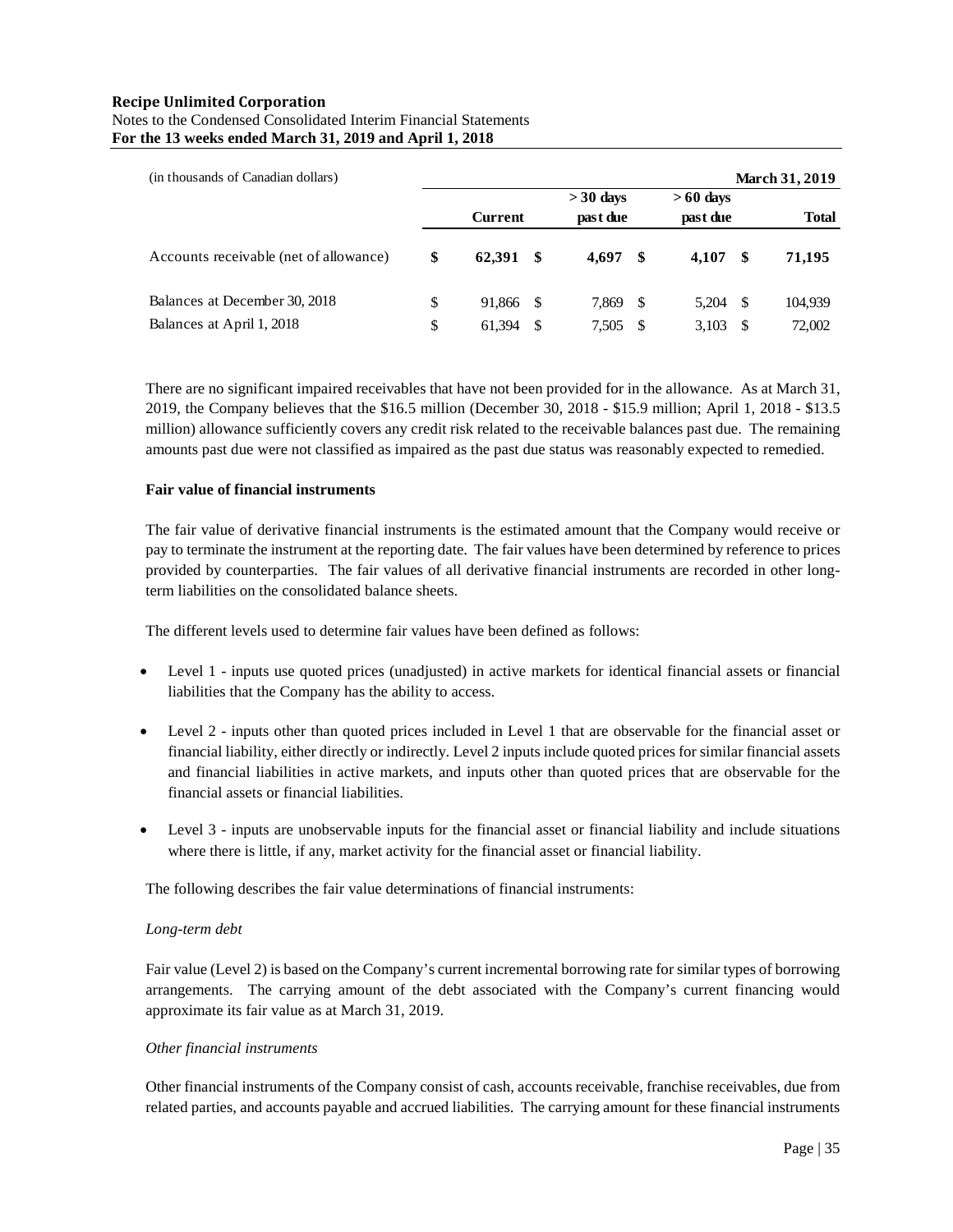approximates fair value due to the short term maturity of these instruments and/or the use of at market interest rates.

## **27 Related parties**

### **Shareholders**

As at March 31, 2019, the Principal Shareholders hold 67.5% of the total issued and outstanding shares and have 97.7% of the voting control attached to all the shares. Cara Holdings holds 23.5% of the total issued and outstanding shares, representing 40.8% voting control. Fairfax holds 44.0% of the total issued and outstanding shares, representing 56.9% voting control.

During the 13 weeks ended March 29, 2019, the Company declared a dividend of \$0.1121 per share (April 1, 2018 - \$0.1068) of Subordinate and Multiple Voting Shares of which Fairfax received \$3.0 million (April 1, 2018 - \$2.9 million) and Cara Holdings received \$1.6 million (April 1, 2018 - \$1.5 million), respectively on April 15, 2019.

Fairfax and the Company are parties to a Shared Services and Purchasing Agreement. Under this agreement, Fairfax is authorized to enter into negotiations on behalf of the Company (and Fairfax associated restaurant companies) to source shared services and purchasing arrangements for any aspect of Recipe's operations, including food and beverages, information technology, payment processing, marketing and advertising or other logistics. There were no transactions under this agreement for the 13 weeks ended March 31, 2019 and April 1, 2018.

The Company's policy is to conduct all transactions and settle all balances with related parties on market terms and conditions.

### **Insurance Provider**

Some of Recipe's insurance policies are held by a company that is a subsidiary of Fairfax. The transaction is on market terms and conditions. As at March 31, 2019, no payments were outstanding.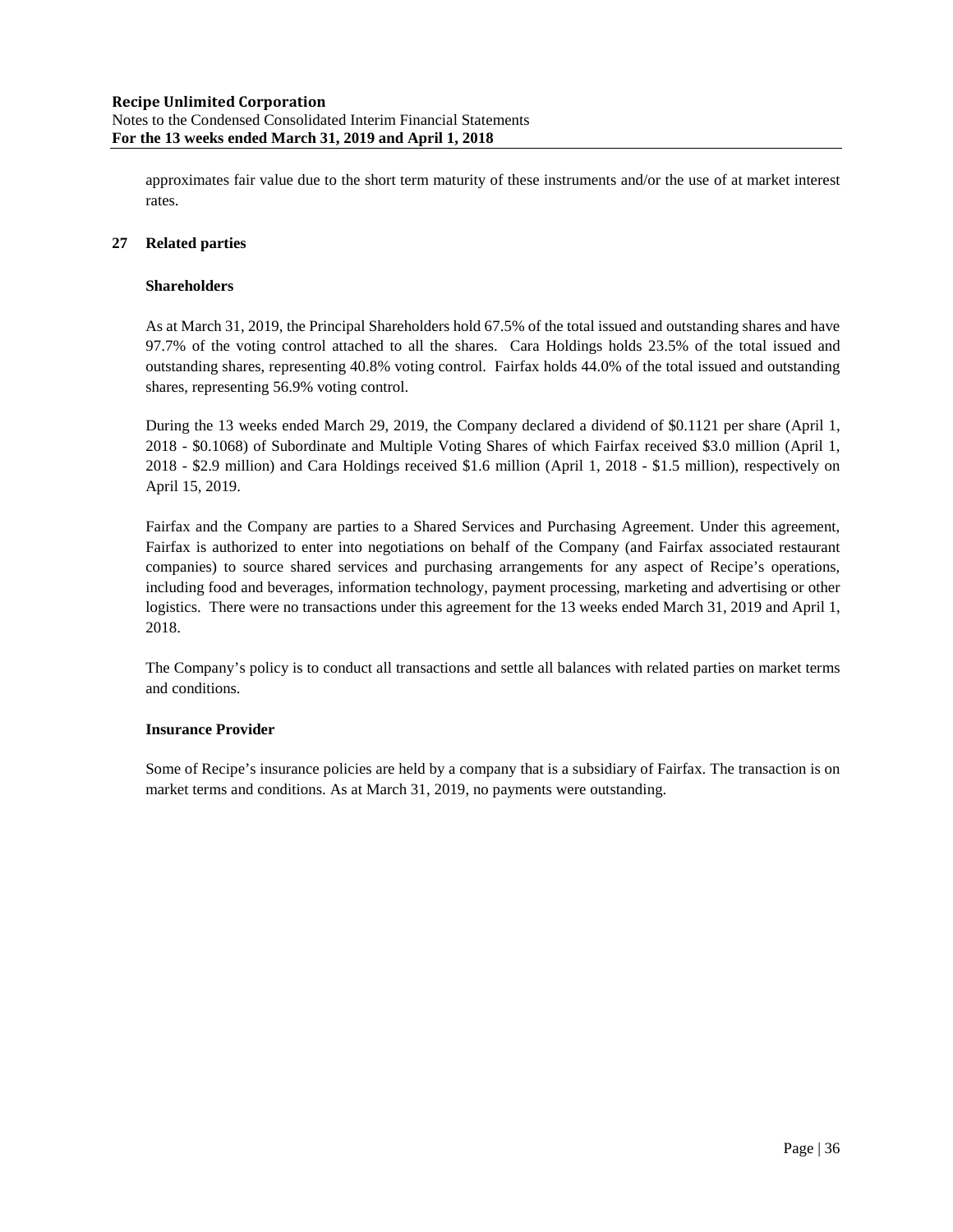## **The Keg**

On February 22, 2018 (the "Keg Acquisition Date"), the Company completed the merger with the Keg Restaurants Limited (the "The Keg") for approximately \$200.0 million comprised of \$105.0 million in cash and 3,801,284 Recipe subordinate voting shares at the exchange amount. In addition, Recipe may be required to pay up to an additional \$30.0 million of cash consideration upon the achievement of certain financial milestones. The cash portion of the purchase price was settled by drawing on its existing credit facility. A merger reserve equal to total consideration of \$216.7 million has been recorded on the balance sheet. The results from The Keg are included in the statement of earnings from The Keg acquisition date.

During the year ended December 30, 2018, 3,400,000 million subordinate voting shares were issued at the exchange amount to Fairfax as part of the merger with The Keg on February 22, 2018.

On January 1, 2019, an estimated \$12.6 million in annual net sales were added to the KRIF Royalty Pool and the total number of restaurants in the Royalty Pool increased to 105. As a result of the contribution of the additional net sales to the KRIF Royalty Pool, KRL expects to receive 294,741 additional Exchangeable Keg Partnership Units, being 1.87% of the KRIF units on a fully diluted basis.

On January 1, 2019, KRL received 80% of this entitlement, representing the equivalent of 235,793 KRIF units, being 1.50% of the KRIF units on a fully diluted basis. KRL will also receive a proportionate increase in monthly distributions from the Keg Partnership. Including the initial 235,793 portion of the KRIF Fund units described above, KRL will have the right to exchange its units in the capital of the Partnership for 4,318,857 KRIF units, representing 27.56% of the KRIF units on a fully diluted basis. The balance of the additional entitlement will be adjusted on December 31, 2019, to be effective January 1, 2019, once the actual performance of new restaurants has been confirmed. If the Company were to receive 100% of the estimated Additional Entitlement for 2019, it would have the right to exchange its Partnership units for 4,377,805 Fund units, representing 27.83% of the KRIF units on a fully diluted basis.

The Company has elected not to account for the merger as a business combination under IFRS 3 Business Combinations, as the transaction represents a combination of entities under common control of Fairfax. Accordingly, the combination will be recorded on a book value basis.

## **Investment in The Keg Partnership**

The Company's equity investment in the Partnership is represented by the investment in The Keg GP Ltd ("KGP"). The value of the equity investment in the Partnership is nominal as substantially all of the cash flows from the Partnership are attributable to the Class C and Class A, B and D Partnership units ("Exchangeable Partnership units" or "Exchangeable units").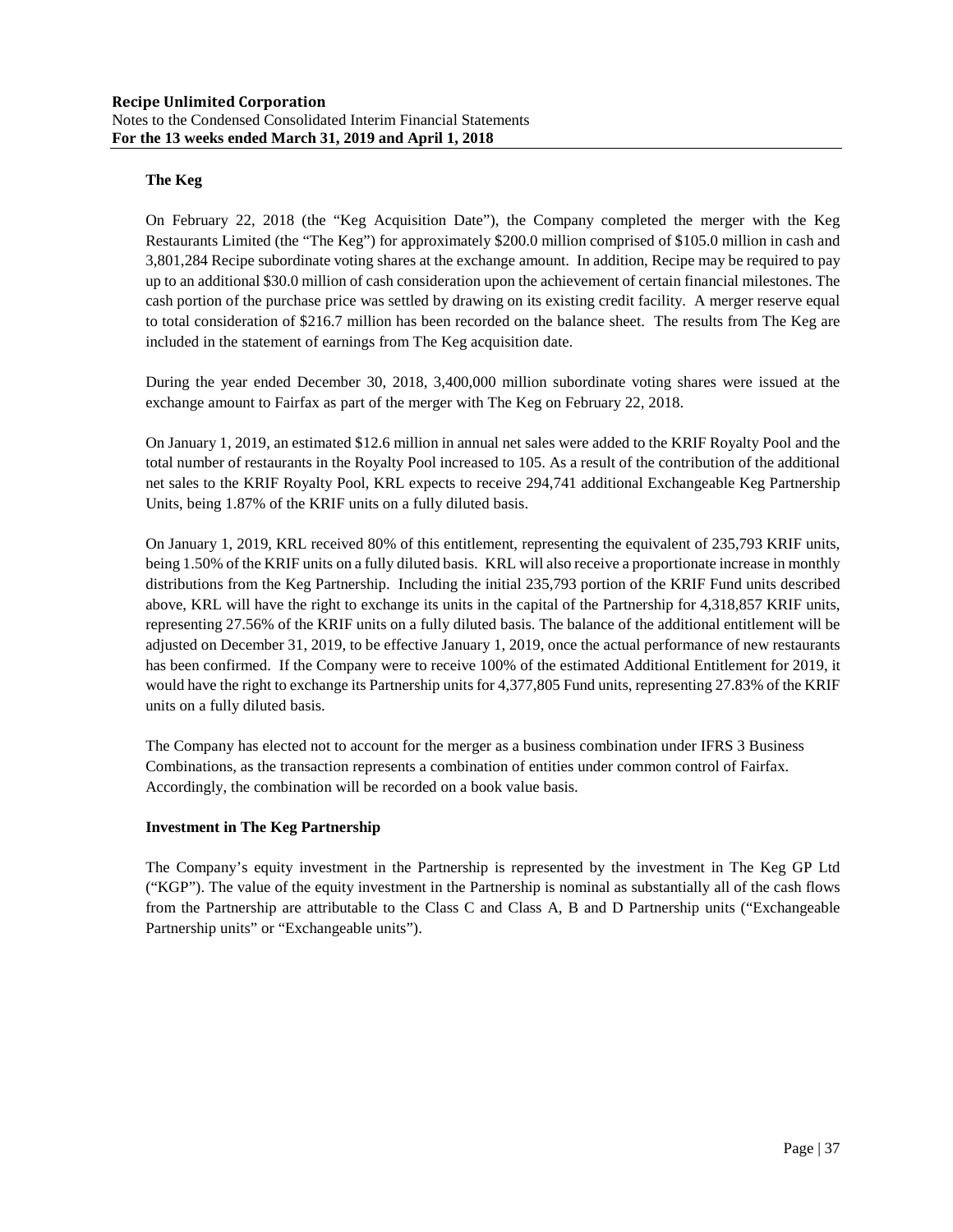## **Exchangeable Unit Investment in the Partnership**

| (in thousands of Canadian dollars)              | $#$ of units  | <b>Fair Value</b> |
|-------------------------------------------------|---------------|-------------------|
| Class A Partnership units                       | 905,944 \$    | 15,763            |
| Class B Partnership units                       | 176,700       | 3,075             |
| Class D Partnership units                       | 3,236,213     | 56,310            |
| Exchangeable unit investment in the Partnership | 4,318,857 \$  | 75,148            |
| Class C unit investment in the Partnership      | 5,700,000     | 57,000            |
|                                                 | 10,018,857 \$ | 132,148           |

The Exchangeable unit investment in the Partnership is comprised of the Exchangeable Partnership units held by the Company, and measured at fair value through profit or loss. The closing market price of a Fund unit as at March 31, 2019 was \$17.40.

The Class A Partnership units represent The Keg's initial 10% effective ownership of The Keg Royalties Income Fund ("the Fund") at the date of The Keg Initial Public Offering ("The Keg IPO"). The Class B and Class D Partnership units were received by The Keg subsequent to The Keg IPO date in return for adding net sales to the Royalty Pool on an annual basis. The royalty payments from KRL to the Partnership is four percent of system sales for such period reported by The Keg restaurants that are in the Partnership.

Pursuant to the declaration of trust, the holder (other than the Fund or its subsidiaries) of the Exchangeable Partnership units is entitled to vote in all votes of Fund unitholders as if they were holders of the number of Fund units they would receive if the Exchangeable Partnership units were exchanged into Fund units as of the record date of such votes, and will be treated in all respects as a Fund unitholder for the purpose of any such votes.

(a) The Class A units are entitled to a preferential proportionate distribution equal to the distribution on the Class C units, multiplied by the number of Class A units divided by the number of LP Partnership units ("LP units") issued and outstanding. The Keg Holdings Trust ("KHT") holds all of the 8,153,500 LP units issued and outstanding at March 31, 2019. In addition, the Class A units receive a residual distribution proportionately with the Class B units, Class D units, LP units and GP units relative to the aggregate number of each class issued and outstanding (or in the case of the Class B units and Class D units, the number issued and outstanding multiplied by the Class B and Class D current distribution entitlement, respectively). Class A units are exchangeable for Fund units on the basis of one Class A unit for one Fund unit and represent The Keg's initial 10% effective ownership of the Fund prior to the entitlement of Class B and Class D units.

(b) The Class B units were issued to The Keg in return for adding net sales from new Keg restaurants to the Royalty Pool and are entitled to a preferential proportionate distribution and a residual distribution based on the incremental royalty paid to the Partnership. The distribution entitlements of the Class B units were adjusted annually on January 1 until the January 1, 2008 roll-in when the Class B Termination Date was reached and the last of the Class B units became entitled. Class B units held by the Company are exchangeable for Fund units on the basis of one Class B unit for one Fund unit. Class B units held by the Company receive a distribution entitlement.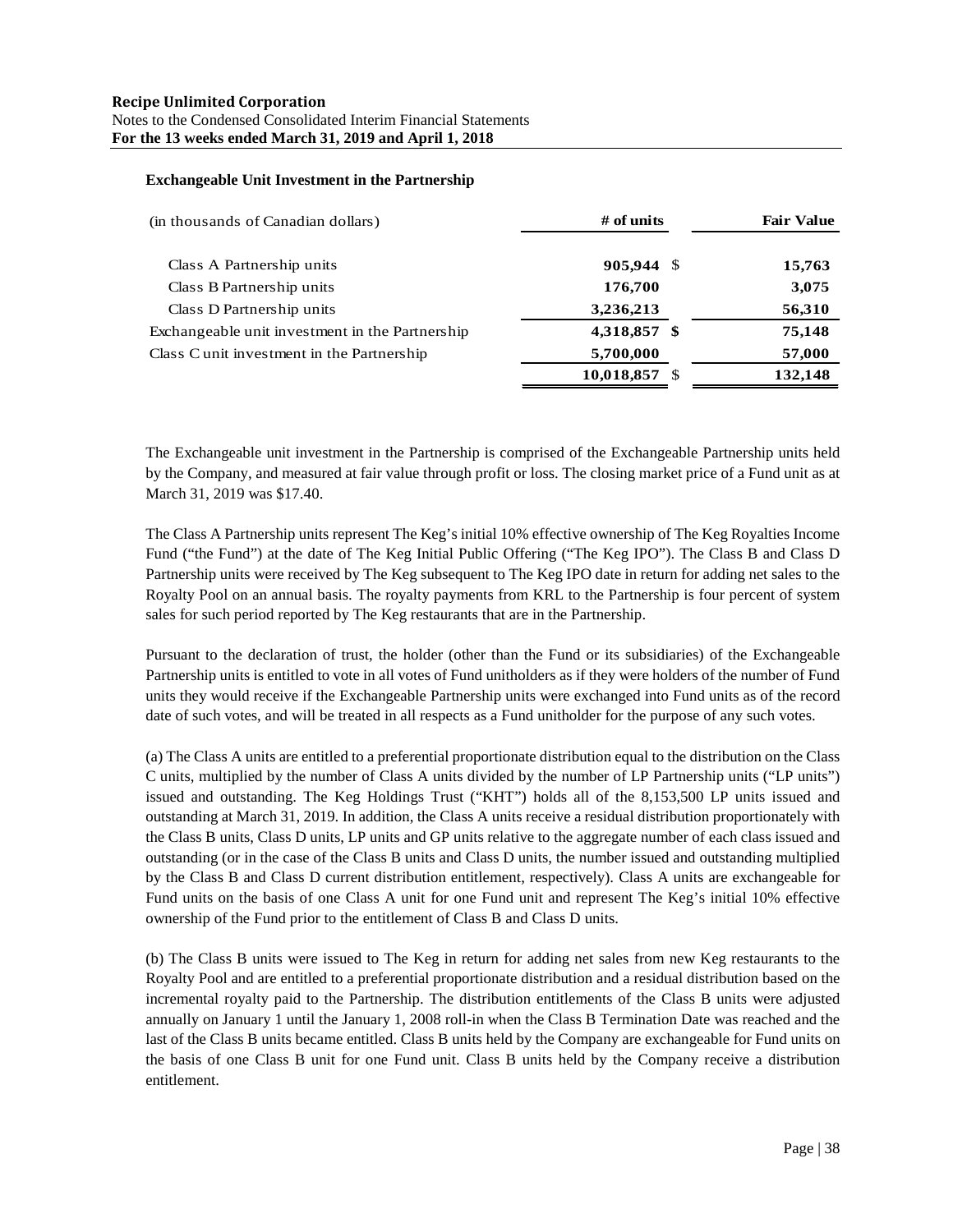(c) The Class D units were issued to the Company in return for adding net sales from new Keg restaurants to the Royalty Pool on an annual basis and are entitled to a preferential proportionate distribution and a residual distribution based on the incremental royalty paid to the Partnership. The distribution entitlements of the Class D units are adjusted annually on January 1. Class D units held by the Company are exchangeable for Fund units on the basis of one Class D unit for one Fund unit and the same distribution entitlement as the Class B units. Class D units are issued subsequent to the Class B Termination Date and are identical to Class B units except that the Trustees of KHT can require the Company to surrender any or all of the issued Class D units for a price that is equal to the one originally used in the formula to calculate the number of units issued.

Distributions on Exchangeable Partnership units are recorded as interest income on Partnership units in the condensed consolidated interim statement of earnings and comprehensive income.

## **Class C Unit Investment in the Partnership**

The Class C unit investment in the Partnership is comprised of 5,700,000 Class C Partnership units held by the Company. The Class C Partnership units were issued to The Keg as one of a series of transactions that occurred in conjunction with The Keg IPO of the Fund on May 31, 2002.

The Company has the option at any time to transfer its 5,700,000 Class C Partnership units to KHT, a subsidiary of Fund, in consideration for the assumption by KHT of an amount of the note payable equal to \$10.00 for each Class C unit transferred. If the Company transferred all 5,700,000 Class C Partnership units, the entire \$57.0 million note payable to the Fund would be extinguished (note 18). The Class C units are entitled to preferential monthly distributions equal to \$0.0625 per Class C unit issued and outstanding and these distributions are recorded as interest income on Partnership units in the condensed consolidated interim statement of earnings and comprehensive income.

## **Deferred Gain on Sale of The Keg Rights**

The deferred gain on sale of The Keg Rights relates to the sale by The Keg of its trademarks and other related intellectual property (collectively, the "Keg Rights") to the Partnership in connection with The Keg IPO. The deferred gain is adjusted to reflect changes in KRL's ownership interest in the Keg Rights resulting from the entitlement of Exchangeable Partnership units received as consideration for the addition of net new sales to the Royalty Pool on an annual basis.

Annually, on January 1st, the Royalty Pool is adjusted to include the gross sales from new Keg restaurants that have opened on or before October 2nd of the prior year, less gross sales from any Keg restaurants that have permanently closed during the preceding calendar year. In return for adding these net sales to the Royalty Pool, KRL receives the right to indirectly acquire additional Fund units (the "Additional Entitlement"). The Additional Entitlement is determined based on 92.5% of the net royalty revenue added to the Royalty Pool, divided by the yield of the Fund units, divided by the weighted average unit price of the Fund units. KRL receives 80% of the estimated Additional Entitlement initially, with the balance received on December 31st of each year when the actual full year performance of the new restaurants is known with certainty.

The gain on the sale of The Keg Rights is deferred and amortized on a straight-line basis over the 99-year term of the Licence and Royalty Agreement ending on May 30, 2101.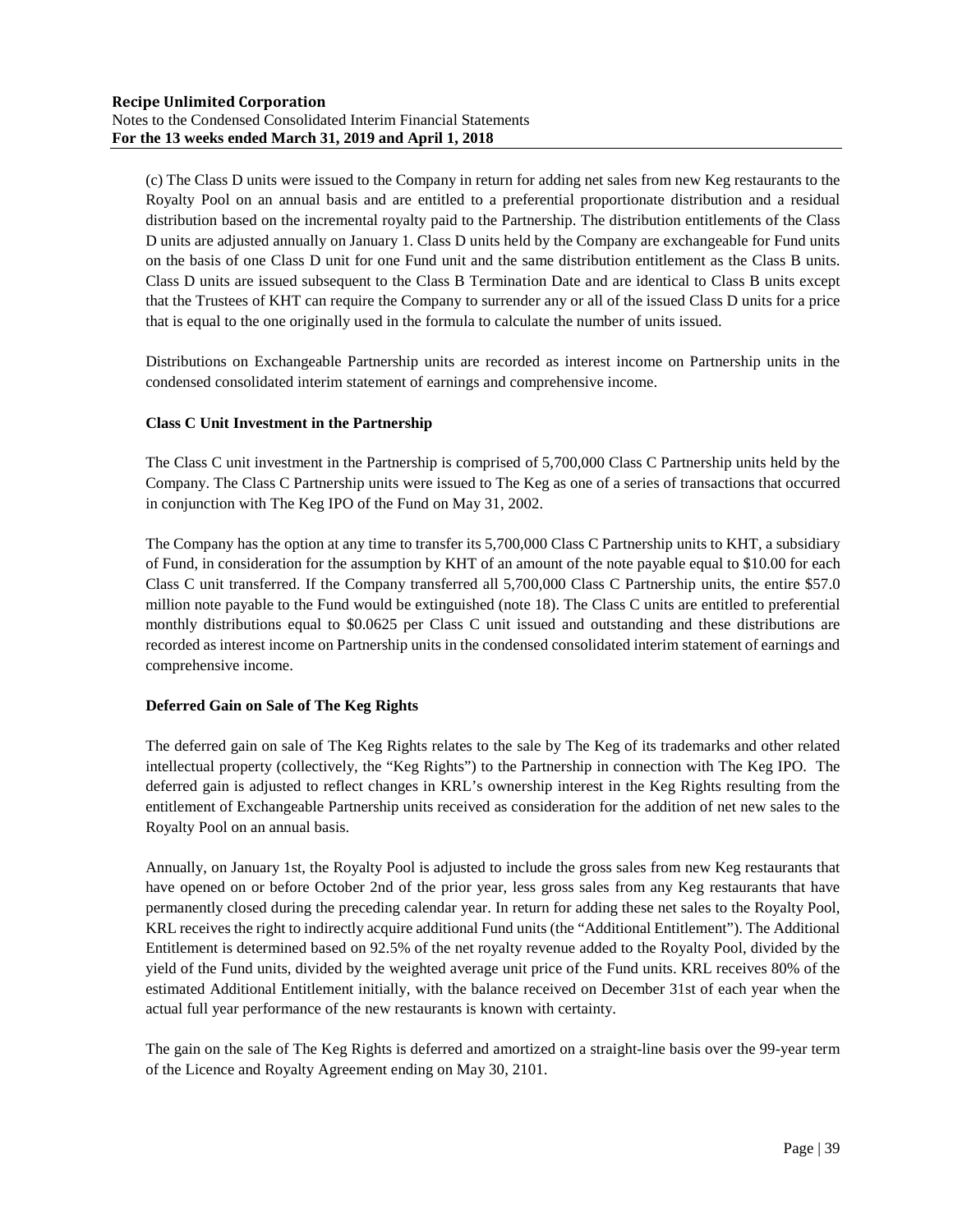## **Other**

As at March 31, 2019, long-term receivables include a non-interest bearing employee demand note in the amount \$0.8 million (December 30, 2018 - \$0.8 million, April 1, 2018 - \$0.8 million).

As at March 31, 2019, the Company has a \$2.5 million royalty fee payable, including GST, to the Fund (December 30, 2018 - \$3.0, April 1, 2018 - \$2.5 million) and a \$0.4 million interest payable amount due to the Fund on the Keg Loan (December 30, 2018 - \$0.4 million, April 1, 2018 - \$0.4 million) included in accounts payable and accrued liabilities.

As at March 31, 2019, the Company has \$1.0 million in distributions receivable from the Partnership (December 30, 2018 - \$1.2 million, April 1, 2018 - \$1.0 million) related to its ownership of the Class C and Exchangeable Partnership units. These amounts were received from the Partnership when due, subsequent to the above periods.

The Company performs accounting services for a company owned by a director. For the 13 weeks ended March 31, 2019, KRL earned \$0.1 million for these services (13 weeks ended April 1, 2018 – \$26 thousand), which has been recognized by the Company as other income, net of the costs to provide these services.

The Company incurs royalty expense with respect to the licence and royalty agreement between the Company and the Partnership. As a result of the common directors on the board of the Company and on the board of The Keg GP, the general partner of the Partnership, the royalty expense is treated as a related party transaction. The Company incurred royalty expense of \$6.7 million for the 13 weeks ended March 31, 2019 (13 weeks ended April 1, 2018 – \$2.4 million).

The Company also records investment income on its investment in Exchangeable and Class C units of the Partnership, which is presented as interest income on Partnership units in the condensed consolidated interim statements of earnings and comprehensive income. During the 13 weeks ended March 31, 2019, the Company recorded investment income of \$2.8 million related to these units (13 weeks ended April 1, 2018 – \$1.0 million).

## **Investment in Original Joe's joint venture companies**

The Company has joint venture arrangements with certain Original Joe's franchises. The Company has an equity investment in these restaurants at varying ownership interests as well as term loans and demand loans related to new restaurant construction, renovation and working capital. As at March 31, 2019 there was a due from related party balance of \$10.5 million (December 30, 2018 - \$9.9 million; April 1, 2018 - \$12.6 million) which consists of term loans and demand loans secured by restaurant assets of the joint venture company which has been recorded at fair value and will be accreted up to the recoverable value over the remaining term of the loans. The term loans bear interest at rates ranging from 7.75% to 9.76% and all mature September 21, 2019. The term loans are reviewed and renewed on an annual basis. The expected current portion of these loans is \$1.0 million (December 30, 2018 - \$1.0 million; April 1, 2018 - \$2.2 million). The demand loans bear interest at 5% and have no specific terms of repayment. Pooling arrangements between the joint venture companies to share costs and repay the loans exist such that restaurants within a certain restaurant pool of common ownership agree that available cash from restaurants can be used to apply against balances outstanding among the group. For the 13 weeks ended March 31, 2019, the Company charged interest in the amount of \$0.1 million (13 weeks ended April 1, 2018 - \$0.2 million) on the term loans and demand loans.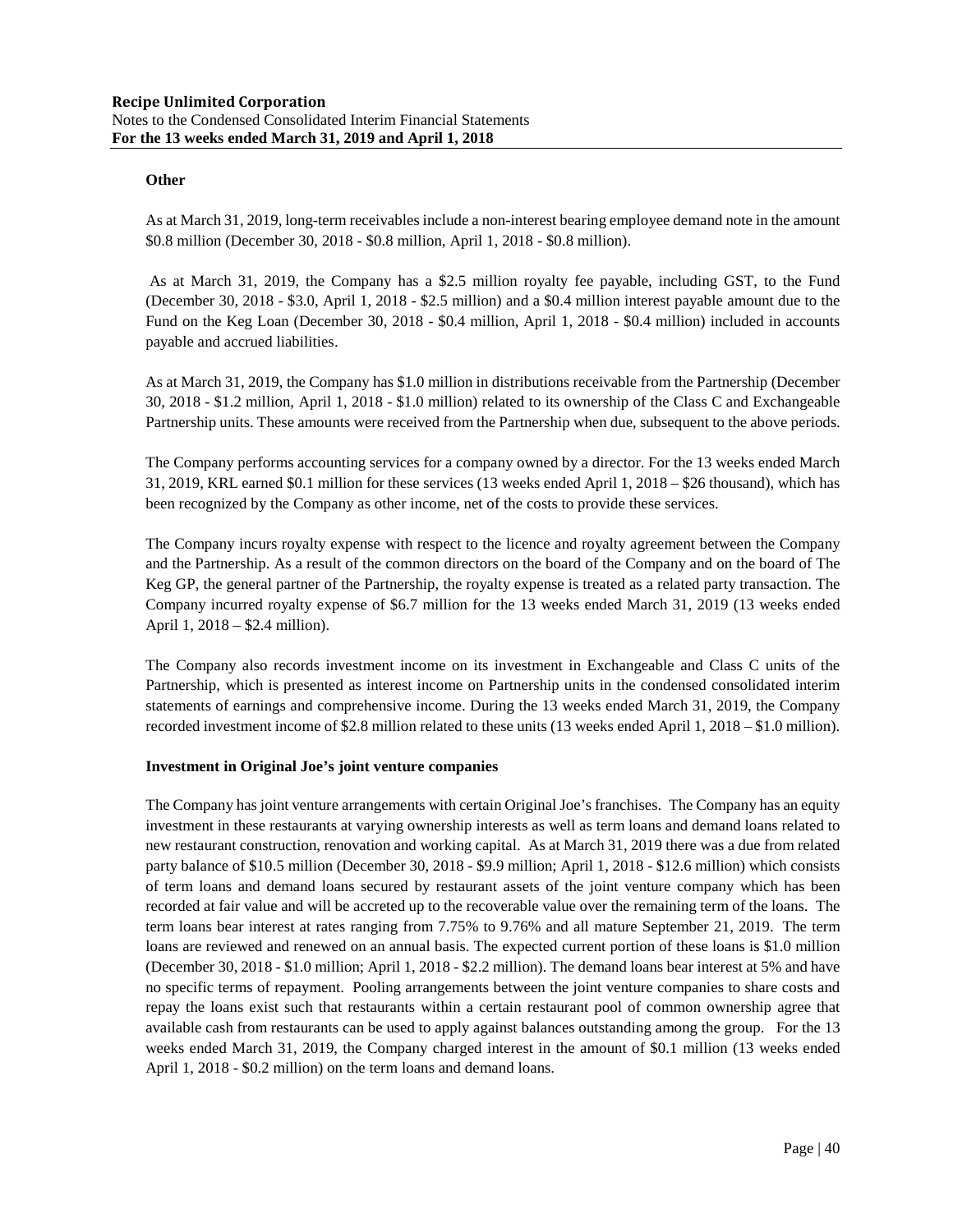The Company charges Original Joe's joint venture franchises a royalty and marketing fee of 5% and 2%, respectively, on net sales. As at March 31, 2019 the accounts receivable balance included \$0.1 million (December 30, 2018 - \$0.3 million; April 1, 2018 - \$0.2 million) due from related parties in relation to these royalty and marketing payments. These transactions are measured at the exchange amount, which is the amount of consideration established and agreed to by the related parties in accordance with the franchise agreement.

The Company's investment in joint ventures and associates are increased by the proportionate share of income earned. For the 13 weeks ended March 31, 2019, a decrease of \$38 thousand (13 weeks ended April 1, 2018 - \$0.1 decrease) to the investment balance was recorded in relation to the Company's proportionate share of income or loss for the period and included in share of income from investment in associates and joint ventures on the statement of earnings.

## **Investment in Burger's Priest joint venture**

The Company has a 79.4% ownership interest in New & Old Kings and Priests Restaurants Inc. ("Burger's Priest") with the remaining 20.6% owned by a third party who has an earn-out agreement that can grow their ownership interest to 50% if certain earnings targets are met. Both parties have joint control and all relevant activities require the unanimous consent from both parties. The Company has accounted for the investment by using the equity method.

The Company's investment is increased by the proportionate share of income earned. For the 13 weeks ended March 31, 2019, a \$0.2 million decrease to the investment balance (13 weeks ended April 1, 2018 - \$0.1 million) was recorded in relation to the Company's proportionate share of income for the period and included in share of loss from investment in joint ventures on the statement of earnings.

## **Investment in restaurant joint venture**

The Company has an investment in a joint venture to operate two 1909 Taverne Moderne restaurants with a third party. As at March 31, 2019, the Company has invested \$4.2 million, recorded in long-term receivables (December 30, 2018 - \$4.5 million, April 1, 2018 - \$5.2 million). The loan receivable is unsecured, non-interest bearing and does not have defined repayment terms. The Company and the third party each have a 50% ownership interest in the joint venture. Both parties have joint control and all relevant activities require the unanimous consent from both parties. The Company has accounted for the investment by using the equity method.

The Company's investment is increased by the proportionate share of income earned. For the 13 weeks ended March 31, 2019, a \$0.3 million decrease to the long term receivable balance (13 weeks ended April 1, 2018 - \$0.5 million decrease) was recorded in relation to the Company's proportionate share of loss for the period and included in share of loss from investment in joint ventures on the statement of earnings.

## **Investment in Rose Reisman Catering joint venture**

In connection with the acquisition of Pickle Barrel on December 1, 2017, the Company has a 50% ownership interest in Rose Reisman Catering. The investment is considered a joint venture arrangement as both parties have joint control and all relevant activities require the unanimous consent from both parties. The Company has accounted for the investment by using the equity method.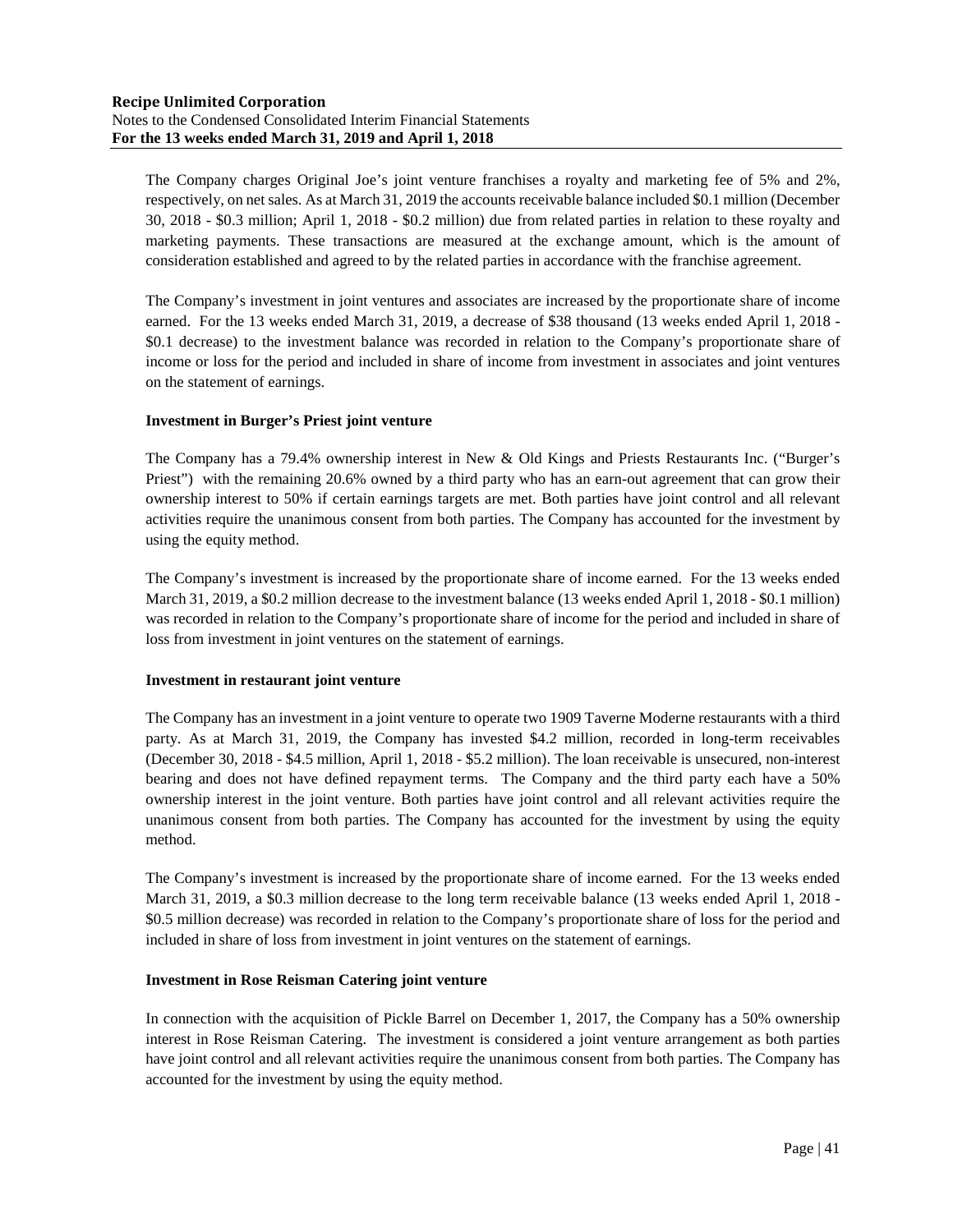The Company's investment is increased by the proportionate share of income earned. For the 13 weeks ended March 31, 2019, the Company recorded a \$0.1 million decrease to the investment balance (13 weeks ended April 1, 2018 - \$0.1 increase) in relation to the Company's proportionate share of income for the period and included in share of loss from investment in joint ventures on the statement of earnings.

All entities above are related by virtue of being under joint control with, or significant influence by, the Company.

## **Significant subsidiaries**

Subsidiaries are entities controlled by the Company. The financial statements of subsidiaries are included in the consolidated financial statements. Intercompany balances and transactions are eliminated in preparing the consolidated financial statements.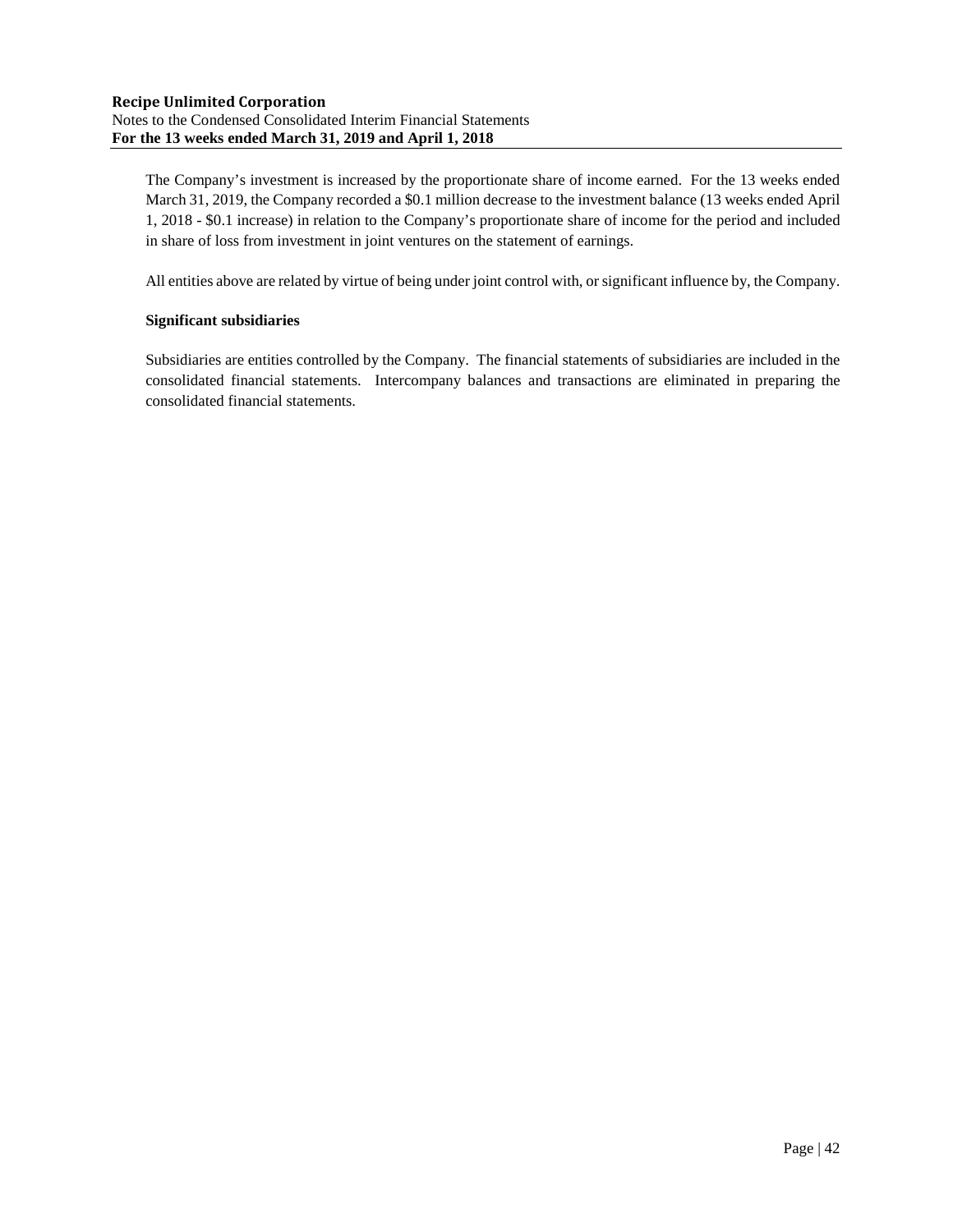#### **28 Segmented information**

Recipe divides its operations into the following four business segments: corporate restaurants, franchise restaurants, retail and catering, and central operations.

The Corporate restaurant segment includes the operations of the company-owned restaurants, the proportionate results from the Company's joint venture restaurants from the Original Joe's investment, the Burger's Priest investment, and 1909 Taverne Moderne joint venture, which generate revenues from the direct sale of prepared food and beverages to consumers.

Franchised restaurants represent the operations of its franchised restaurant network operating under the Company's several brand names from which the Company earns royalties calculated at an agreed upon percentage of franchise and joint venture restaurant sales. Recipe provides financial assistance to certain franchisees and the franchise royalty income reported is net of any assistance being provided.

Retail and catering represent sales of St-Hubert, Swiss Chalet, and Keg branded products; and other private label products produced and shipped from the Company's manufacturing plant and distribution centers to retail grocery customers and to its network of St-Hubert restaurants. Catering represents sales and operating expenses related to the Company's catering divisions which operate under the names of Pickle Barrel, Rose Reisman, and Marigolds and Onions.

Central operations includes sales from call centre services which earn fees from off-premise phone, mobile and web orders processed for corporate and franchised restaurants; income generated from the lease of buildings and certain equipment to franchisees; and the collection of new franchise and franchise renewal fees. Central operations also includes corporate (non-restaurant) expenses which include head office people and non-people overhead expenses, finance and IT support, occupancy costs, and general and administrative support services offset by vendor purchase allowances. The Company has determined that the allocation of corporate (nonrestaurant) revenues and expenses which include finance and IT support, occupancy costs, and general and administrative support services would not reflect how the Company manages the business and has not allocated these revenues and expenses to a specific segment.

The CEO, the Executive Chair of the Board, and the CFO are the chief operating decision makers and they regularly review the operations and performance by segment. The CEO, the Executive Chair of the Board and CFO review operating income as a key measure of performance for each segment and to make decisions about the allocation of resources. The accounting policies of the reportable operating segments are the same as those described in the Company's summary of significant accounting policies. Segment results include items directly attributable to a segment as well as those that can be allocated on a reasonable basis.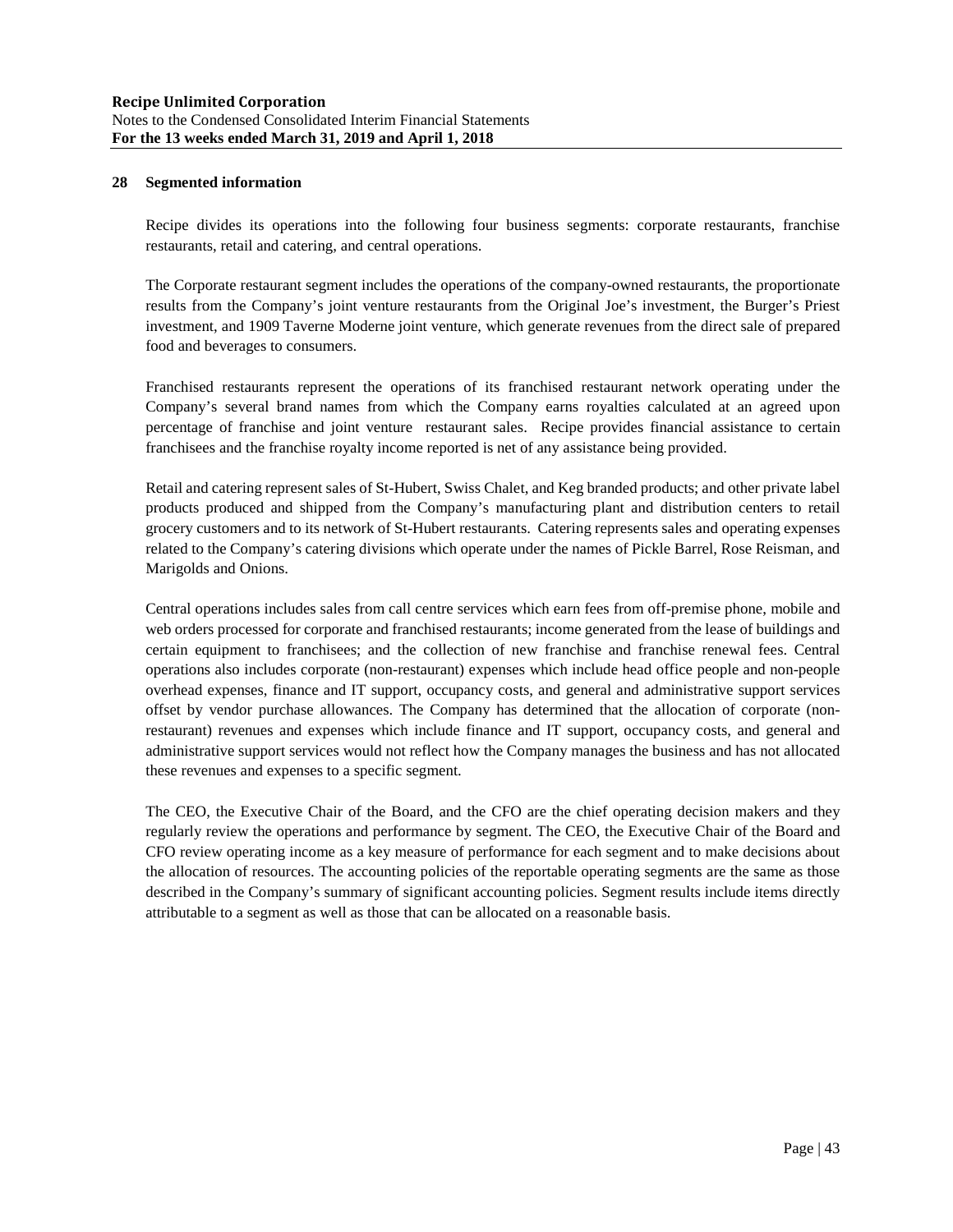|                                                         | For the 13 weeks ended |      |          |
|---------------------------------------------------------|------------------------|------|----------|
|                                                         | March 31,              |      | April 1, |
| (in thousands of Canadian dollars)                      | 2019                   |      | 2018     |
| <b>Gross revenue</b>                                    |                        |      |          |
| <b>Sales</b><br>Proportionate share of equity accounted | \$<br>192,610          | - \$ | 146,138  |
| joint venture sales                                     | (7,518)                |      | (9,225)  |
| Sales at corporate restaurants                          | 185,092                |      | 136,913  |
| Franchise revenues                                      | 26,579                 |      | 24,360   |
| Proportionate share of equity accounted joint venture   |                        |      |          |
| royalty revenue                                         | 300                    |      | 173      |
| <b>Royalty revenue</b>                                  | 26,879                 |      | 24,533   |
| Retail & Catering                                       | 71,504                 |      | 62,148   |
| Central                                                 | 5,913                  |      | 5,924    |
| Non-allocated revenue                                   | 15,259                 |      | 14,631   |
|                                                         | \$<br>304,647          | \$   | 244,149  |
| <b>Operating income</b>                                 |                        |      |          |
| Corporate                                               | \$<br>9,138            | \$   | 5,674    |
| Franchise                                               | 25,489                 |      | 22,368   |
| Retail & Catering                                       | 3,022                  |      | 397      |
| Central                                                 | (15,748)               |      | 3,120    |
| Proportionate share equity accounted joint venture      |                        |      |          |
| results included in corporate and franchise segment     | (209)                  |      | 397      |
| Non-allocated costs                                     | 9,824                  |      | (1,169)  |
|                                                         | \$<br>31,516           | \$   | 30,787   |
| Depreciation and amortization                           |                        |      |          |
| Corporate                                               | \$<br>9,441            | \$   | 7,410    |
| Franchise                                               |                        |      |          |
| Retail & Catering                                       | 1,523                  |      | 2,542    |
| Central                                                 | 17,404                 |      | 4.642    |
|                                                         | \$<br>28,368           | S    | 14,594   |
|                                                         |                        |      |          |
| Capital expenditures                                    |                        |      |          |
| Corporate                                               | \$<br>6,304            | \$   | 4,920    |
| Franchise                                               |                        |      |          |
| Retail & Catering                                       | 327                    |      | 477      |
| Central                                                 | 2,995                  |      | 1,987    |
|                                                         | 9,626                  | \$   | 7,384    |